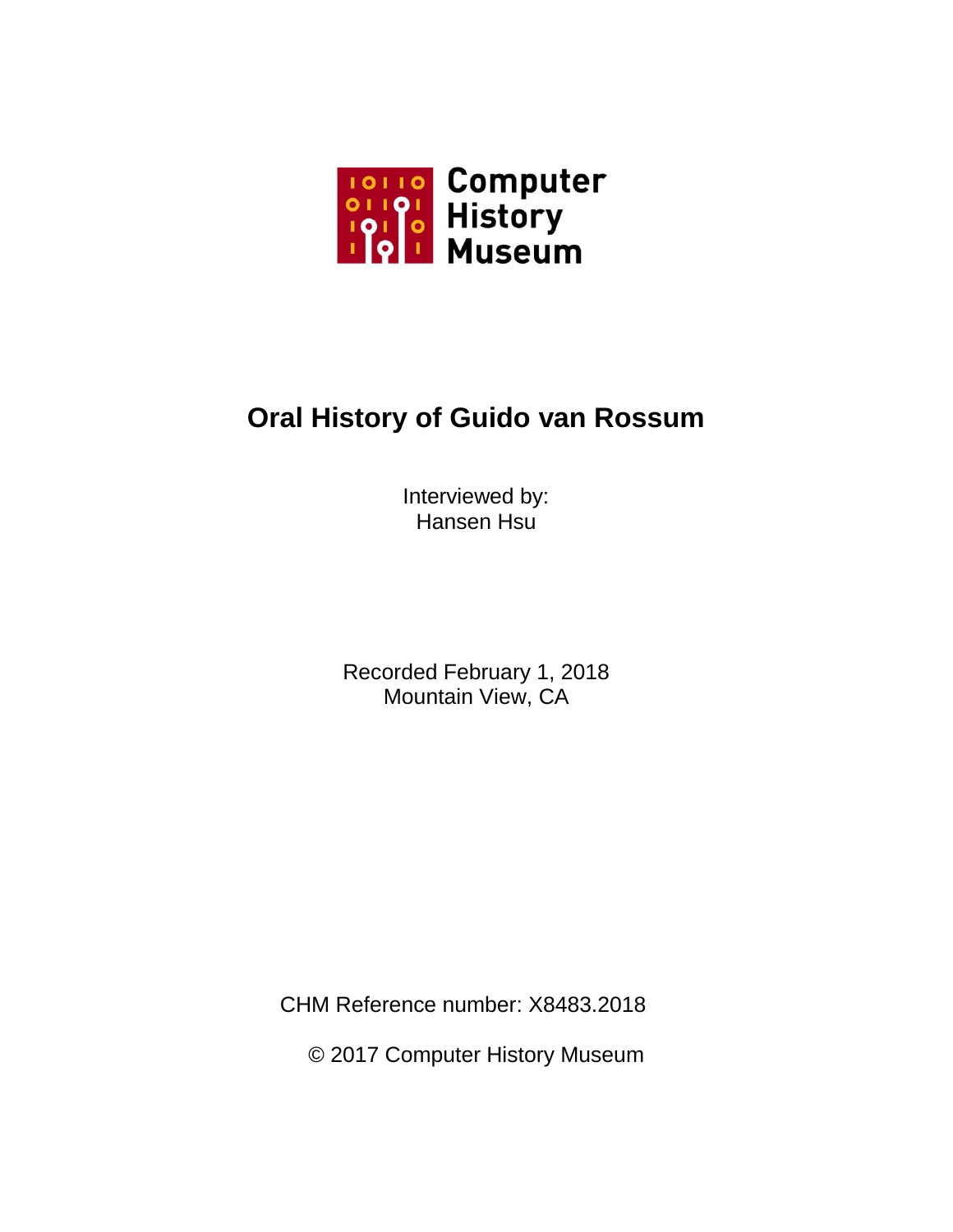**Hsu:** So, we'll start at the beginning. Where and when were you born?

**Van Rossum:** I was born in The Hague in the Netherlands in 1956.

**Hsu:** And tell us about your family, your parents. What were their occupations? Did you have any siblings?

**Van Rossum:** I was the eldest of three. My sister was born two and a half years after me, my brother ten years later. My parents—my mom was trained as a schoolteacher. Once she got married, she quit her job, or maybe she was asked to quit her job. My dad was an architect. I would say—they were both born in the Netherlands in 1931. The most intense experience in their lives was World War II. And all through my childhood and young adulthood, I just remember always hearing anecdotes, and stories, and details, and sometimes just attitudes about what happened then, and Germany, and Germans.

**Hsu:** So, did they live through the occupation?

**Van Rossum:** They both lived through the German occupation from 1940 to 1945.

**Hsu:** Wow. Hmm. And I assume your family is Dutch—goes back generations.

**Van Rossum:** Yeah, we don't have—we just came from nowhere basically. I think my mother's family lived in the north of North Holland. Her dad was a small dairy farmer. My dad grew up in a suburb north of Amsterdam where his dad had an office job.

**Hsu:** What sorts of values were you raised with? Did politics or religion or ethics play an important part in your family?

**Van Rossum:** Politically, my parents leaned left, my mother a bit more than my dad. My mother was a pacifist, and that influenced me a lot. My dad was more like middle of the road Labor I think, or the Dutch version of that at the time. Religiously, they were unreligious. I would say they were atheists. But they raised us with respect for other people's religion. Ethically, we—yeah, that being moral, doing the right thing, was very important to them.

**Hsu:** Undoubtedly, that—some of those values were shaped by their experiences in the war, correct?

**Van Rossum:** Absolutely, yeah. Yeah, I don't know how much to add there. I think in the Netherlands from the '50s until the '70s, that was just a very common story. I mean the war was this big shadow over every aspect of society. People were divided in who was good during the war and who was bad. It was that simple.

**Hsu:** Meaning who had collaborated?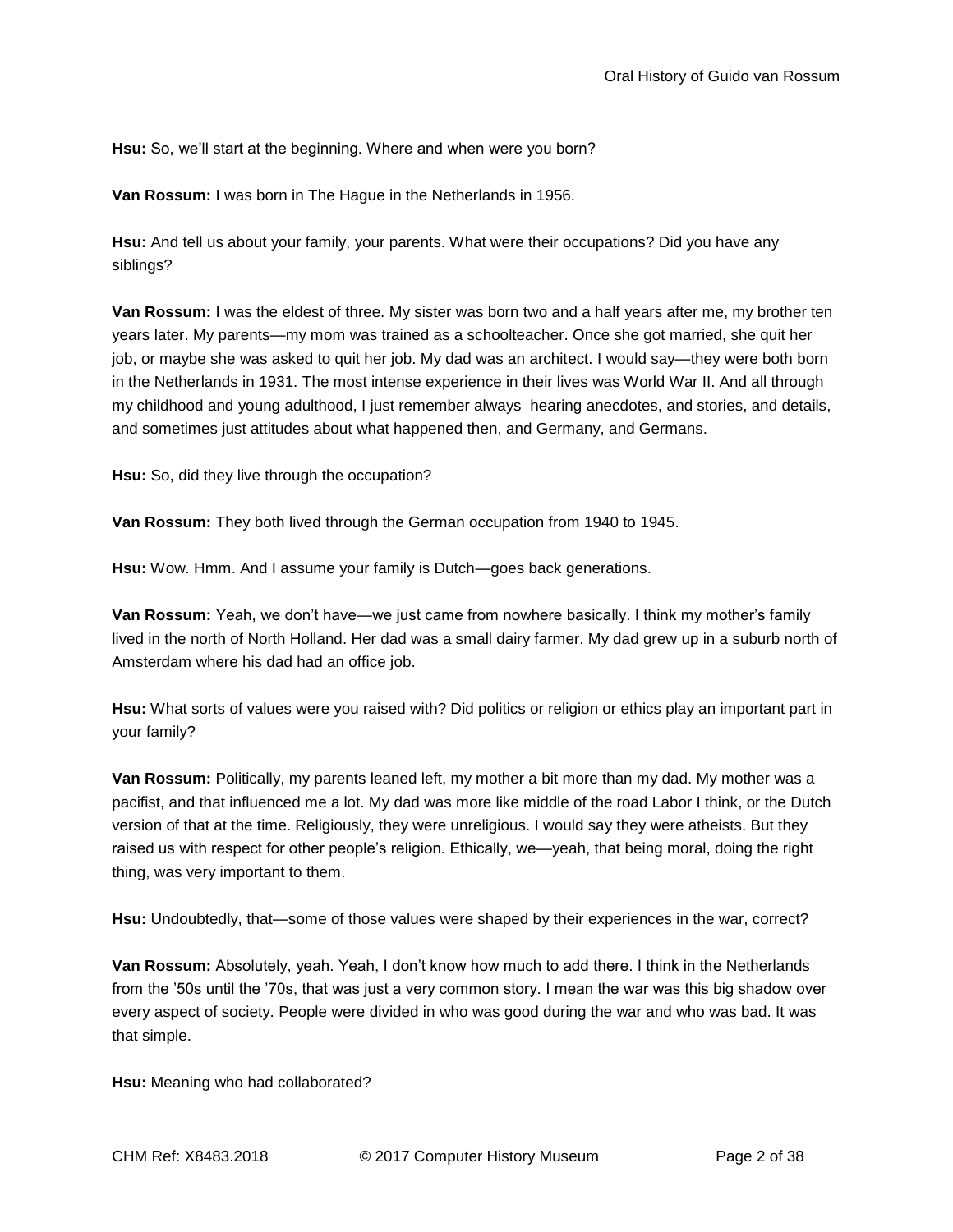**Van Rossum:** Who had collaborated versus who was in the resistance. And of course, the majority of people did neither. But it was—it was considered as a very black and white. You were either on this side or on that side. And it drove Dutch politics.

**Hsu:** Can you describe your childhood?

**Van Rossum:** It was pretty uneventful, very middle class. My parents started out relatively poor but with relatively good education. They had both finished high school and done some follow-on education. So, my mother had trained to be a teacher. My dad—oh, he—there's one detail I forgot. My dad refused to join the army. And as a result, he spent some time in prison. And he spent some time in various work camps making up for his opinion on that—in that area.

**Hsu:** So, your dad was also a pacifist. You said that your mother was, and—

**Van Rossum:** He—yes. Yes, he—I guess, at the time, the Dutch political spectrum was divided in all these different political parties where there was the Labor in the middle and then to the left of it were ever smaller and more left-leaning parties, one of which was stated to be a pacifist party. And so—but yeah, in the general sense, my parents both were very much sick and tired of the violence of the war and took a stance.

**Hsu:** Yeah. So, how old were you when he went to prison?

**Van Rossum:** I wasn't born yet. That all happened before I was born. Then when I was born, I think he was doing—taking evening classes to become a licensed architect. And he had a day job as a draftsperson at an architectural firm. And so, gradually, we moved to a different city. We moved from first, we moved to a different house in The Hague, with—when I was born, it was this—they rented two rooms in a kind of a shabby neighborhood. And then they moved to a flat in a newer neighborhood. Then they moved to a different city<sup>1</sup> where my dad got a better job at an architectural firm. By then, he had got all his papers. And he was quite good at his work. And things just gradually got better. Finally, they bought a house. Then they bought another house. And I went to university. My sister went to music school—conservatory. My little brother went to art school.

**Hsu:** So, you guys did pretty well eventually?

**Van Rossum:** We—yeah, not like extravagantly well, but we were good middle class people with no real connections or that there was like—it felt like one generation before, we came from the mud.

**Hsu:** What was your neighborhood like—or at least the various neighborhoods that you grew up in?

**Van Rossum:** Yeah, it's that—well it was pretty consistent. It was all like either row houses or four-story apartment buildings. That was the—what the neighborhood where I grew up. I think when I was in high

<sup>&</sup>lt;sup>1</sup> [Interviewee's note] The city was Harleem.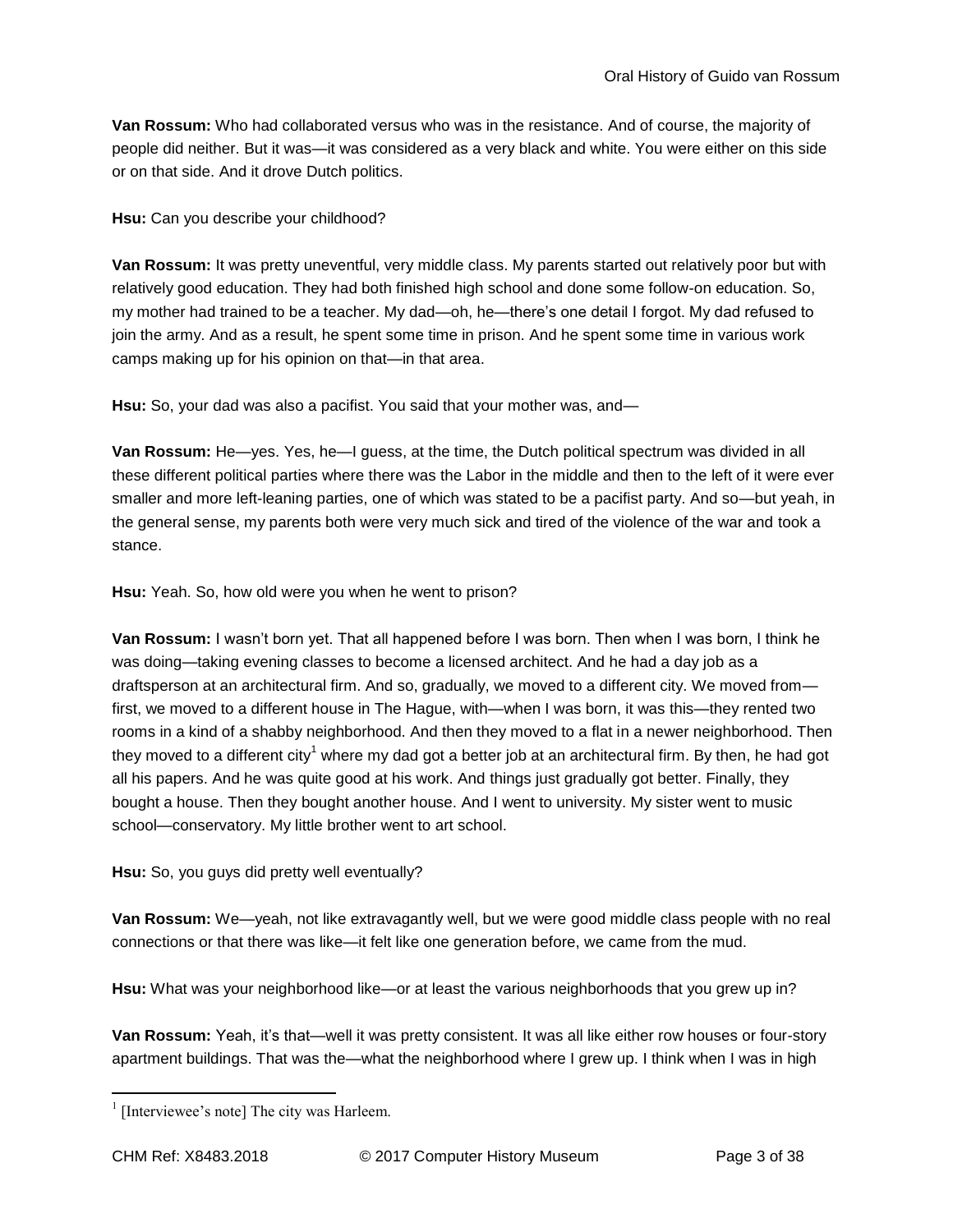school, at some point, we moved much closer downtown. And we lived in an older neighborhood. But it was still like all row houses. That's how most neighborhoods in the Netherlands are organized.

**Hsu:** And could you talk about your hobbies and interests when you were a kid?

**Van Rossum:** Well, the first thing I remember was when I was around ten, I got an electronics kit I think for a birthday. And I was super excited about that. And all through high school, I was an electronics hobbyist. And I was not very good at soldering actually. But I was good at designing circuits. So, I went in the direction of ever more complicated digital circuits. That was my main hobby. And I had a somewhat related hobby, which was building mechanical models. But the electronics I think I enjoyed more. I didn't really do sports, didn't do a whole lot of outdoor stuff. Although our parents always dragged us out to various parks for walks and hikes on weekends and bike rides.

**Hsu:** What sorts of literature or media did you consume?

**Van Rossum:** We watched a moderate amount of TV. I think my parents were—initially, when we were small, they were pretty against it. And there were like two channels in the Netherlands. Eventually, I think, at some point, my dad got a really old TV that one of his colleagues was throwing out. But it still—it still worked, but it only received one channel. We read a lot of books, Dutch literature, foreign literature always in Dutch translation. That and well, we listened to music on the radio. Yeah, I developed my musical taste listening to—I don't know. These days you would call it alternative rock or something on Dutch radio. But again, there were only a few radio channels. And a lot of the music was like horrible popular music, as I thought about it at the time. A lot of the interesting music came from the United States.

**Hsu:** Were you into science fiction at all?

**Van Rossum:** Not really. I remember reading, very occasionally reading some science fiction stories. But at the time, it was not really a thing.

**Hsu:** Describe your experiences at school.

**Van Rossum:** I was always—I was good at learning. All the material, whether it was languages, or arts, or science, or math, all was—it came easy. I did my homework very quickly. There was—I always aced all the tests. I didn't have a lot of friends. I mean I was very nerdy myself. The only people who wanted to hang out with me were the other nerdy kids, not the other kids who were also at the top of the class somehow.

**Hsu:** Oh so, meaning other kids that were into nerdy interests like you but not necessarily the high achieving.

**Van Rossum:** There were—I remember hanging out with a few other kids who were electronics hobbyists. And but I—socially, I didn't have a lot of friends.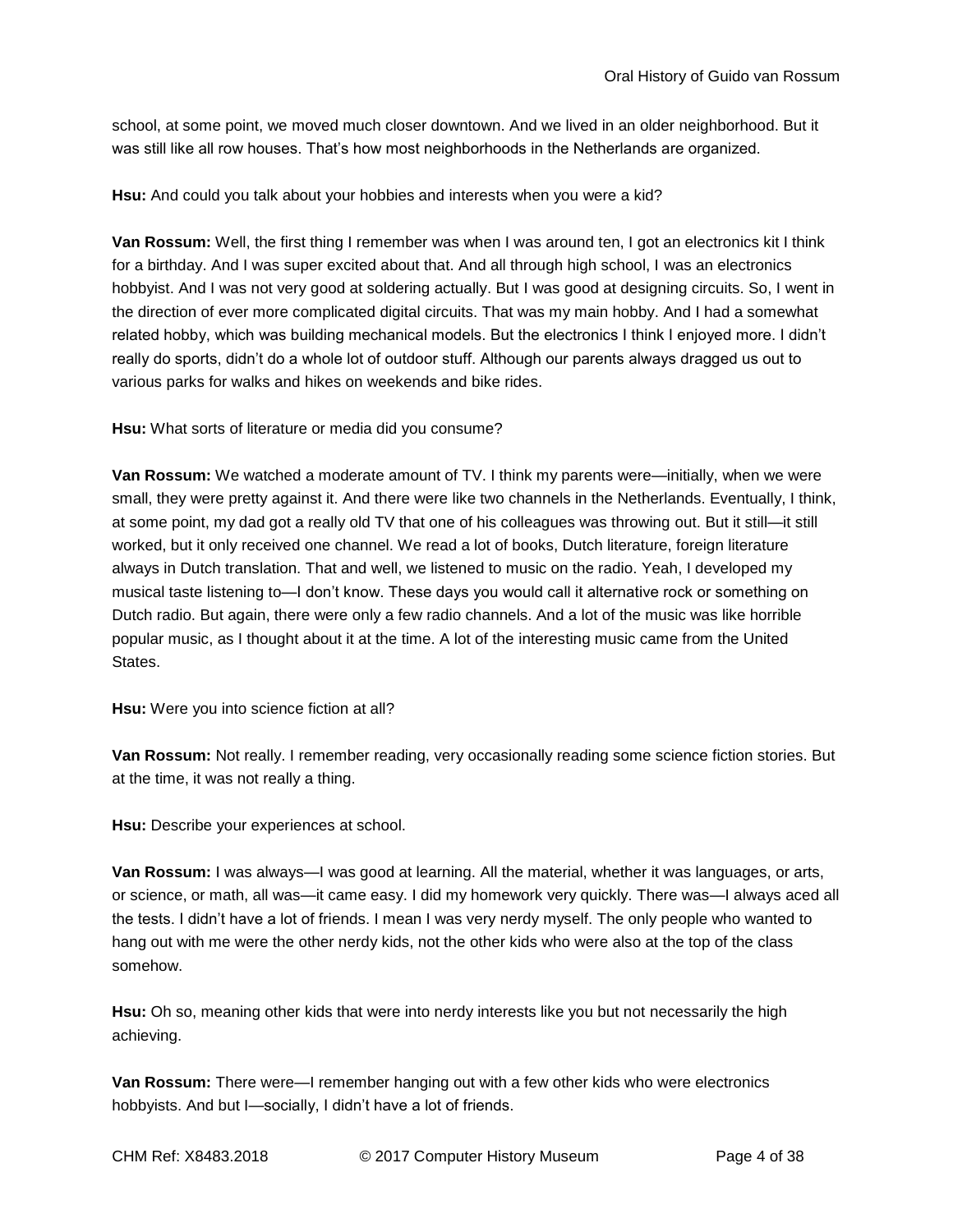**Hsu:** Did you have any favorite topics or teachers?

**Van Rossum:** I really was—I think I loved my science teachers most and especially my physics teacher. My math teacher was also very good. I also loved Dutch literature.

**Hsu:** Any topics that you didn't like?

**Van Rossum:** Sadly, I couldn't get along with history very well. So, I dropped that as a subject. And I think of all the sciences, chemistry interested me least because the way it was being taught was like memorizing large tables of apparently randomly chosen numbers. And I—that was not my skill. My skills were always like given two basic rules, I could derive everything else I needed to solve a problem from just from basics. But the basics—the way that it works in chemistry didn't work for me.

**Hsu:** So, then you started at university in—University of Amsterdam?

**Van Rossum:** That's right.

**Hsu:** In what year?

# **Van Rossum:** In '74.

**Hsu:** And given what you just told me about being able to derive things, it sounds like you were a natural to go into mathematics.

**Van Rossum:** Yeah, I think for a few seconds, I played with the idea of doing something completely different like studying Dutch literature. I'm very glad I didn't do that. I would probably have been terrible at that. I didn't know much about what it was to study any particular subject at university. In the Netherlands, they make you choose a major when you enter. So, it was like you could choose to go study chemistry, or physics, or math, or there were five other scientific branches. So, I chose math because I enjoyed the topic. I think my physics teacher was a little disappointed. In the end, it turned out that the first year was mostly a repetition of the math I had already mostly understood during high school. And during high school, I had been working ahead. So, I had done like every possible math topic that was taught in my high school. But after that first year, it turned out that the real math I wasn't particularly good at. And I think there were some great teachers at that university and some super cool topics being taught. And I couldn't keep up. I remember something about a particular form of group theory. And I knew—and a few other students who were like, "Oh, you've got to go do graph theory, or group theory." And I was like—it went way too fast. And I suddenly realized I didn't have the skills to keep up with those topics. But in the meantime, starting almost from my first month I entered the math department, I had been learning to program because they had I think one of the first-year undergraduate courses was programming in Pascal.

**Hsu:** That was a math course?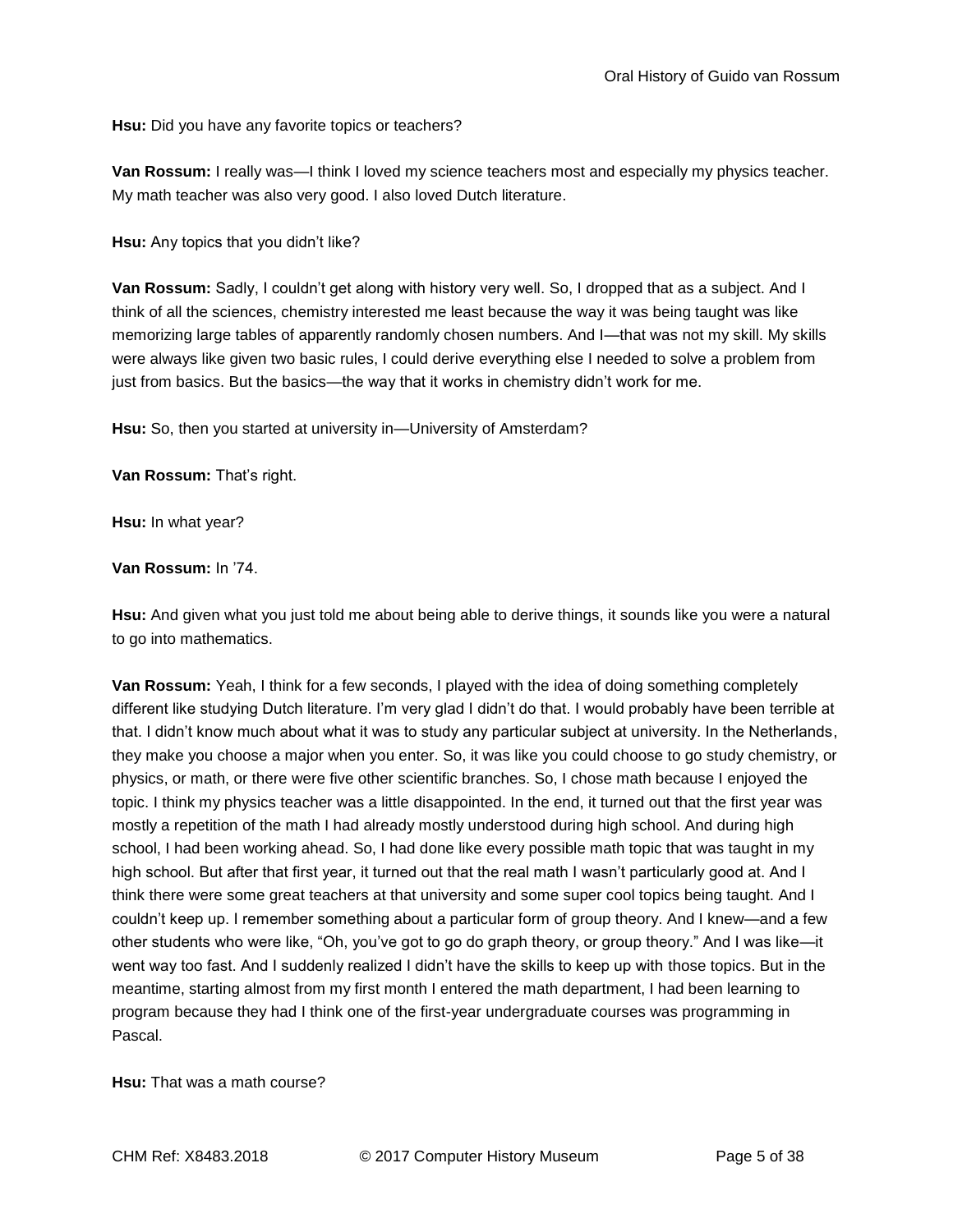**Van Rossum:** At the—it was taught by one of the professors in the math department I believe. But it was taught—I think there were like three hundred people or so.

**Hsu:** Oh, so it wasn't exclusively for math majors. It was for—

**Van Rossum:** I don't think so. Yeah, this is like really long ago and—I've only got a few memories. But I do remember that there was a programming course. And Pascal was the language. But I also remember that there were other languages that were also accessible on the mainframe. And I learned ALGOL 60 basically just by going to the library and borrowing the reference manual or just studying it there.

**Hsu:** And so, you mentioned that you only had sporadic access to the mainframe prior to taking that first job. So, it was only in that initial class and maybe in some other classes?

**Van Rossum:** The way it was done was each student was given an account. And the account had a certain value. And you would use a card punch to write your program. And you would combine that with a special card that identified your account. And then your job—you gave your deck of punch cards to the computer operator. And they put it in the computer. And it entered into some kind of queue. At some point, your job was run. And then the printout with the errors came out. And there was like a system of cubbyholes and numbers where you would get your output. And the Pascal compiler took like a fraction of a second to compile my little program and tell me what was wrong with it. So, that student account was worth probably hundreds of little batch jobs like that. So, during a semester, I could experiment quite a bit and learn a lot and—it was just completely up to me, do I try to learn Pascal, ALGOL, Fortran? And I hung out in the basement where the mainframe access was enough that I met other students who had similar interests, including more senior students who had more experience and some people who had part-time jobs there. And I think that prepared me for that job I got myself in my third year.

**Hsu:** Oh, okay. So, you were already hanging out in the basement of the computer center even before you got the job.

**Van Rossum:** That's right.

**Hsu:** You were hanging out with those people.

**Van Rossum:** Yeah.

**Hsu:** Like that nerdy crowd. Okay.

**Van Rossum:** And we were exchanging programming tips and—we were always debating, "Well, ALGOL versus Pascal," or "ALGOL or Fortran, which is better?" And all the physicists said, "Oh, Fortran is much easier." And the mathematicians amongst the programmers said, "No, ALGOL 60, it's designed with block structure in it," or simple language debates like that.

**Hsu:** Right. And so, you were part of the ALGOL side?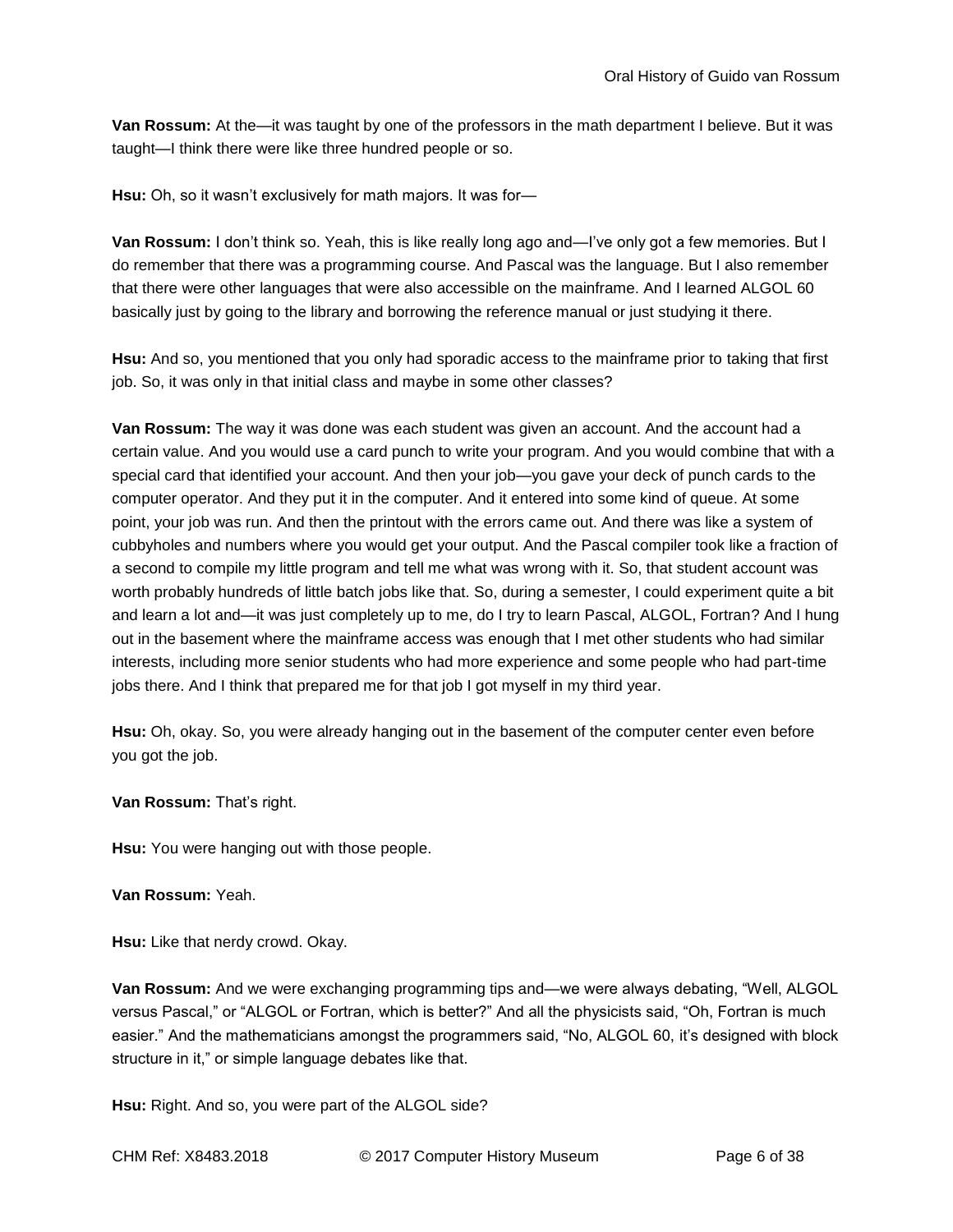**Van Rossum:** I—yeah, I—

**Hsu:** Because you were from the math side?

**Van Rossum:** I naturally sided with the ALGOL people.

**Hsu:** Oh, that's interesting. So, I don't know exactly where Dijkstra was, but did you ever meet him around this period?

**Van Rossum:** I did not. Yeah, I think, by then, he had moved to Eindhoven where he worked for a different university. And I didn't actually know the names of any of the luminaries. I had—I read the like the ALGOL 60 reference manual, which was actually the—it was the original language definition actually. It was very formal, very dry. It had like, I don't know, twelve or twenty authors on the cover. But I didn't recognize any of those names and also didn't—none of them stood out. The only language where I remember the name because it was like one or two people was the Pascal manual where the manual was a much thicker book because it was actually an introduction to programming and an intr—more explanatory rather than just the language definition. And so, from that I remember Kathleen Jensen and Niklaus Wirth. And I assume that Kathleen Jensen was like the educational person, and Wirth was the language design genius. Eventually, I think in '89 I think, I attended a talk given by Wirth in Palo Alto.

**Hsu:** At the time, what attracted you to ALGOL instead of Pascal, which was what you had been taught first?

**Van Rossum:** Actually, I think I have to revise what I said before a little bit. I think maybe my first year I learned ALGOL. And my second year, somehow suddenly the departmental staff were recommending students learn Pascal instead. So, I can't say I preferred ALGOL over Pascal. I think it was more the other way around. I had never really liked the Fortran side. I mean I'd had tried it a little bit. But I—ALGOL 60 was much more the language I initially chose. But then once I discovered Pascal, I—there were a number of little details in Pascal. And maybe it had to do with how the language was expressed on punched cards. It was still mostly punched cards. That just felt like oh, this is much easier because in ALGOL 60, you have to type BEGIN END. And every time you type BEGIN, at least in the version of the compiler we had, you had to type double quotes around it. And I think on an IBM card punch, that's even a somewhat awkward position. So, in Pascal, they just did away with the quote, or strops I think they were called, around the keywords of the language. And it was a compromise because it meant you couldn't have a variable named BEGIN. And the ALGOL people were always very proud that they could have—that keywords were not impinging on the variable names, and function names, and so on. It turns out that is absolutely not a problem. And Pascal was just the first language where I encountered that little language design detail.

**Hsu:** So, describe your university life.

**Van Rossum:** Well, I think the first two years I actually lived at home. And I commuted to university by train. It was like a fifteen-minute train ride plus a, I don't know, ten-minute bus ride on one side and a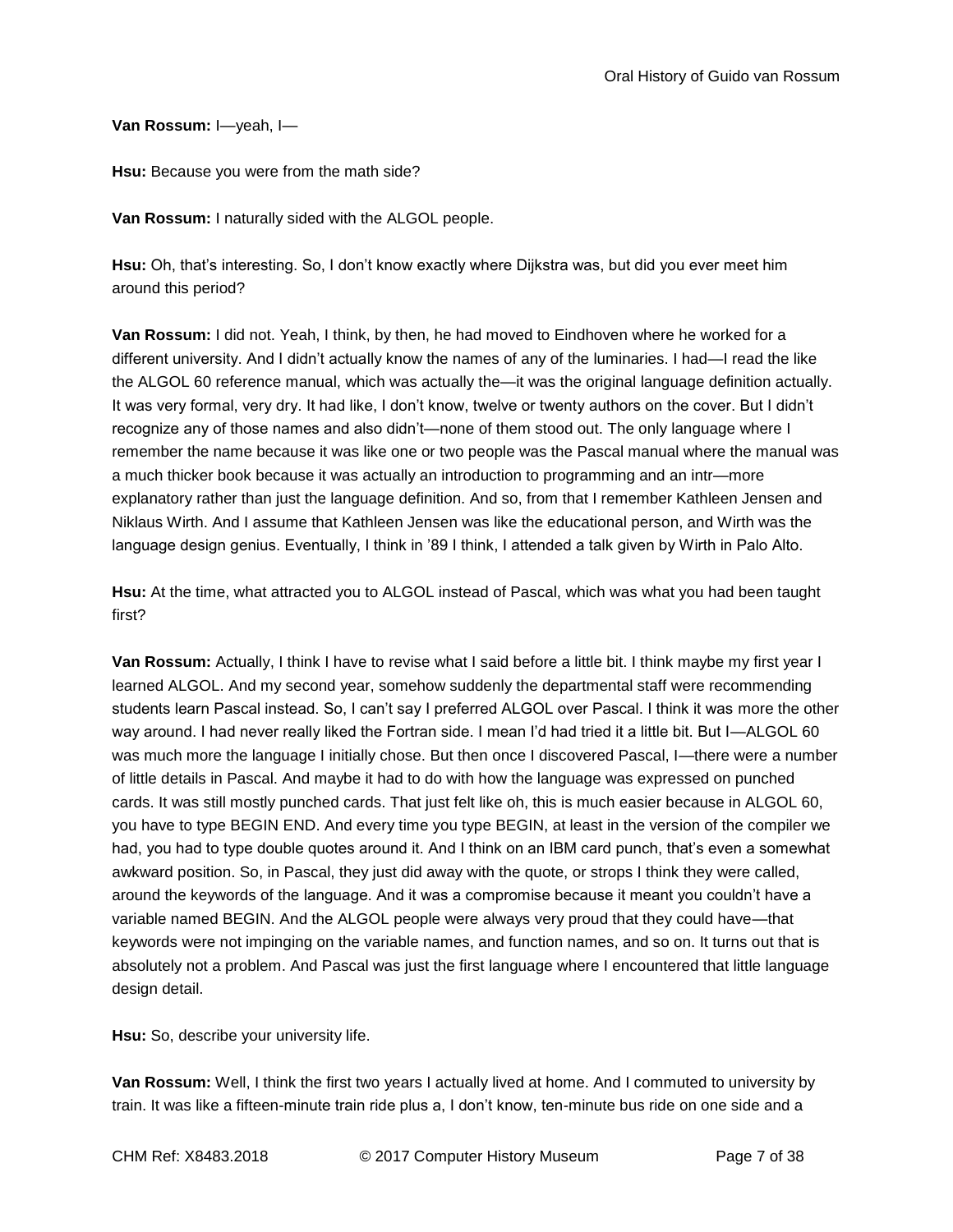fifteen-minute bike ride on the other or something. I didn't have much of a university life except that, during lunch break, I often hung out in the basement where the mainframe was or the access to the mainframe was. The actual mainframe was across town. It was a infamously ugly, I don't know, fifteen story building in a fairly historic part of Amsterdam. I think the staff of the math department didn't like their location very much. But for me, it was all I knew. And Amsterdam was a big city. And after two years, my dad said, "Oh, you're old enough to live on your own." And I moved to a dorm. And after a year, I moved to a dorm that was in the center of town. And that's where I stayed until I graduated. So, my—I don't know. I had friends, not a lot. I had some friends outside university. I had joined a club that popularizes the study of nature like ornithology, bird-watching, identifying plants, environmentalism. I had a lot of friends in that community. And every Sunday, we would go on a bike ride and spot the birds and look at the plants. And then in summer, there were—I think there were some summer camps. What I remember from university? Well, classrooms—the best part was actually, after I took that job, I realized that there was second university in Amsterdam where the computer science program was much better. I think the department was led by Andrew S. Tanenbaum. And he had a bunch of other good teachers. And he was raising his own crop of PhD students. And it turns out that the computer classes, the programming classes I got at University of Amsterdam in the math department, were a pretty haphazard collection of topics that didn't interest me. I mean, sometimes the topics interested me. I mean I remember one semester we were all learning ALGOL 68. And the teacher was super excited, but other times, it was like numerical programming, calculating what the error is after a certain set of matrix operations. And I was not interested in anything involving floating-point numbers, basically. But Tanenbaum, or his group, taught topics like operating systems, databases, networks, and languages, I believe. Yeah, Tanenbaum himself did a class where he taught like seven non-mainstream programming languages. And that was all I just soaked that up. And somehow, the two universities had an arrangement where students could just take classes at the other university for points.

**Hsu:** And Tanenbaum is the person who created MINIX, right?

**Van Rossum:** MINIX, yes. That's what he's most—

**Hsu:** That Linux was eventually based on.

**Van Rossum:** Eh.

**Hsu:** Or kind of—

**Van Rossum:** MINIX is known from a major spat between Tanenbaum and Linus Torvalds. The two were actually independent and very differently oriented descendants from UNIX. And Tanenbaum had had a particular philosophy about making everything small and elegant. And Linus was just hacking around without much particular sense for what is the right way of doing things. And that, yeah, I think there's a very, very famous, or infamous, debate that went on in the very early days of Linux. But yeah, Tanenbaum developed MINIX. That was actually—I think he did that after I had graduated.

**Hsu:** Oh, okay.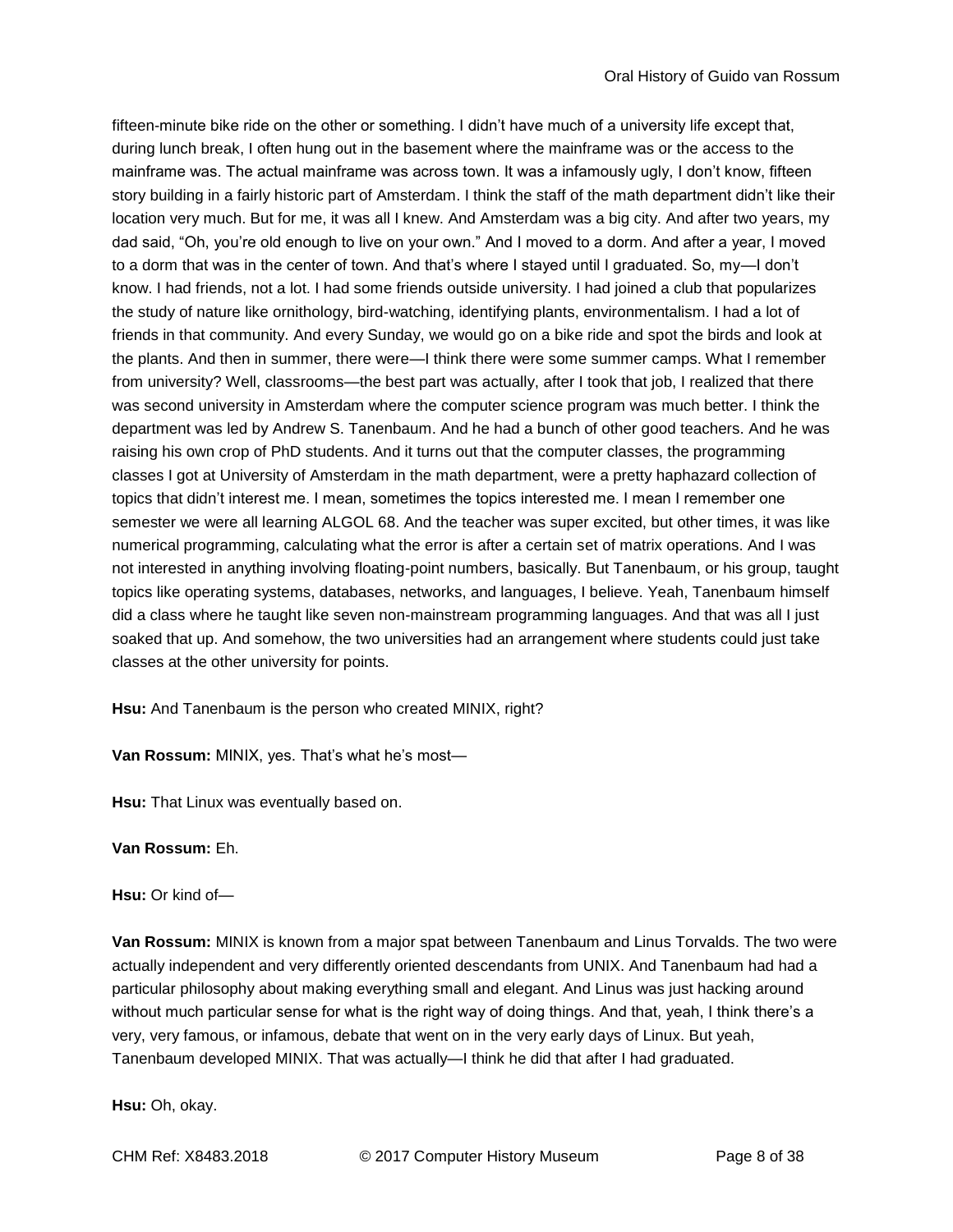**Van Rossum:** But I ended up eventually working on a group that was collaborating with Tanenbaum's team.

**Hsu:** Oh, okay. So, Amoeba was—

**Van Rossum:** Yeah.

**Hsu:** Okay, was part of that. So, we'll get to that later. Did you have any important mentors and professors at university?

**Van Rossum:** I'd say that the—not that much. I was pretty—I was basically just studying whatever I wanted. There was one professor, van Emde Boas, who occasionally encouraged me, pushed me in certain directions. I think that's the only name I really remember.

**Hsu:** And was there actually a formal computer science degree? Or did you—

**Van Rossum:** There was not.

**Hsu:** So, you still had a mathematics degree?

**Van Rossum:** Yeah, I ended up—my degree, and I think they customized it a little bit for my situation, was in mathematics and computers science. There was essentially a math degree. Yeah, van Emde Boas helped me make sure that I graduated because at some point, that job and other programming things were much more fun than studying.

**Hsu:** Right. Let me go skip around a little bit. So, then let's talk a little bit more about that first job that you mentioned. So, that was in the university computer lab?

**Van Rossum:** It was not really a computer lab. It was actually a service organization.

**Hsu:** Oh, okay right.

**Van Rossum:** The—I think in the past, computers had been very rare. And I think there was some trauma in the attempt to develop their own computer. And at some point, the university decided that they needed a mainframe. And it turned out that mainframes were so expensive that they actually—the two universities in Amsterdam, plus a place that—a research lab that was called the Mathematical Center, which did a lot of specific computer science and related math research, the three of them got together and bought a Control Data mainframe. I'm sure it took them years to actually decide which brand to buy, especially to decide to not buy IBM. I think the Control Data mainframe excelled in numerical computations. It had superior floating-point performance. Anyway so, the—there was a separate entity that ran the mainframe and was supposed to give everyone equal access and keep track of bookkeeping,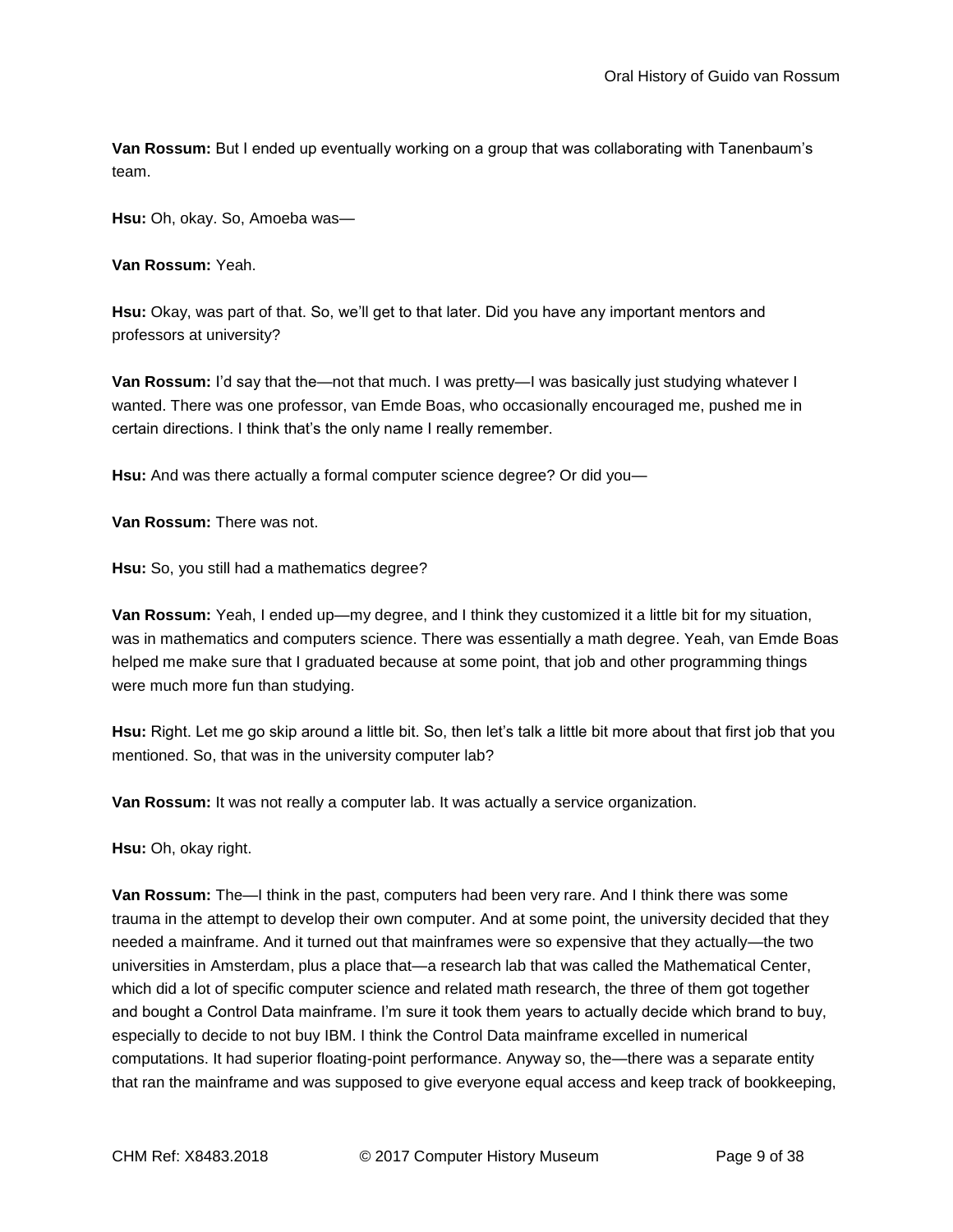making sure that everybody paid for the time they used on the computer. And that was the entity that employed me.

**Hsu:** Oh, okay. Yeah, the service center.

**Van Rossum:** Yeah, it was—at the time, it was called SARA, Stichting Academisch Rekencentrum Amsterdam. It's like the foundation for the academical compute center in Amsterdam. And their physical location, initially, was with the Free University of Amsterdam, which was like where Tanenbaum was also teaching.

**Hsu:** So, it says that you worked on the operating systems that were on those mainframes. You helped to develop them?

**Van Rossum:** No, no, the—it was pretty lowly—there was things like installing new versions.

**Hsu:** Oh, so like sysadmin type stuff.

**Van Rossum:** Well, yeah. So, the operating systems group I think was responsible for most of the sysadmin work. The actual—the operating system was produced by Control Data. And you paid for the hardware, and all the software was free. So, the compilers were also produced by Control Data, CDC. What we did do was write additional software. For example, there was accounting software that was customized. And there were integrations, and we were responsible for installing third-party software and keeping the compilers and the operating system up to date. And I remember there was like this row of shelves, it was from here to the back wall, of computer printout that was I think refreshed like weekly or monthly that was the complete source code for the operating system. So, that if something went wrong, you could actually look up what had happened. My role was to write small utility tools and help with all tasks. And eventually, that included implementing a simplified programming language that supported control flow in the very arcane job control language that CDC used.

**Hsu:** And throughout this period, you were exposed to hacker culture?

**Van Rossum:** A bit. The—not at all to the extent that it existed in places like MIT at the time. I was completely unaware of any of that. But there was—there were a few other people, including a few other part-time employed students at that place who were not just doing it for work, but also passionate about the topic. We were exchanging stories and learning together, and there was a group of passionate users and sometimes there was an adversarial relationship, they were like users who were trying to break through the accounting system so they could get free or unlimited access of the software and the system people then had to plug the holes. But at some point, the group of people was small enough and the computer wasn't really on any kind of network. There was no truly anonymous access, so at some point, I remember the head of the accounting department just talking to one of the persistent little hackers, who was one of the very, very bright students, who was just thought it was great fun to break into that system and crash it. And the head of the accounting department was tired of that and just had the—I think he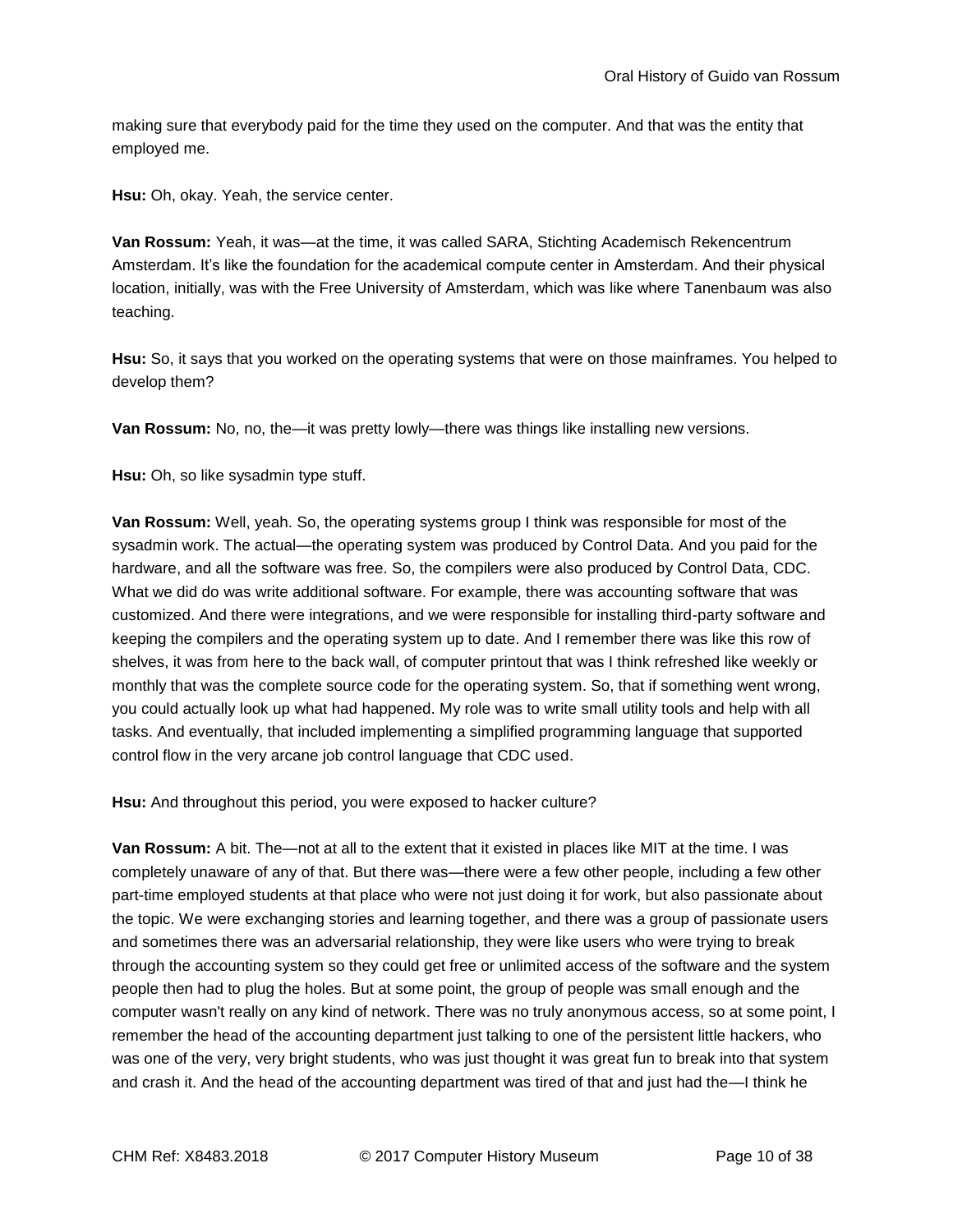threatened with physical violence. He didn't apply any, but he said, "If you keep doing this, if you do that particular trick again, I will hurt you." It's that—I wasn't there, but that's the story I heard at the time.

**Hsu:** So then did you—you decided to continue with graduate studies?

**Van Rossum:** Not really. I—at least at the time, university in the Netherlands was organized a little different than it is these days in US. I didn't know how it was then in US or how it is now in Holland, but you picked your topic and after a few years you had some kind of bachelor's degree, and as long as you showed up for classes, that's what you've got. Then the natural next step was something called "doctorandus" which means "He who is to become a doctor," which is very much not a doctor, but it's a degree that's equivalent to a master's degree. And you have to write a small thesis and do half a year of research, and I eventually did that. And at that point, I was truly done with academic learning and I had no interest in a PhD position.

**Hsu:** And that was in 1982 that you finished?

**Van Rossum:** That was in '82, yeah.

**Hsu:** So then you took your first permanent job was at CWI?

**Van Rossum:** Correct, yeah. And this had previously been the Mathematical Center. I don't remember. It might still have been called the Mathematical Center when I first joined, or they might have been in the middle of changing the name to CWI, and I think that nobody at the time really understood why they were changing the name. Because it was a huge problem, because the Mathematical Center, at least in European computer science circles, had a very good reputation and nobody knew what CWI was. Plus it's a Dutch abbreviation and it doesn't—the English equivalent doesn't have the same letters.

**Hsu:** Right. So CWI stands for?

**Van Rossum:** It's Center for Mathematics and Computer Science. And so that is Centrum voor Wiskunde en Informatica. So computer sciences is called informatics [in the Netherlands].

**Hsu:** Right. So the letters are different when you translate it.

**Van Rossum:** Yeah.

**Hsu:** And this job was after you finished that master's degree, or was it concurrent?

**Van Rossum:** It was after.

**Hsu:** That was after?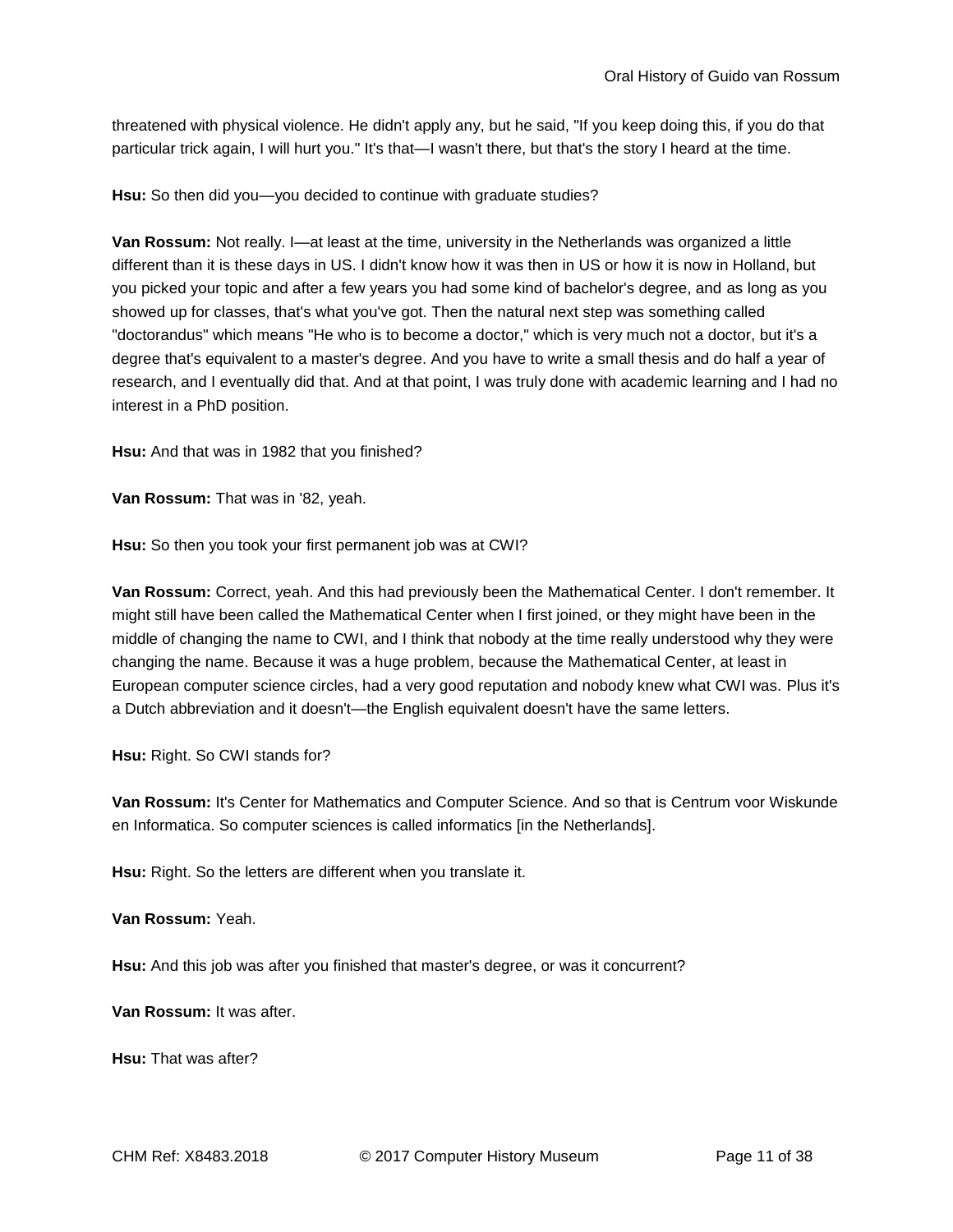**Van Rossum:** Yeah. I'd—in fact, I think I had to—there was one final exam I had to take in a subject of physics that I wasn't very good at, and I failed the test the first time, and I was almost in tears because I couldn't start my job that month. I had to call them and say, "Oh, I'm going to start another month later or so." And it turned out that nobody cared, it was fine. But for me, it was a big drama.

**Hsu:** Well, what was it about this job that attracted you?

**Van Rossum:** I think it was primarily Lambert Meertens because I had met him in previously in the—I didn't know exactly. I probably knew him two or three years before he employed me, and the way we met was, oh, yes, here's this pacifism coming in again. I was a member of the Dutch Pacifist Society. Sorry, political party, and at some point, I volunteered to help the party headquarters to move from the Stone Age to the Middle Ages in terms of information technology. They were buying their first computer and they had to transfer all their membership database to that computer, and they were—they wanted to do everything themselves because they were super-afraid that their information about who was a member of the party would fall in the wrong hands and in the '70s, that was a serious concern. Anyway, so the party formed a committee that was to decide on the hardware and the software and then they sought volunteers to help them with the programming, and I thought, "Oh, I know programming, and even if I have to learn a different language—" it turned out the computer they bought could only be programmed in COBOL and I had never seen a line of COBOL in my life, but again I could learn any programming language from the reference manual, so I learned how to do that, and that helped out. And it turned out that Lambert was one of the party bigshots at the time, besides his career as a computer scientist at the Mathematical Center, he was also—I think he ran for a seat in the Dutch Parliament once and spent a summer holding political stump speeches throughout the country. I guess he wasn't elected. But so that's where we met, and he recognized my skills and somehow we got to talk and at some point, after that project had already started becoming a minor disaster, and I think it was eventually finished without my further help. They changed directions a bit, but by then Lambert and I knew each other and at some point he said, "Oh, you're graduating soon, right? Hmm, I think I might have a job for you." And that was very welcome.

**Hsu:** Let me take a slight step back. You mentioned being a member of the pacifist party. So what was how affected were you by the Cold War and other things that were going on at the time politically?

**Van Rossum:** Well, I remembered that politics was a big thing, and there was—I mean, in the Netherlands, I felt pretty safe from actual Russian bombs, so I was never really concerned about my safety, but on the other hand, it felt like we were a lot closer to Russia than Americans are. I think during the '80s at some point there was a big movement in the Netherlands to kick out American weapons that were posted in the Netherlands and throughout all Western European countries as long as they were part of NATO. Because that—it wasn't always completely crystal clear that the Russians were the bad guys. It sometimes felt more like, "Well, there are two sides, and they're clearly disagreeing with each other, but it's not clear who's right." And so I never felt comfortable with the communist system, but I did feel that a socialist system was better than capitalism. And that, yeah, that probably colored some of my views on life in general.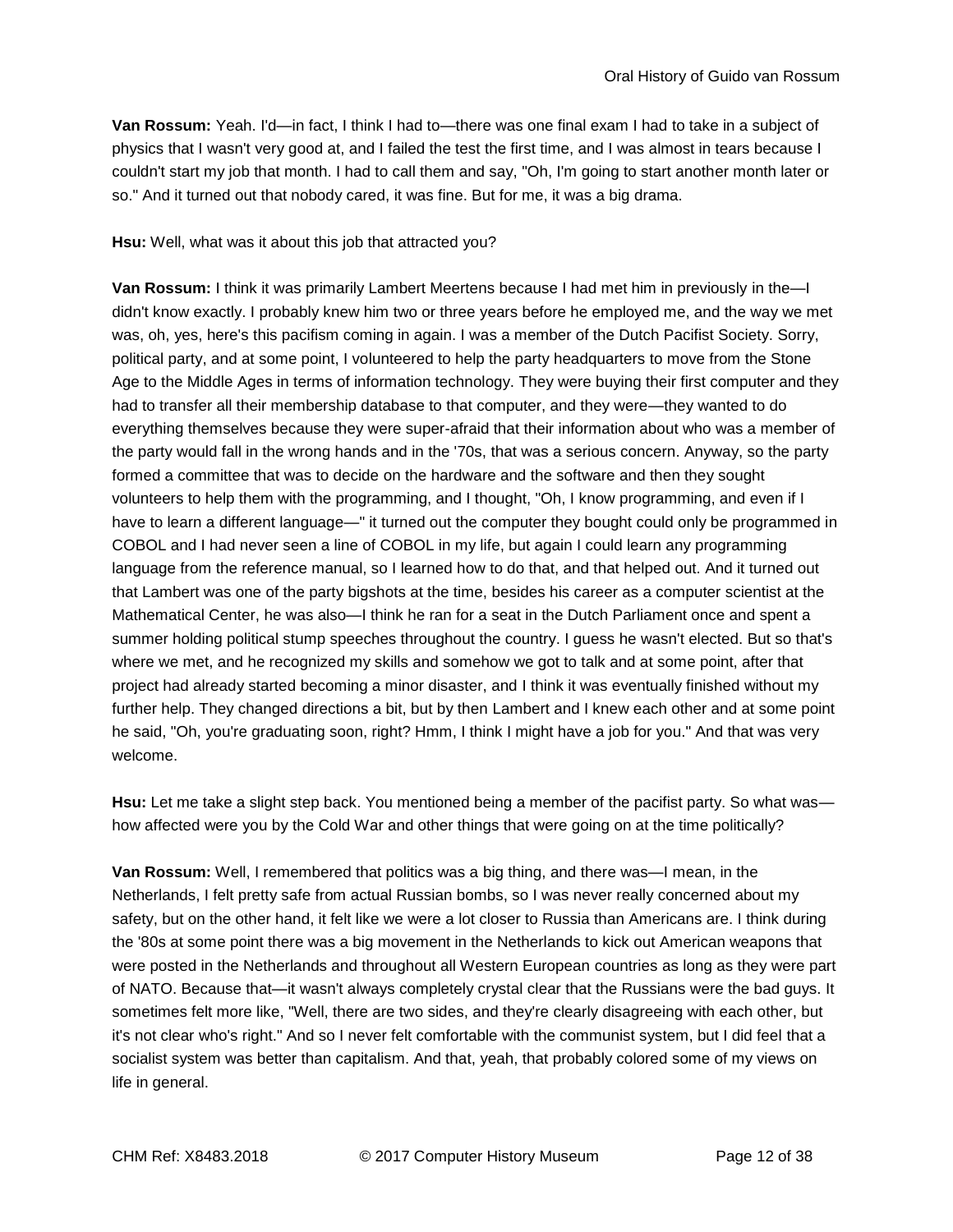**Hsu:** So then you started this job and was your first position there to work on the ABC project?

**Van Rossum:** Yes. So Lambert had basically just spun up the ABC project. I think he had pulled some strings with management and gotten funding so he could hire or requisition programmers. I think some of the team members had already been programmers at CWI before, and other people were hired fresh. The interesting thing was that ABC, the language, was basically designed when I joined the team. There was also a project lead who was hired fresh, a guy named Steven Pemberton. He was British. I think he had graduated on some kind of Pascal compiler and somehow that had impressed [Lambert]. I mean, I think he had sought out the job. He didn't get the job through connections. He was a very interesting guy. He was the project lead. I was one of the younger programmers. There were two other programmers, and we had, like, Lambert and another guy named Leo Geurts. I think Lambert and Leo had designed the language together, but I think Lambert was the major push. Later, I found out that Lambert had also spent a lot of time with ALGOL 68, because he's the—I think he ended up being on the cover page of the ALGOL 68 revised report as the editor, even though they—I think he was a very junior person when that language was actually being designed by all the big shots in the European language design community. One of the biggest big shots was van Wijngaarden, who I think until maybe a year before I joined, had actually been the director of the Mathematical Center<sup>2</sup>.

**Hsu:** Okay, wow.

**Van Rossum:** That's how it—I don't remember the exact chronology. I know that he still occasionally taught a class at the University of Amsterdam, and I caught a semester of that, and I was all in awe because here was this guy who had invented the grammar description mechanism used by ALGOL 68.

**Hsu:** And so yeah, you joined CWI in '83. That's correct, right?

**Van Rossum:** I joined in December '82, I believe.

**Hsu:** Oh, December '82. Pretty close.

**Van Rossum:** Yeah. Yeah. And so yeah, here we were with a freshly-recruited group of programmers, and we were to implement ABC, and it turned out that Lambert, on his own, had already written what was called a prototype implementation, which was like this huge, big C program that took a few shortcuts and didn't always follow the exact language specification, but it could run, basically, almost any ABC program, but there were details of the language, it was supposed to have arbitrary precision arithmetic, and that wasn't implemented. But we—I think Steven settled on a strategy of re-writing the prototype one component at a time, so we would always have a working interpreter. But he rebuilt all the fundamental data types. We rebuilt the parser. We rebuilt the interpreter. Every part was eventually completely different from the original prototype. The prototype was definitely more than just inspiration. It was the starting point for the implementation. Then, we started adding things. I remember working on a

<sup>&</sup>lt;sup>2</sup> At the time Adriaan van Wijngaarden had been director of the Mathematical Center for a decade [interviewee's note].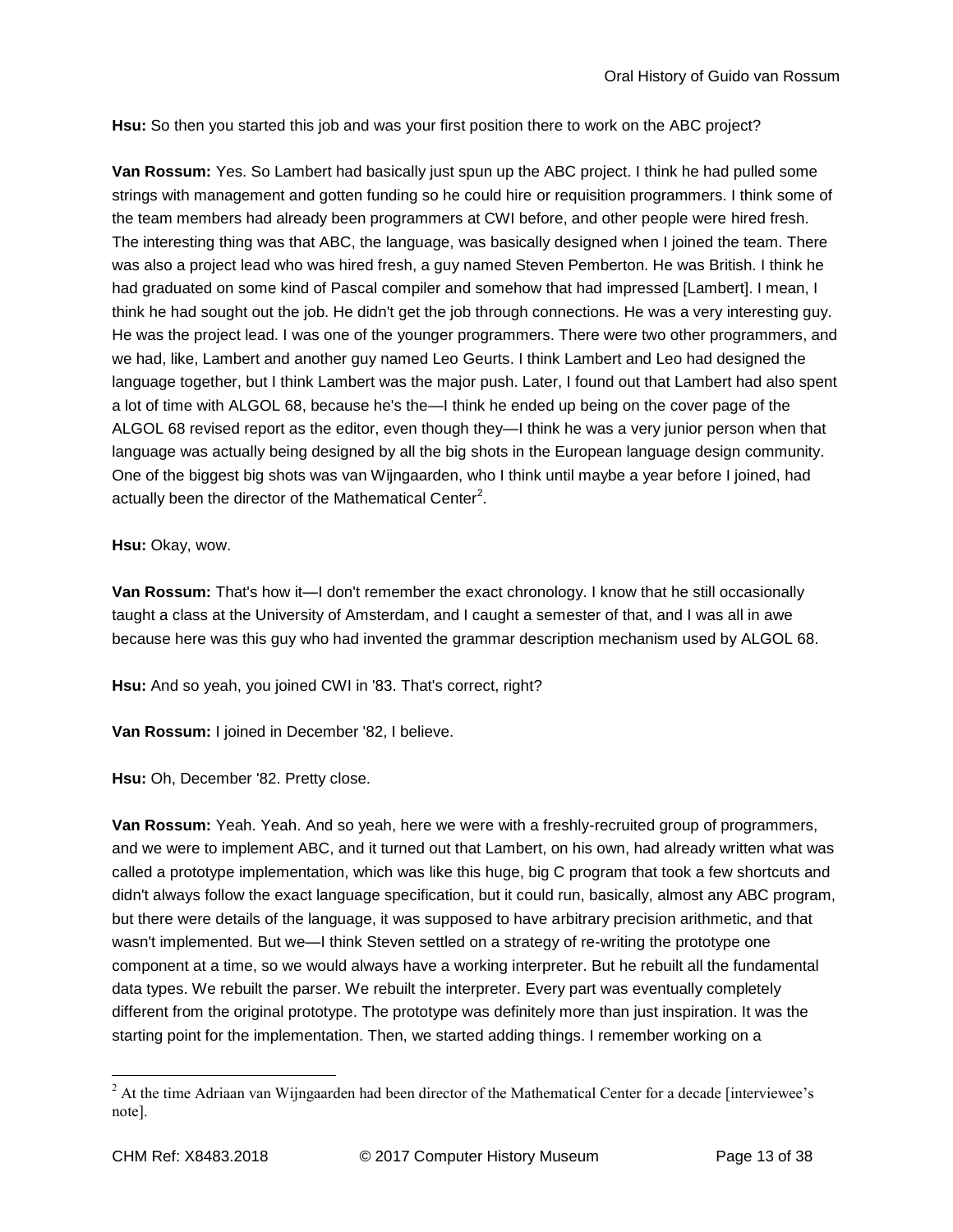programming environment for ABC, and I think we were not very inspired for that, or we didn't have the right ideas. We were trying to build a syntax-directed editor, which, and this was, like, the early '80s. There was some very advanced research where people were building meta-compilers for editors where you would somehow feed the grammar of the language into a complicated piece of machinery, and it would generate an editor for you or maybe it would just be an editor or that knew about the syntax of the language you were trying to edit. But those things had not been tried out on real users very much. And some of the ideas didn't work, or maybe we didn't understand some of the ideas. We didn't have great, great success with doing that, but we did—we built something, and I remember that building editors was one of my passions in addition to languages. And so I had—I was familiar with a number of different editors. There was like vi and Emacs and a few other older ones, and computers—there was just enough control over where the text would appear on the screen that we could make it a visual editor, and I had some very specific opinions on how that should integrate with the rest of the world. I was probably wrong, but there was one of the things I tried to design myself.

**Hsu:** What was the purpose of ABC? Why design this new language?

**Van Rossum:** You should really interview Lambert. He will have a much more detailed story. The way I understood it was that Lambert and Leo had spent many years standing in front of a classroom teaching scientists how to program using ALGOL 60. And through those years of teaching, they had collected large lists of gripes about how arbitrary the design of programming languages in general were and arbitrary limitations like the hardware that—ALGOL 60 was designed in the time where every computer had its own unique hardware, almost. Or there were very few similar computers. And so there were all these vague abstractions like, "Well, there's an integer, but we can't tell how many bits are in the integer." But if you run it on a particular computer, sure enough, if the number you're trying to represent doesn't fit in the 27 bits that that particular computer uses as its word size, then you just get an arbitrary programming error, because the compiler doesn't generate any range checks, and if you do X plus Y and the result doesn't fit, it just chops off some bits on the top and you get out a very large negative number, maybe. And things like running out of space, recursion or just function call depth limits, everything that was a limit was a problem for their programmers because their programmers were scientists. They had—they weren't professional programmers. They had scientific data processing problems that were suitable to process in a computer. And so Lambert and Leo set out to design a language that would be useful for researchers, lab assistants, professional users of computers who were not also professional programmers. Because if you're trained to be a programmer, then you know all those limitations and you know how to write code that doesn't suffer from overflow or whatever it is. But if you're a scientist and you're quickly once a week or once a month you have a programming project, it can be very frustrating to have to learn all that arcane stuff, and you forget it, and then the next time you have to read the manual again, or you have to debug the same program again because you sent it different data and it crashes in a different way. And so they wanted a language that was easy to learn, easy to use, didn't have any limitations. It would always give you a nice error message when the data didn't fit or when the numbers didn't fit. And they, I don't know, I'm sure they were inspired by other languages<sup>3</sup> that I'd never seen, and some of their design was interactive, where they had discussions and conversations and blackboard

 $3$  [Interviewee's note] Also probably by the Algol-68's debacle.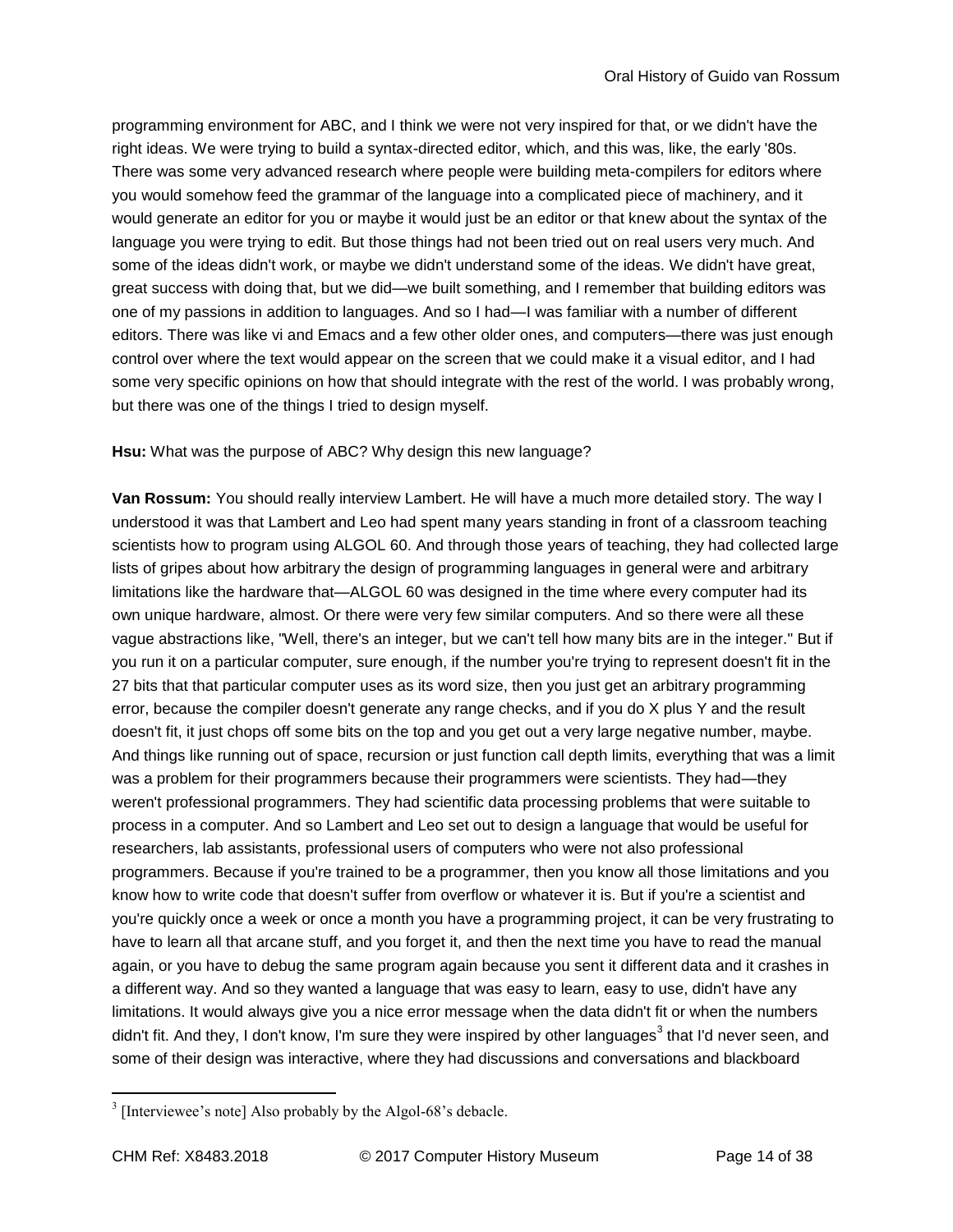sessions with other well-known language designers and they came up with certain ideas for data types that would cover most of the needs of data types in traditional programs.

**Hsu:** So the intention was to make a language easy for scientists who are nonprogrammers?

**Van Rossum:** Not necessarily just scientists, but scientists were definitely a big part of the intended audience. I don't necessarily know that they got a lot of scientists to use ABC because after we had built all of ABC, we were fairly naïve in how do we get people to use it? And we basically failed. There were like—I remember there was one mathematician who worked at CWI who was super into ABC because he did things with primality tests and early crypto, and he—ABC had this almost hidden feature that you could use it to do calculations with arbitrarily large numbers, including fractions, and it would all be precise. And so for numerical algebra, that's great, because if you have a number that's 95 digits that's computed in a certain way, you can actually just represent that without any work. In any other programming language, you would have to use a "bignum" library, which means that suddenly it's a tedious task of using APIs. In ABC, that was just the built-in one number data type supported all that. But we didn't get a lot of people write a lot of real coding in ABC.

**Hsu:** How was the group trying to get people to use it?

**Van Rossum:** Well, so there was no Internet, and there was a little bit of email. I think there was a bit of USENET, but I remember, and I think this was in '86, traveling to the United States on my personal vacation with a nine track tape in my luggage, and the addresses and phone numbers of, like, three or four people I had met through email who were interested in trying out ABC on their UNIX system, and it was pretty limited because you also had to—you had to have a certain type of UNIX computer, and it had to be a certain type of hardware and a certain version of the compiler and the operating system. Otherwise, you had no chance of running it. I mean, in theory it was all written in portable C, but in practice, I don't think it was all that portable, or at least it would require—we didn't have a variety of hardware to try it out ourselves. So for every new C compiler, again hardware vendors built their own C compilers. Every new C compiler probably had some bug that—this was—a very large C program would probably tickle one compiler bug or a runtime issue or just some unanticipated hardware feature where things wouldn't work.

## **Hsu:** Right. So portability was a big issue?

**Van Rossum:** Portability was an issue, and also just getting the word out, because the way to get the word out for software was still, yeah, unclear. You can publish a paper, but it takes many months to publish and then many more months for people to maybe see it. So I don't know, I wasn't in charge of that, but I know it was a real struggle for the team, and at some point there was—oh yeah, there was, I think Lambert and Leo had written a book, and they had found a publisher who wanted to publish it, and all the hopes were on that, because in the back of the book, there would be some instructions for how to get the implementation, how to get the source code. And it was all free because it was just research work. But the publisher was dragging their feet and the editor was taking a very long time to respond to our letters or emails. I don't know. And then suddenly word came that the publisher had been acquired by a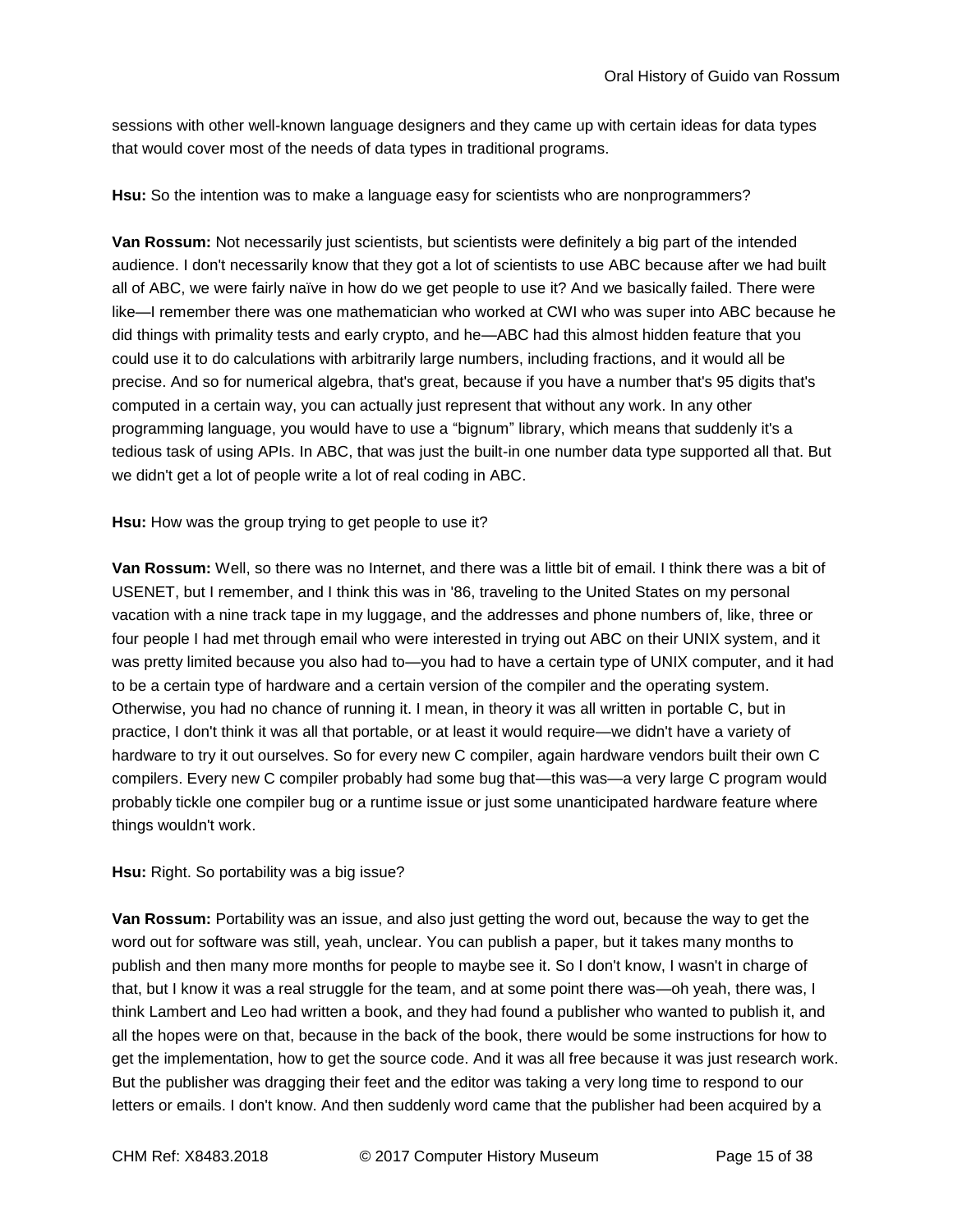different publisher and all the contracts that hadn't been signed yet would never be signed. Or at least everything would be revisited and the ABC book wasn't published. So that was a big setback. And at some point, I don't know, somewhere between '87 and '88, I believe CWI management decided to kill the project.

**Hsu:** And you mentioned UNIX. This ABC was all being done on UNIX machines?

**Van Rossum:** Yeah. I think CWI had a small fleet of large UNIX machines. I remember we had a VAX and then we had maybe another smaller VAX. And then we had, I think, a Harris Computer, but everything ran UNIX. Now CWI was also one of the first places that would eventually be connected to the Internet. But that hadn't quite happened yet. So we were connected to USENET and that was like a lifeline because there were, like, things like newsgroups and so once a day we would get a fresh batch of messages and responses, and there was some email, too, but it was all very primitive.

**Hsu:** So then after that, you moved onto the Amoeba project?

**Van Rossum:** Yeah. After ABC was cancelled, of course everyone who worked for that project had to find a new home. I think one of the programmers found a job outside CWI and I joined the Amoeba project.

**Hsu:** Which was still part of CWI?

**Van Rossum:** Well, so Amoeba was Tanenbaum's research project, so that was at the Free University. But his first successful PhD student moved to CWI to set up his own research group. That was Sape Mullender. And so he basically at that point, the research for Amoeba was divided in two halves, and some of the more pragmatic work, I think, was being done at CWI.

**Hsu:** And what was your part of that project?

**Van Rossum:** I remembered that we tried to productionize it in a sense. And not in a very commercial sense, but whereas in Tannenbaum's group, they were, like, building a microkernel and there was one student and they were building a file system, that was another student, and they were porting compilers. The Free University had its own set of compilers. That was maybe another student. And at CWI, we were doing things like—oh, we had, like, 10 or 12 MicroVaxes and we hooked them all together with ethernet. Oh yeah, I think some of the work we did was also porting Amoeba to ethernet because the original design was based on a different networking technology. So I think we had to write ethernet—oh, no, I think it was—it's not so important. I think it was all based on ethernet, but we ported it to a different set of networking protocols on top of ethernet. I think that we made it compatible with modern Internet style networking protocols, whereas amoeba originally had its own—if you just plug a bunch of amoeba machines together, they can talk to each other, but they couldn't talk to anything else. CWI had a whole ethernet system full of UNIX systems. Well, I don't know, there were small workstations in some places and central computers in other places, but there was ethernet in the building and we were trying to make it so that the Amoeba systems could talk to the UNIX system, and then it turned out we needed a suite of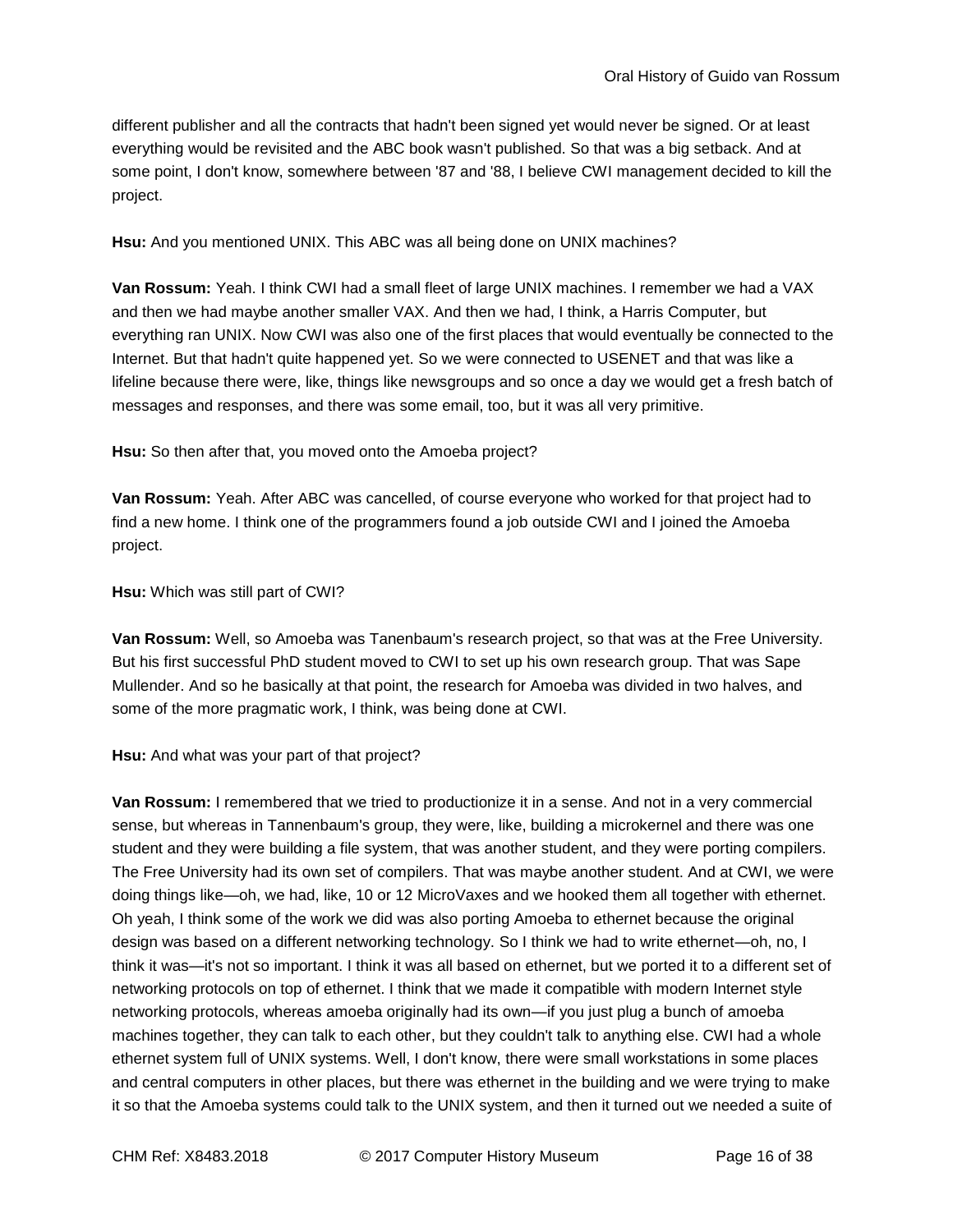applications because you can't just connect the networks together and say, "Well, let's do some networking." You have to have, like, applications. Well, yeah, let's write an email application. That's the kind of thing that I worked on. I remember at some point we had to write a login program, because there had not been—I mean, there was all this theory about authentication, but there was not a system that actually managed usernames and passwords. So we had fun with a lot of programming tasks like that. And that's where the idea for Python came up where I thought, "Well, I'm writing all of this code in C and it's getting kind of tedious, like writing a tape backup program or some other thing that traverses the file system and looks for all your files and checks whether they've changed, and I felt that that was a lot of work to write in C. And I was very good at C at that point. I had spent probably 10, 15 years coding in C. But it still felt like there were lots of bugs and it just was slow going, and I was thinking, "If we had an ABC implementation here, I would just write that whole login program in 15 minutes and then I would move on to the account management program or something and in C it takes me a week each." And so I thought, "Well—" I somehow started thinking about coming up with a way to use some of ABC's features in the Amoeba environment. Yeah, and I'm sure I'm skipping a whole bunch of steps. I had experiment—I mean, I was one of the people who was very sad that ABC was canceled, that it was not successful, also, and I had a released some other pieces, some small pieces of software through the USENET channels that, by '88, '89, were a little better than in '86 when we were struggling with ABC. And yeah, the story as I always tell it is that at some point I think Sape Mullender went for sabbatical to the US West Coast to learn things. I think he spent a year at Digital Equipment's System Research Center under, I think, Bob Taylor, who had just split off from Xerox PARC. So Sape was, I mean, we were still in touch through email, but he wasn't keeping a very close watch on what the team was doing on a day-to-day basis. And somehow I thought that—I guess it was better to ask forgiveness than to ask for permission, and there was no one to ask permission anyway, and I was doing all the scheduled work sufficiently fast, yet I had extra time and I also still didn't have a whole very complicated social life. So all my spare time, I would also work on this new language that I was designing. But my goal was really to not make this another project the size of ABC, but to spend a few months doing this on my own and then make it part of the Amoeba system programming toolkit. And from then on, everything would be better. That was my idea. I do remember that, I forget when, probably December of 1990 when Python was a few months old<sup>4</sup>, really, we did a project where we ported Python to Amoeba and we made we made a Python extension module that supported all the Amoeba system calls and—or important library calls. So you could run a portable Python program on your Amoeba system but you could also write an Amoeba-specific program that was interacting directly with the Amoeba file system, which is—has a very different philosophy than the Unix file system and various things like that, and you could talk directly to the networking APIs on Amoeba and as far as I recall we did make all that work.

**Hsu**: So you first started on this project on your own in '89, over the Christmas break?

**Van Rossum:** Yeah, Christmas break '89. I think the first thing I wrote was actually the lexical analyzer. I must have had a design in my head because I just—one day I said, "Okay, now I'm ready to start coding," and the first thing—I was coding it bottom up—the first thing I needed was a lexical analyzer because that's like the front end of the parser and so I had some—I had seen a whole bunch of lexical analyzers

<sup>&</sup>lt;sup>4</sup> [Interviewee's note] At that point Python was already a year old.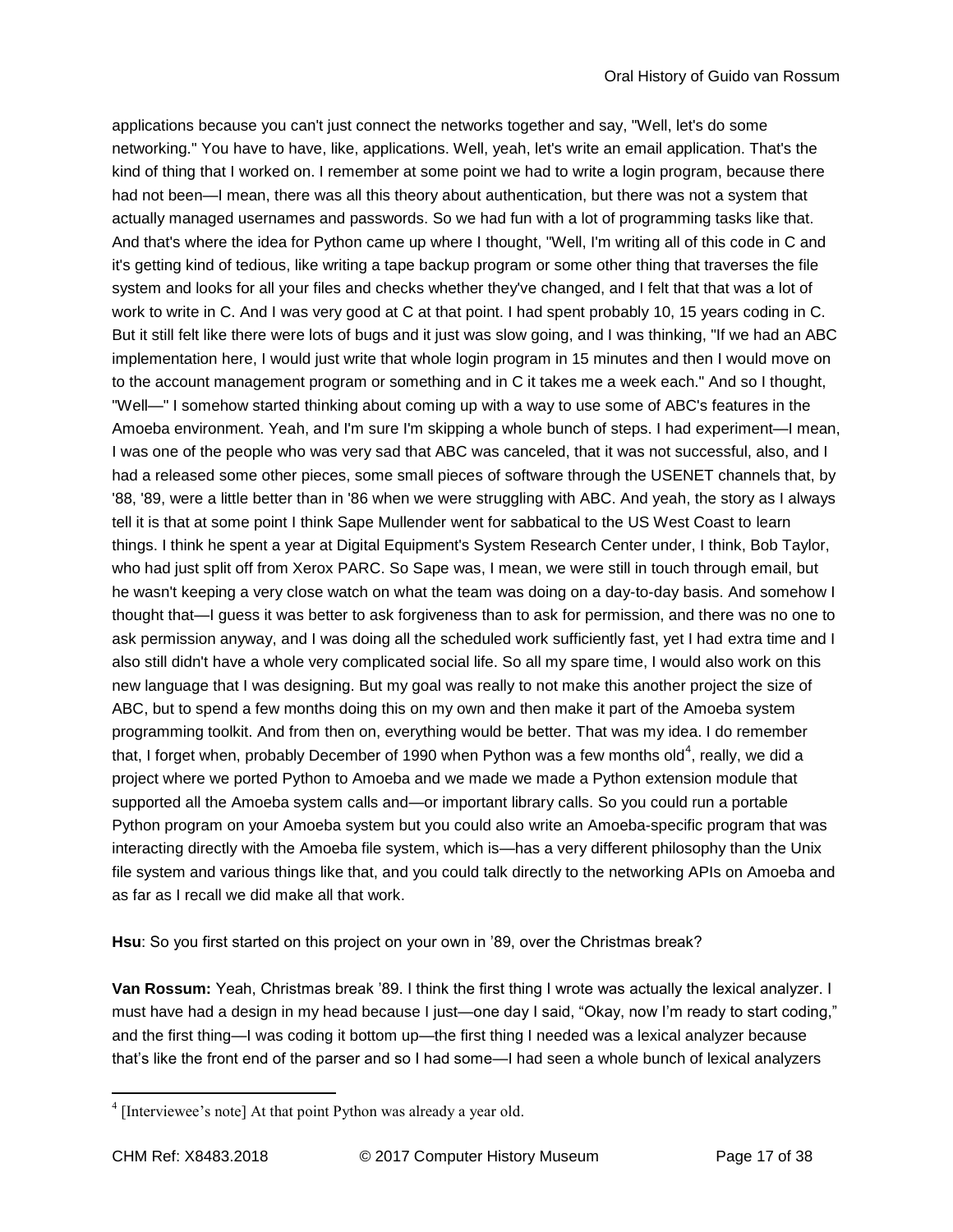and I was aware of tools like Lex and Yacc and I had mixed feelings about Yacc. In the end, I decided not to use it, but I knew for sure that Lex was a piece of crap...

**Hsu: <laughs>** 

**Van Rossum:** ...because if your input was too long it would always just crash on you because the—Lex was a code generator but the generated C code was very naïve and it wouldn't check for invalid input very well. So you would write a nice Lex rule for oh, this is what a comment looks like and if your comment was 500 characters long it would just bomb. So I wrote my—I decided oh, I know how to write lexical analyzers. I'll write my own and I think the next thing I did was I had my own idea about how to do a compiler generator or parser generator and so I built that out and then I designed the simple Python grammar and I had the lexer already. So I hooked it all up, and somehow I connected it to an interpreter and library functions and that's—I think the first three or four months of 1990 were spent with that.

**Hsu**: And so the name Python famously comes from "Monty Python's Flying Circus," of which you are a fan?

**Van Rossum:** That's correct.

**Hsu: <laughs>** 

**Van Rossum:** Yeah, and still am.

**Hsu**: How did you first get into Monty Python?

**Van Rossum:** I think one of the smaller Dutch TV channels aired a number of episodes, and it was just insanely fun.

**Hsu**: Was it translated, or was it in English?

**Van Rossum:** Subtitles. Yeah, so you always—Dutch TV is all subtitled except when it's for little children. So yeah, we would always watch the shows in English and—by then, maybe my English was okay, but I still needed the subtitles.

**Hsu**: And you're also known as a fan of "The Hitchhiker's Guide to the Galaxy"?

**Van Rossum:** Yeah, that's correct. Yeah, that's—I think there was one of the other guys on the Amoeba project who first introduced me to that. Yeah, and then we were just like—he had one copy of the book and he would read passages from it and then once he was finished we <chuckles> were all fighting over who got to read it next.

**Hsu**: <laughs> So how did you arrive at Python being the name of your language?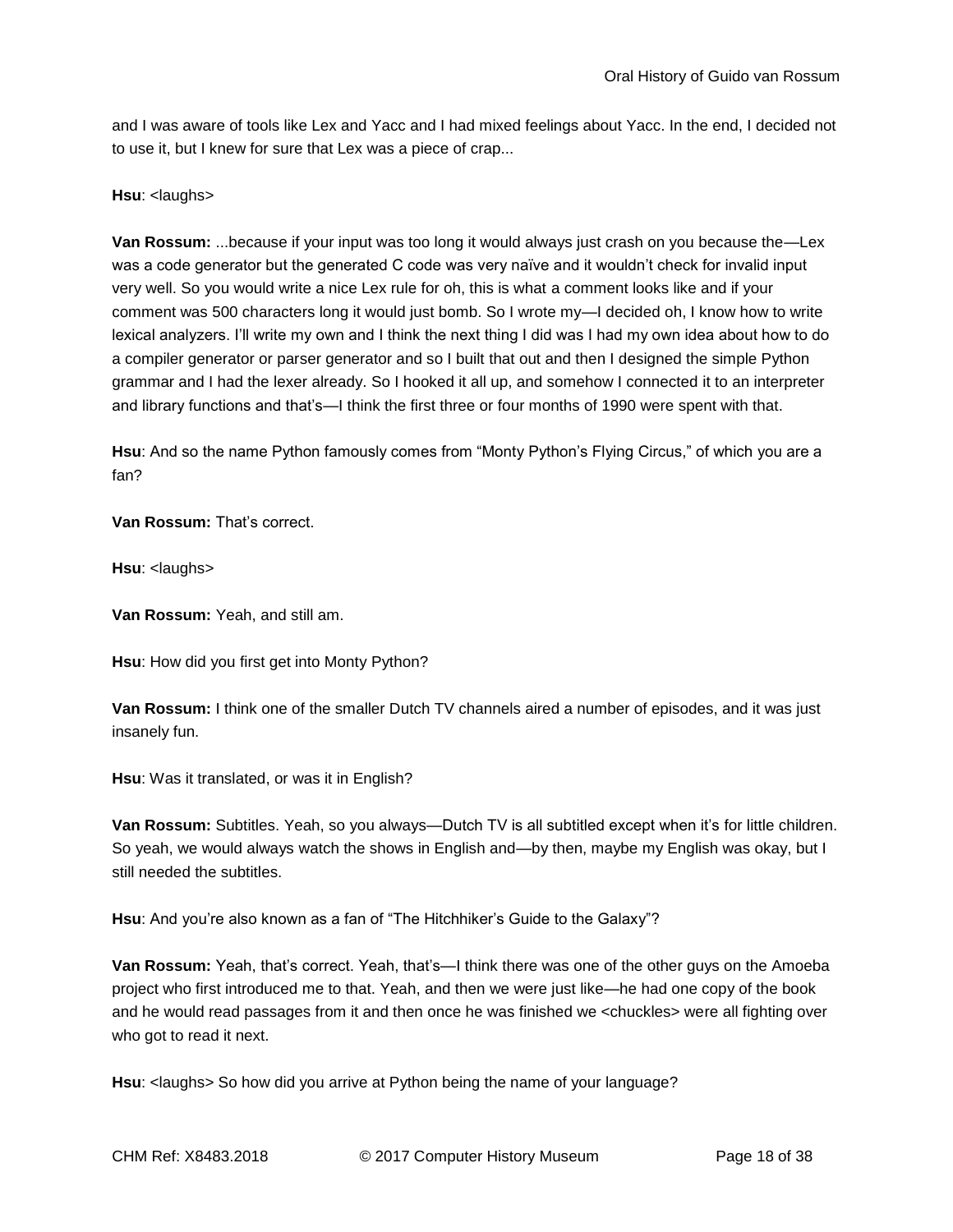**Van Rossum:** I didn't think much about it. I knew I needed a name. I—oh yeah, I remember ABC had originally been named B and choosing the proper name for ABC was—had been a very traumatic experience because they're—like people do with branding exercises. There was a list of a thousand potential names and they were selected and everybody got to vote and nobody could agree and there was always a good reason why a name couldn't be used and then eventually they settled on ABC and I thought it was just the blandest name ever and then I traveled to the United States and I noticed that every no-name business calls itself ABC, the American Business Consulting Group or whatever. <laughs> So I felt vindicated <chuckles> in my opinion that ABC was a bad name, and so I don't know. I was looking for something that was maybe attention-getting, also not too long, not too short. Naming of languages has always been a fun game. I kind of liked the idea of naming languages after heroes, like Pascal was named after a French philosopher, but—and I was aware of a language named Eiffel, named after the inventor of the Eiffel Tower, and I thought that I wanted to be more modern and I thought I wanted it to be a cultural reference but not in the somewhat dry academic culture where everything is always named after Greek—minor Greek gods or other mythological figures. I mean, at DEC SRC, everything was named after mythological figures, and it was all Olympus and Hera and Hippocrates and—I don't know. I'm making those up but that's—that was another thing that I had seen enough of and I thought, well, popular culture has not been a great source of software names yet<sup>5</sup> and we—there were a few of us at the Amoeba—on the Amoeba team who had similar ideas but I mean similar sense of humor. We watched the same crazy shows and we—I think we had named some other piece of software or system component after a TV show that we liked at the time. I don't even remember <laughs> what that was but—so suddenly it occurred to me that Python—it checked all the boxes. It was six letters long. It was a familiar word but not so—not a common word. It presents a certain attitude and—that I thought okay, let's go with that, and I never looked back.

# **Hsu**: But why Python rather than Monty?

**Van Rossum:** That's a good question. I don't think I knew what Monty meant. I still don't, so—and Monty Python in full was too long and I guess I wanted it to be somewhat unobvious where the name came from although I've always resisted the—the snake thing.

Hsu: <laughs> Right. So then you've said that you <clears throat> developed it partly because you were writing a lot of this code for Amoeba. So you said that it was supposed to be a bridge between Unix shell scripting and C was part of the way...

**Van Rossum:** That was my original positioning, more of a real language than shell scripts. Shell scripting developed from these sort of Job Control Languages where originally it wasn't a language. It was just a sequence of single commands that were executed sequentially just one after another and it was all just the name of the program and then the name of the files you wanted to send to the program or something like that and that was how I invoked the Pascal compiler when I was still using punch cards, Pascal input

<sup>&</sup>lt;sup>5</sup> [Interviewee's note] Around these times there was some database language named *Linda* and when I met someone who was involved with its naming they explained that is was named after "the other Lovelace," i.e. a famous porn actress.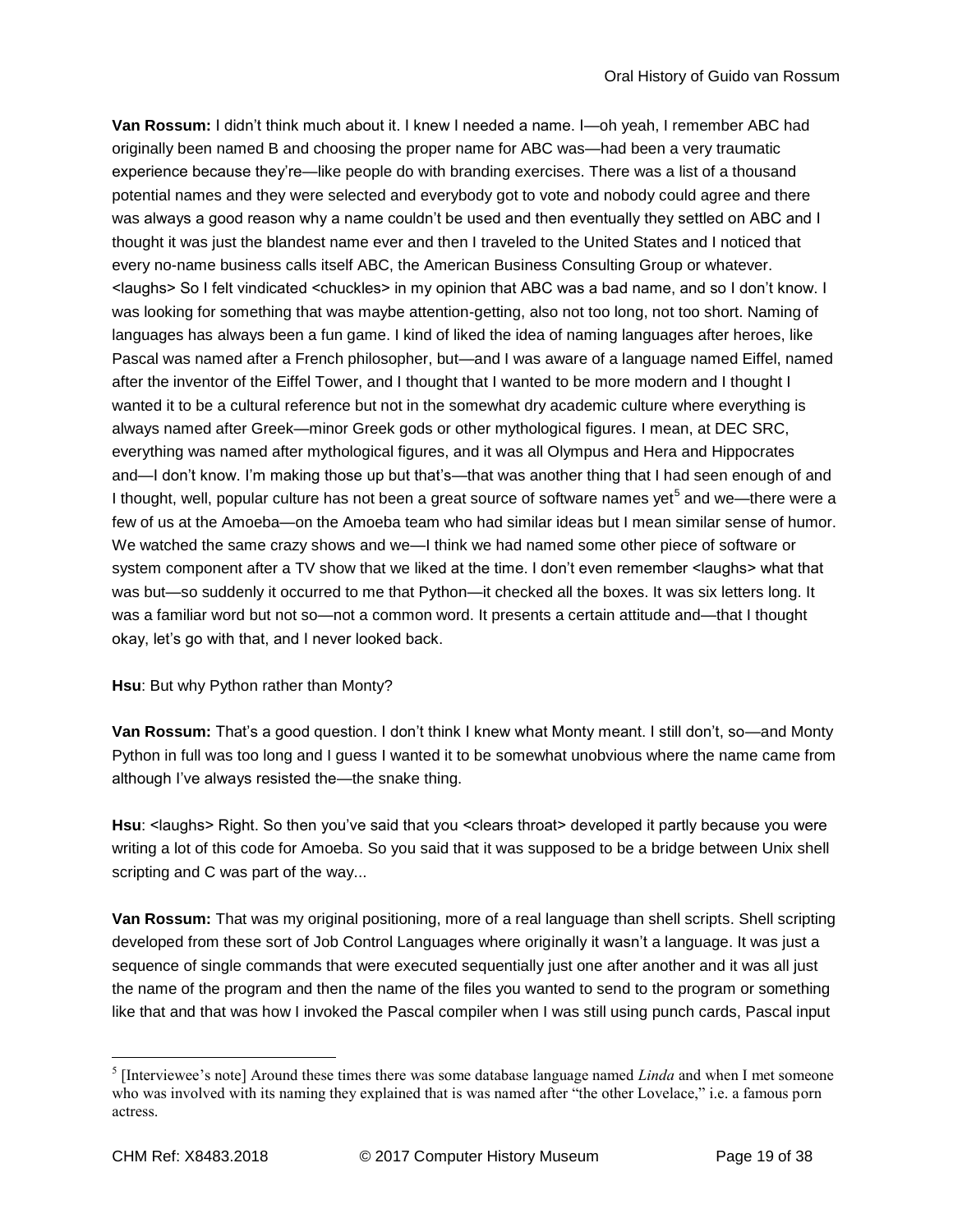or something and then you didn't even have to say input. And Job Control Languages and so Unix shell also evolved from the specific Job Control Language for the Unix system where most of the time you just type the command and if you can do something by typing three commands, you can also put those three commands in a file and say, "Now I have a script," and then the next thing you want to do is you want to have a script but you want to write a slightly more complicated script that, say, checks if the output already exists and then does something else than when the output doesn't exist yet or when a certain input doesn't exist it skips a certain step or just prints an error message and you want—so you want to have some logic and so I imagine that the original Unix shell started with an if-statement. And [an] if statement had to somehow fit into the existing structure of "it's just a sequence of commands" and you can still see that in the syntax of the modern shell, the Bourne shell—sorry, the—sorry, Bourne-again shell, Bash, which came from the Bourne shell which was a major improvement over the original Unix V6 shell and who knows what they had before. So there was programming in shell scripts but there was—the syntax was sort of ugly because it had to fit in the—it always had to be backward compatible and so that's why you end up with the—I'm sure that's how they invented \$ for variables because \$ was not a valid filename originally or maybe it was a very uncommon filename. So [for] certain tasks, it's great to be able to do it in a shell script, but then suddenly you want to do something 10 times. How do you do something 10 times? Well, if you're writing a real programming language then you do "for i from 1 to 10" or something. There is always a nice notation for that. In shell scripting, there's no way to do something 10 times. You can do it for every line in a file or for every argument on your argument list, but you can't do it 10 times. At least, just adding two numbers in shell is very cumbersome and it's a little bit better in Bash but you still end up invoking a lot of funky characters on the keyboard just because all the regular characters were already taken and then on the other side you have C, which is a programming language. You can do anything. It can control the hardware very closely. You can—at least in the '80s you could sort of—you had to decide whether to put a particular variable in a register or not. It was very close control over memory and everything in the machine. That was great, if you needed that, you could make things super-efficient, but there was also—it could be a lot of work if you had to read all the lines of a file and then sort them. You had to invent your own linked list data structure to hold onto all those lines and oh, the—I knew how to do that but I thought it was too much work and there wasn't a lot of standard libraries. So I wanted Python to be a compromise between the super-convenience of shell scripting, which becomes harder the more programming you need, and the super-control of C, which becomes tedious the less control you actually need, and in Python you have more control than in shell script because every line is not a new process, but you have less control than in C because you don't have to worry about where the bytes go in memory and I had some ideas about what is good syntax versus bad syntax and it goes all the way back to the debate between ALGOL 60 versus Fortran at the start of my career <clears throat> and so the—I think Lambert had helped me think about what is elegant use of mechanisms in programming language design and other languages I had learned and I had read about. As I mentioned, I was in a habit of just reading, learning a new language from the language specification and usually you get a fair bit of the philosophy of the language designers or the design committee or however it's done and so I—I had developed a fair amount of opinion on that and I thought, well, there's a whole bunch of stuff that I could borrow from C. There's a whole bunch of stuff I can borrow from ABC, and then there's things where I just have to invent my own syntax or mechanisms.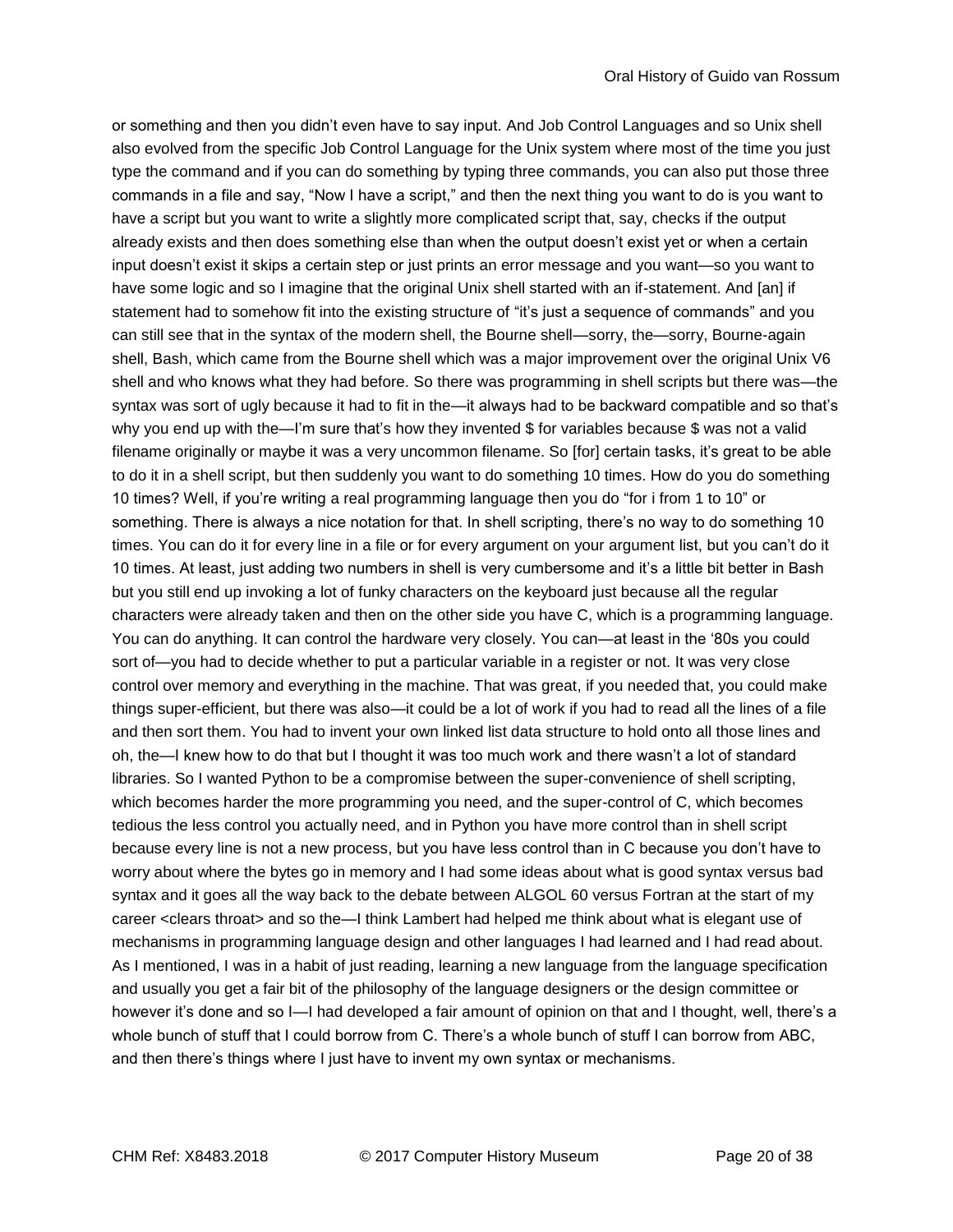**Hsu**: Right. So how many—what sort of things were borrowed from ABC and—but also how did Python differ from ABC?

**Van Rossum:** So yeah, the interesting thing was that over the few years when I worked for the Amoeba project, I had been processing the ABC's failure and developed my own opinion about that and so, in my view, there were a number of things in ABC that were great and I wanted to keep those. Examples are actually use of indentation for statement grouping, data structures like lists and dictionaries, the idea of immutable strings and numbers, the idea that you don't have to declare the types of your variables because the language can figure it out from how you use them. Then again, there were a whole bunch of things in ABC that I didn't think were very successful. In ABC, all the keywords are spelled in uppercase. This is still a relic from that original ALGOL-versus-Pascal idea where in ALGOL the language-reserved words, the language-special words have to be spelled in a different way to—so that the parser is—can be stupid and can always tell this is a keyword of the language and this is just a variable or function name and so in ABC that's—that debate was still reflected and they had chosen what I thought was the wrong outcome which was that statements and language keywords were all uppercase and functions and expressions and variables were all lowercase and I hated the whole look of all these uppercase keywords in the language. It felt like shouting, and it also felt old-fashioned because the typical representation of what you see on punch cards is all uppercase and Unix—in Unix, by default, everything is lowercase. So there was some Unix-versus-mainframes that I also probably put into that. I didn't like some details of the—especially the list data structure in ABC. For some reason, ABC keeps its list in sorted order always, which is very handy when you're talking about, say, a set of colors, not so great when you're talking about the lines in a file when you're writing, say, an editor. So I wanted—I was interested in slightly different things than ABC's target audience. I was not a scientist. I was a programmer, and I wanted to write tools for other programmers in Python. So the—another big thing where I thought ABC had failed was that ABC had this philosophy that there is only one system. It's ABC. It's the language. It's the environment. It's your persistent storage, your file system, so to speak. It's your editor. It's everything, and again, Unix counters that with a philosophy of small tools that do one thing well and work very well with other small tools that do different things well. My big frustration with ABC was, for example, that in practice, a computer that was running ABC was also maybe the—maybe there was a word processor or a spreadsheet, and it was impossible to open a file in ABC and just read the data from the spreadsheet and do something with it. So you needed a separate conversion tool between spreadsheet data and ABC's internal data structures and I thought in Python if that spreadsheet is stored on a file there is nothing that should stop you from just opening that file and reading it in and maybe you have to decode the spreadsheet's internal data format but that's a separate problem. You can code that up but if you can't even open a file you have no access to the spreadsheet and so I—ABC was this single monolithic implementation that did everything and if ABC couldn't do it for you, then you were stuck. You were hosed and in Python I wanted the language to be extensible and I wanted [it] to interact well with an environment and not necessarily only a Unix environment.

**Hsu**: Yeah, so we're talking about extensibility, the—how you wanted to make Python more extensible than ABC.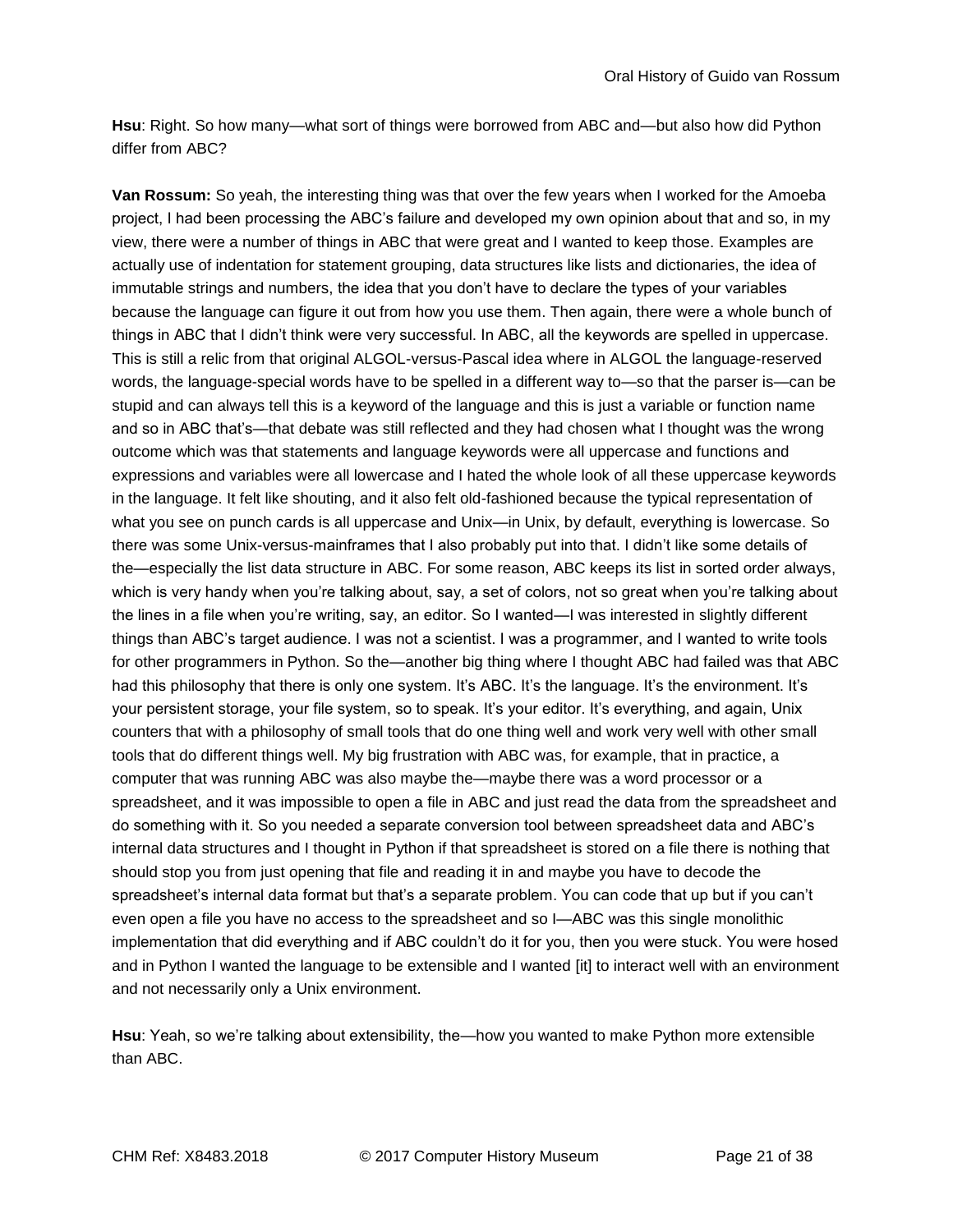**Van Rossum:** Yeah, so another very frustrating experience we had one summer with ABC was we had a couple of interns on the project who were interested in building a graphing backend for ABC. Basically, you would process numerical data in ABC and then you would—you would want to, say, turn that into a plot or a chart or something visual and originally ABC had been designed completely as everything was text because that was the only thing that computers could do until, <clears throat> I guess, the late '70s or so and so they—again, they found that ABC actually had a big limitation, which was that you couldn't easily add a library with new functionality to ABC, and there were a couple of things that got in the way. One was that there was no—the language implementation didn't have an import mechanism. You would have to basically add new built-in functions or add new built-in statements or commands in order to add new library functionality. There was a concept of namespaces but namespaces always—I think you could only use one namespace at a time and a namespace was just a collection of ABC code. So you could have a bunch of functions, but there was no further structuring. So these poor students really—I think they came up with some kind of hack but it was a really pretty sad experience and it turned out even if you did want to add a new statement or a new built-in function to the language—the implementation also wasn't structured to make it easy to find, oh, here is the piece of code you have to change to add the new built-in function. It was all—it was spread over the parser and none of that made much sense to me because I was familiar with C itself, which has a great way of linking separately compiled pieces of code together, and most other languages I was aware of had some mechanism for that, too, and I suppose we could have added something to ABC but it was certainly not part of the original design and so ABC's implementation recognized a number of data types, like there were—let's see, what was there? There were numbers. There were strings. There were tuples. There were lists, and there were dictionaries<sup>6</sup>. That was the data, and all the code would just—if it had to do something with data, it would just check, well, if it's a number we can do it. If it's a string we don't do it. Yeah, you—everything would only apply to one or two data types, like there were some operations that could be applied both to lists and to dictionaries or tables, I think they were called, but it was like everything was hardcoded in the implementation and there was some code reuse inside the implementation because lists and dictionaries were actually sharing much of their implementation but it would've been impossible to add a third data type that would also share that implementation. The code base just wasn't prepared for extensions along those lines and so I wanted to do things very differently in Python. I wanted to have a module system. I my summer—I think it was the summer of '89<sup>7</sup> that I spent as an intern at DEC SRC or a visitor. Yeah, I was—technically, I was an intern. I spoke a lot to the people who were designing or had just finished a design of Modula-3 and the—a similar group who were working on the Modula-2+, which was like Modula-3's more practical predecessor, and that language obviously had a module system and I didn't know where else I saw these things but it was very clear to me that Python needed to have extensibility and that modules were a way to extend it both with Python code but also with things that were not implemented in Python but could still be used from Python and that's where the idea of built-in or extension modules—I think originally there were [what were] termed built-in modules because the original implementation had all the concepts right but it wasn't that easy to hook it up to third-party code. You had—you basically still had to recompile, but you—yeah, there was one piece of source code that just linked the name of a built-in module with a function that initialized that module and returned all the

<sup>6</sup> [Interviewee's note] Which were called *tables*.

 $\sqrt{7}$  [Interviewee's note] It could have been Summer 1988.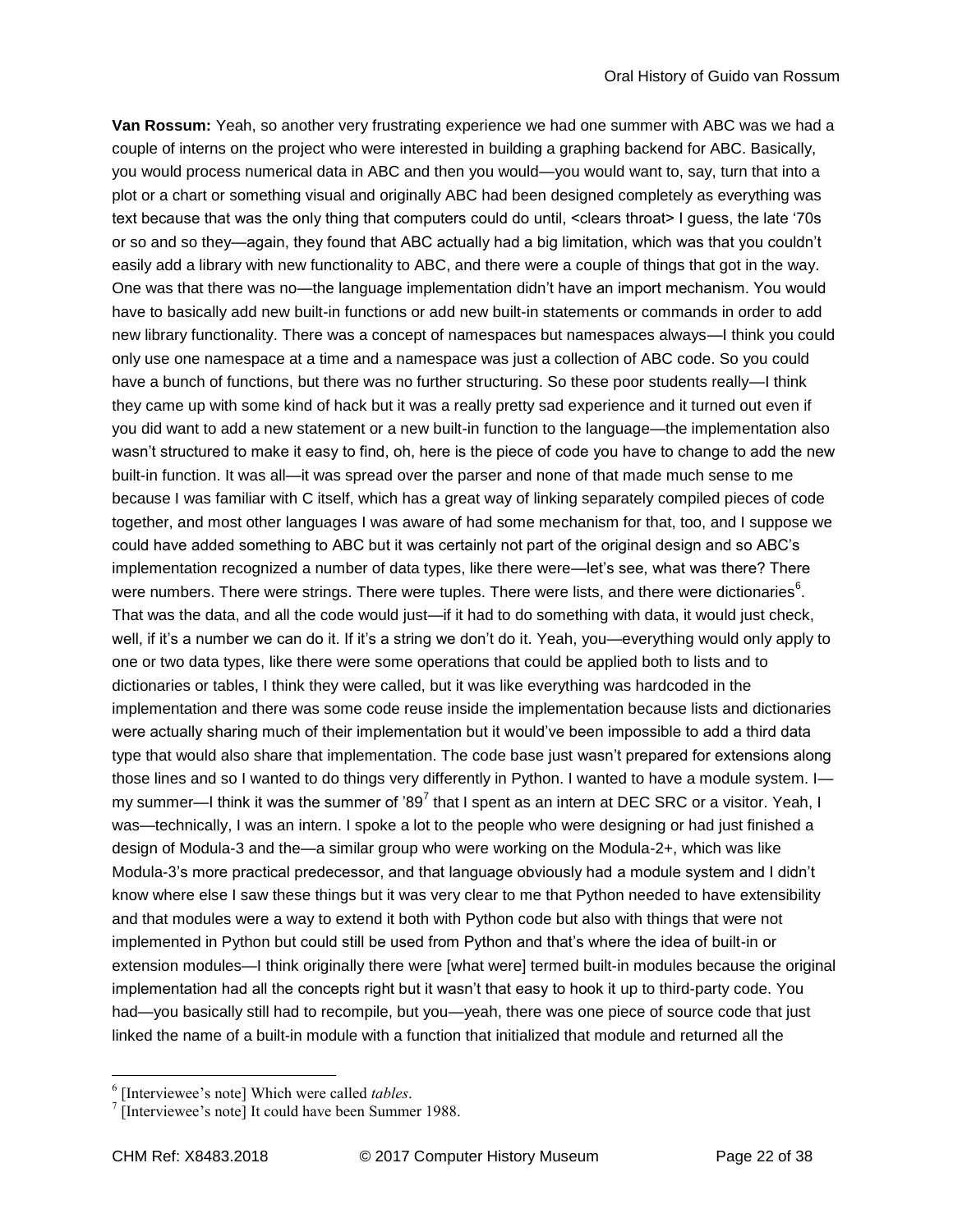necessary data structures. So if you had—if you wanted to add a whole new piece of functionality to Python even in that very early version, you would write the new functionality and you would hook it up to the rest of Python with a single line in that config file, I think that the grandchild of that config file still exists in the current implementation. So I also somehow picked up the idea that extensibility is important. It's even better to have multiple levels of extensibility, and that's where on the one hand, writing extension modules in C and on the other hand, adding new code to the standard library or adding new code to a user's own workspace was—were all things I cared about.

**Hsu**: And so there's a number of other critical design choices that you made. First of all, one of the big things is you designed Python for programmer productivity, and so I guess a lot of other features fall into that; so interactivity, being an interpreted language, more—terser, more expressive code, readability, what you mentioned earlier, use of indentation for statement grouping. What was your overall philosophy in these—designing Python, these choices that you made?

**Van Rossum:** It's interesting. Pretty much everything in the list you just mentioned came from ABC. ABC was interactive. In fact, it was only interactive. ABC barely had a batch or scripting mode. ABC had—I don't know if I would use the term "terse," but it had this compact way of expressing quite complicated concepts. Python's interactive command line prompt is even the same as ABC's because I figured there were—ABC was not sufficiently popular that I had to distinguish myself by changing the prompt. There was no worry about confusion. Obviously, I couldn't make the prompt be similar to the prompt in some other language like the shell prompt. I was careful to make it look different. I forget. I think everything on your list, actually the philosophy came from ABC.

**Hsu**: One of the things that I think is—Python has—one of the big uses of Python has been in education and a lot of introductory classes in programming are taught in Python and you said before that that came from ABC, as well. That wasn't—

**Van Rossum:** That's correct.

**Hsu**: —your design, but…

**Van Rossum:** My original positioning of Python was actually not as an educational language. For ABC, the authors always objected when it was called an educational language because they wanted to have these dual properties almost of easy to learn and easy to use. I had neither of those directly in my goals, but one of my goals was [to] borrow all the good stuff from ABC and with all the other things I stole from ABC it turned out that it was quite good to teach in. I hadn't anticipated that, and I remember when I moved to northern Virginia I got to meet a whole bunch of new people and my colleagues were eager to introduce me to other people they knew and so I met this guy and he said, "Yeah, I taught my kid Python," and the kid was like, I don't know, 9 or 11 or so and I was wondering <laughs> if that was a good idea but it—clearly the guy was very proud and it was also pretty—had been very easy for the kid to pick up Python and then the story he told me was, "Oh yeah, but we're using Windows," and he couldn't figure out how to exit the Python interpreter but he had discovered some crazy thing that would crash the interpreter. There was a bug. He had basically discovered a bug, and whenever he wanted to leave the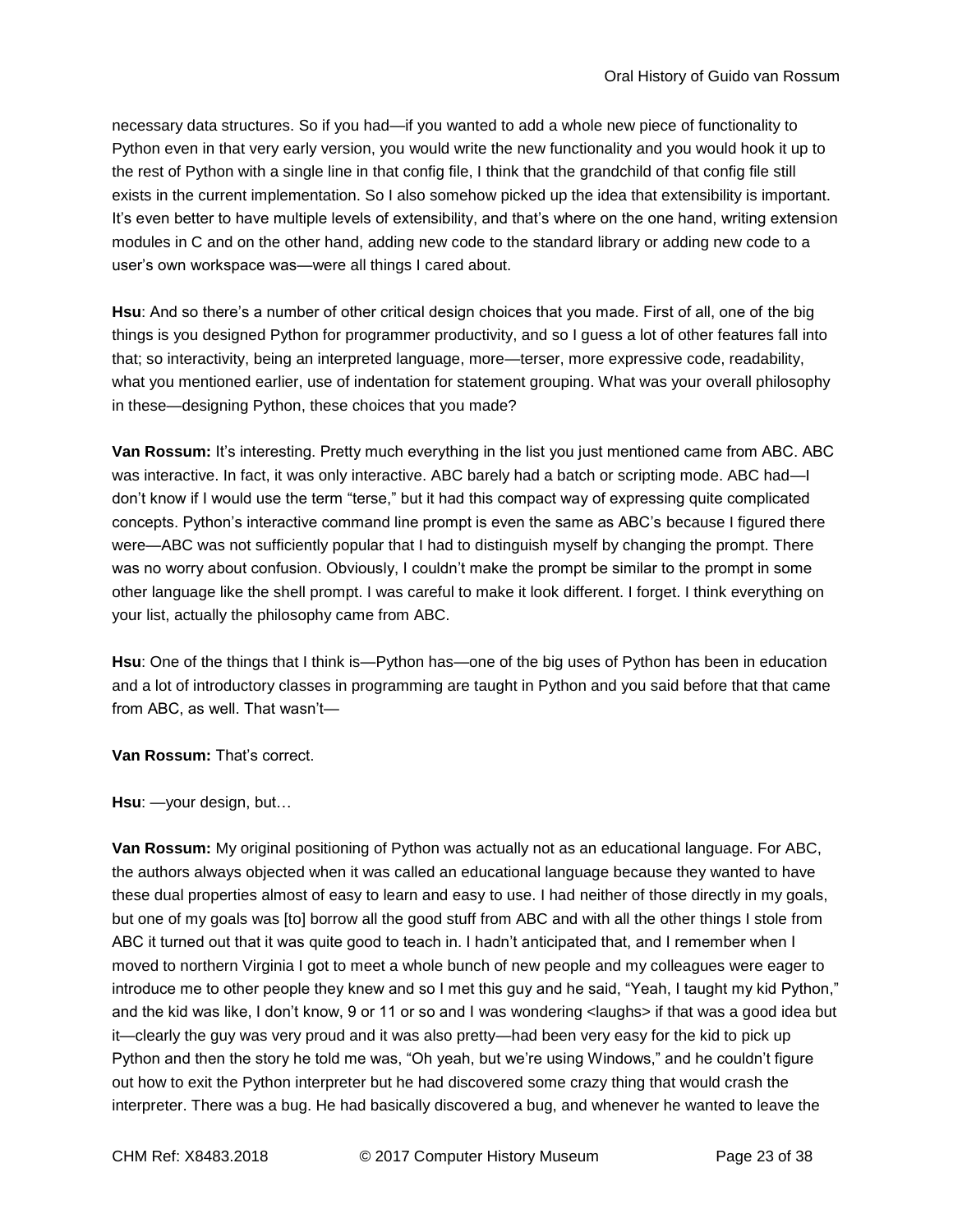interpreter, he would just type the line of code that would trigger the bug <laughs> but that was the—I think, the first time I realized that Python was also going to be effective for education and over the years people have started using it more and I've always said, "Oh, that's great," that was one of ABC's original goals, to be easy to learn.

**Hsu**: <clears throat> I want to talk about the indentation feature again because it's kind of a widely known thing. You feel very strongly about this feature, that it's very beneficial. You stated this in a podcast.

**Van Rossum:** That's probably a little more strongly than I would say it now. It's—I don't think it's a bad idea. It's an idea, however, that no other successful language has copied with that—I think the only other language that I'm aware of nowadays that uses indentation is Haskell, and they do it slightly different. At the time, I had spent afternoons debugging code myself where, I think, a year or so ago there was an infamous Apple security bug...

# **Hsu**: Ah, yes.

**Van Rossum:** ...caused by two statements that were both indented the way the programmer wanted the code to be grouped, but of course, there were no curly braces around the group. So only the first of the two was actually being executed conditionally...

# **Hsu:** Right.

**Van Rossum:** ...and that <clears throat>—I had run into versions of exactly that bug myself and so I was very sensitive to the argument that ABC's authors made for why indentation is good for us. BEGIN and END in languages that support BEGIN and END as keywords, those are more common than any other language keyword because you're constantly doing this and I don't know. Curly braces, I suppose, are okay but there is endless style arguments about where do the curly braces go and you—you waste space. You waste vertical space very—which is very precious on a computer screen, still after all those years, for the closing curly brace. So I'm still very happy with the decision. I still don't know if I were to design a new language today with all the same design goals as Python if I would use indentation just because it's different from every other language. Every other language has—that is currently in use, at least in the crowd where I hang out, whether it's JavaScript or Go or Rust or C or C++ or C#, it's all curlybraces based, and so tooling and people's brains are just pre-greased for dealing with that.

**Hsu**: So in some ways, you're a pragmatist. You would design something that, in some ways, conforms to the syntax that people are familiar with in some ways. What—I guess Python itself is C-like syntax in many ways and so...

**Van Rossum:** Apart from the curly braces, I borrowed a lot <clears throat> I borrowed a lot of other things from C, like choice of keywords, expression operators and priorities, format strings, at least the first few generations of those, definition of what constitutes an identifier, calling notations and conventions. Oh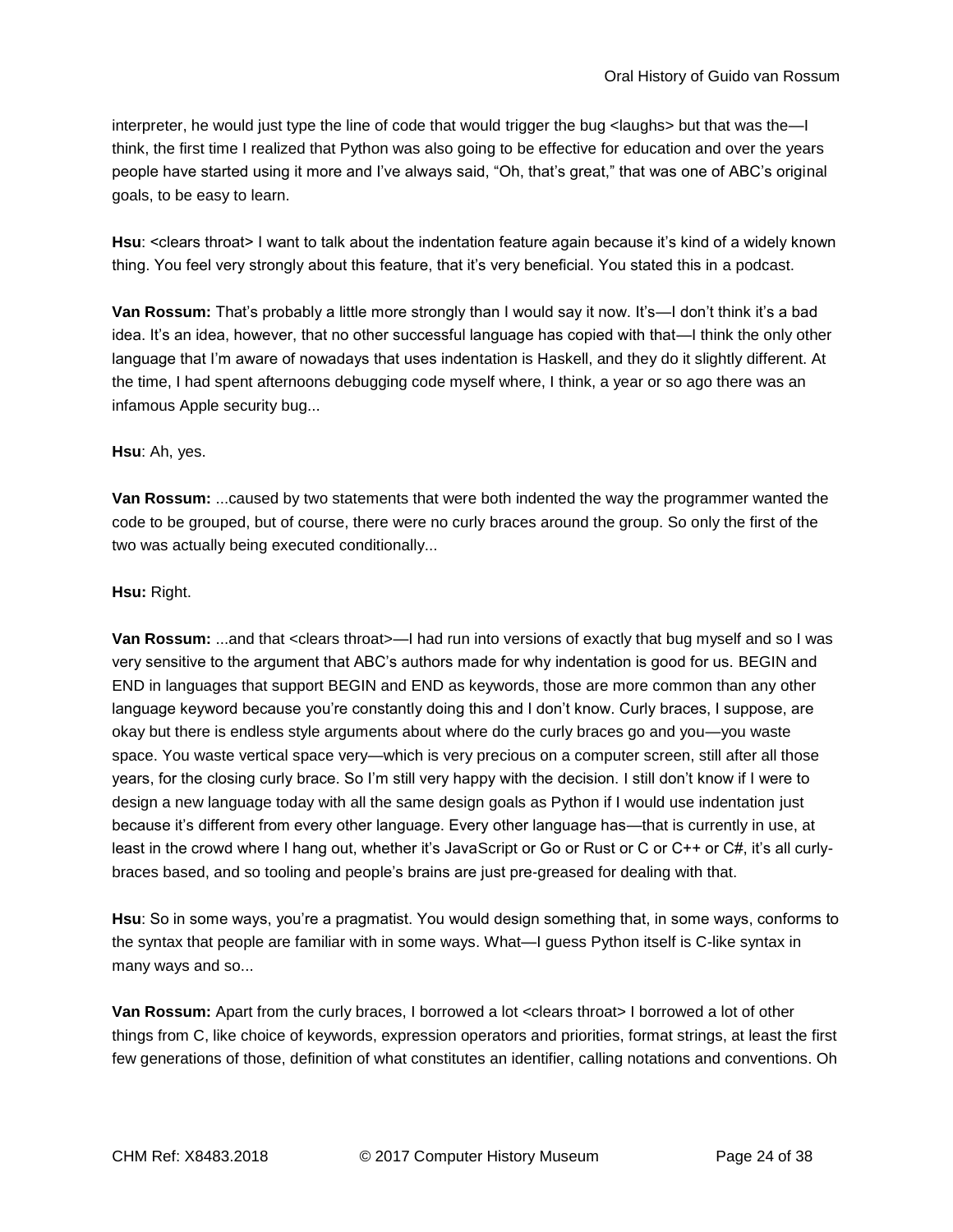yeah, I hope this isn't too much of a detour, but in ALGOL 60 and ALGOL 68<sup>8</sup>, to call a function that has no parameters, you don't write an empty parameter list in parentheses. You just write the function name, and so that gives visually—a zero-parameter function is very different from a one- or more parameter function. It turns out that syntactically this is also a stumbling block, and one of the things I remember van Wijngaarden telling his students that one semester that he taught a class that I attended. He said, I think one of his classes he was just reminiscing about ALGOL 68, which had been quite a bit in the past by then. And he said "all the complications we added to the grammar to get zero parameter function calls working syntactically correctly, and the hours of debate it took to push that through the language design committee, you know, all the cost for compilers and users, and then, god damnit—" I'm sure he didn't use that strong language, "but then after we had finalized everything, we encountered C, which was then an upstart language, and we saw that they just said, 'You just write empty parentheses.'" And he said, "We never believed that the programmers would accept that. If we had thought that the programmers would be happy to write that empty pair of parentheses, we would have happily done it that way, because it was easier all around. And yeah, so that's another thing I just borrowed from C; it's also the pragmatic approach to design.

**Hsu:** One of the things that you have said about the indentation feature is that it forces a consistency, because there's only one way to do things.

# **Van Rossum:** Absolutely.

**Hsu:** And that allows for readability and a maintainability of code.

**Van Rossum:** Yeah. I mean, I still see that in my day job at Dropbox, that people can read each other's code because it all looks roughly the same. And yeah, there is a lot more to coding style than indentation style, obviously, but it does help that there is never any debate possible about where the curly braces go or, I mean, people can even argue about whether to put curly braces around a single statement or not. A whole bunch of the code becomes more readable because it's more familiar. Once you know Python, you can read someone else's Python, and I guess the language that is most different perhaps is Perl, where everybody seems to have their own unique style and every package has its own conventions, and the language proudly declares its philosophy as there's more than one way to do it, which is great when you want—when you're an extreme individualist and you want everything to do exactly the way you want to do it and you don't want anyone else to try and control that. On the other hand, it's bad when you develop software in a group; as soon as you have a team of more than one person, I think the uniformity of indentation is helpful.

**Hsu:** So what features make Python good for rapid prototyping and development?

**Van Rossum:** I would call out there the standard library and the lack of typing and the powerful data structures which are also part of the standard library, but there is so much more in the standard library where, you need to do some networking? Where is the standard library module for that? You need to do

 $8$  [Interviewee's note] In Algol-68 the feature is called "deproceduring".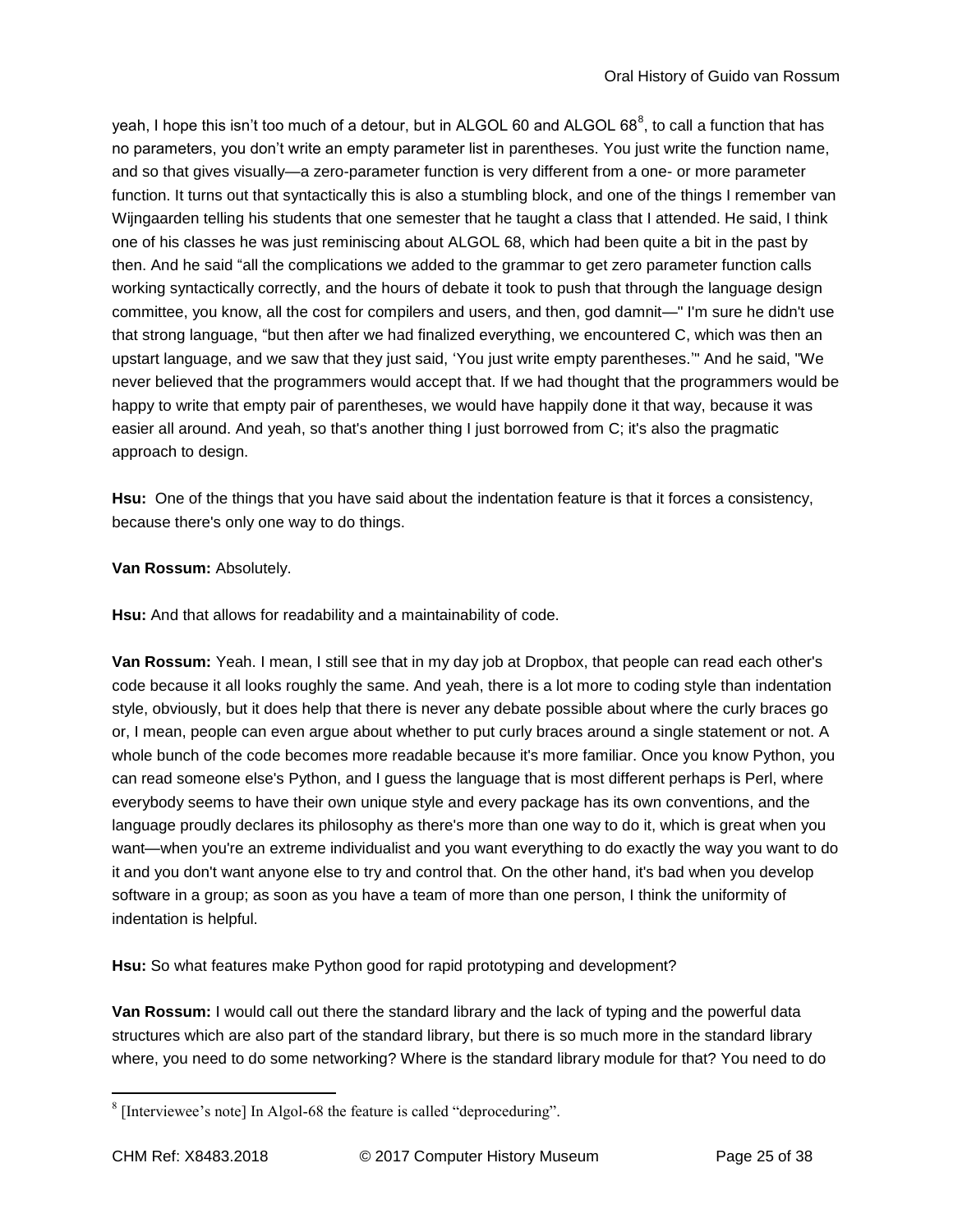some web crawling. There's a standard library module on top of the networking code to do that. You need to read a spreadsheet, oh, there's a module for that, too. And so prototyping is often an exercise in integration where you take existing components and you try to quickly put them together to get something working. And because there are so many ways to work with other software from Python, if it's easier to just fork off a subprocess that does the rest of the work written in a different language, you can do it that way. There is the large collection of things that's the language, and nowadays also the collection of thirdparty modules lets you do—there is also that you don't have to write a lot of code to do any of that. You if what you want to do is three operations, it's probably three or four lines of code. There's no boiler plate or overhead. You don't have to prepare, set up, declare, check. Exceptions are another example. In a prototype, often you'll want to play loose and fast with exception handling or error handling and you'll say, "Okay, we'll just open the socket, then we'll bind it to a port, and then we'll write a few bytes to it and then we'll read some bytes from it and then we'll close it again." Well, we don't even have to close it, actually. Implicit is that if any of the operations fail, you don't have to write error checking code. This particular example actually comes from things I remember doing in Amoeba, where I was doing things with sockets in C code, and because I was just writing a quick prototype, I hadn't put in very careful error checking, and so the right operation was silently failing because I hadn't put in the right argument or something. And so the whole program didn't work, but it didn't give me a very clear error message, because the right operation just returned an error code, and I wasn't checking for that error code. Python defaults to doing things the other way around, you, if you expect an error, you can catch it. It's not like everything is a panic, but if you expect things to go right and somehow you make a mistake, the mistake will be brought to your attention. I remember a very early version of Python did not have thorough integer overflow checking, and then I was writing a little program that was copying from a book and I couldn't get it to work. The reason was that, unbeknown to me, the program was manipulating very large numbers, like on the order of hundreds of digits. And that very early version of Python didn't have protection against that. And so it was essentially having the same problem you would have if I had sort of written it down in C. And so I think that afternoon, once I had debugged my problem, I decided Python will check on overflow on all parenthetical operations, because we don't want errors to fail silently. This eventually became part of the Zen of Python.

**Hsu:** You mentioned the weak typing and dynamic typing. So Python is an object-oriented language with a dynamic runtime, dynamic typing and binding. What inspired this feature? Were you familiar with Lisp or Smalltalk?

**Van Rossum:** In fact, I was not. Well, I had spent probably a few afternoons playing with Lisp. I had probably heard of Smalltalk, but never got my hands on a Smalltalk system at that point.<sup>9</sup> And I had forgotten everything about Lisp by the time I was on Python's design. It actually came from the implementation of ABC. So ABC was technically—it was strongly or statically typed, but it, like Python, ABC also did not have type declarations. But instead, it had a type checker somewhat similar to what you find in Haskell these days, but much more constrained. But basically, it would say, "If you have an

<sup>&</sup>lt;sup>9</sup> [Interviewee's note] That's not entirely correct. I recall briefly playing with a Smalltalk port to an early Macintosh or Sun workstation but not liking it much. I also recall reading up on Smalltalk-80's bytecode, and it inspired the design of Python's bytecode.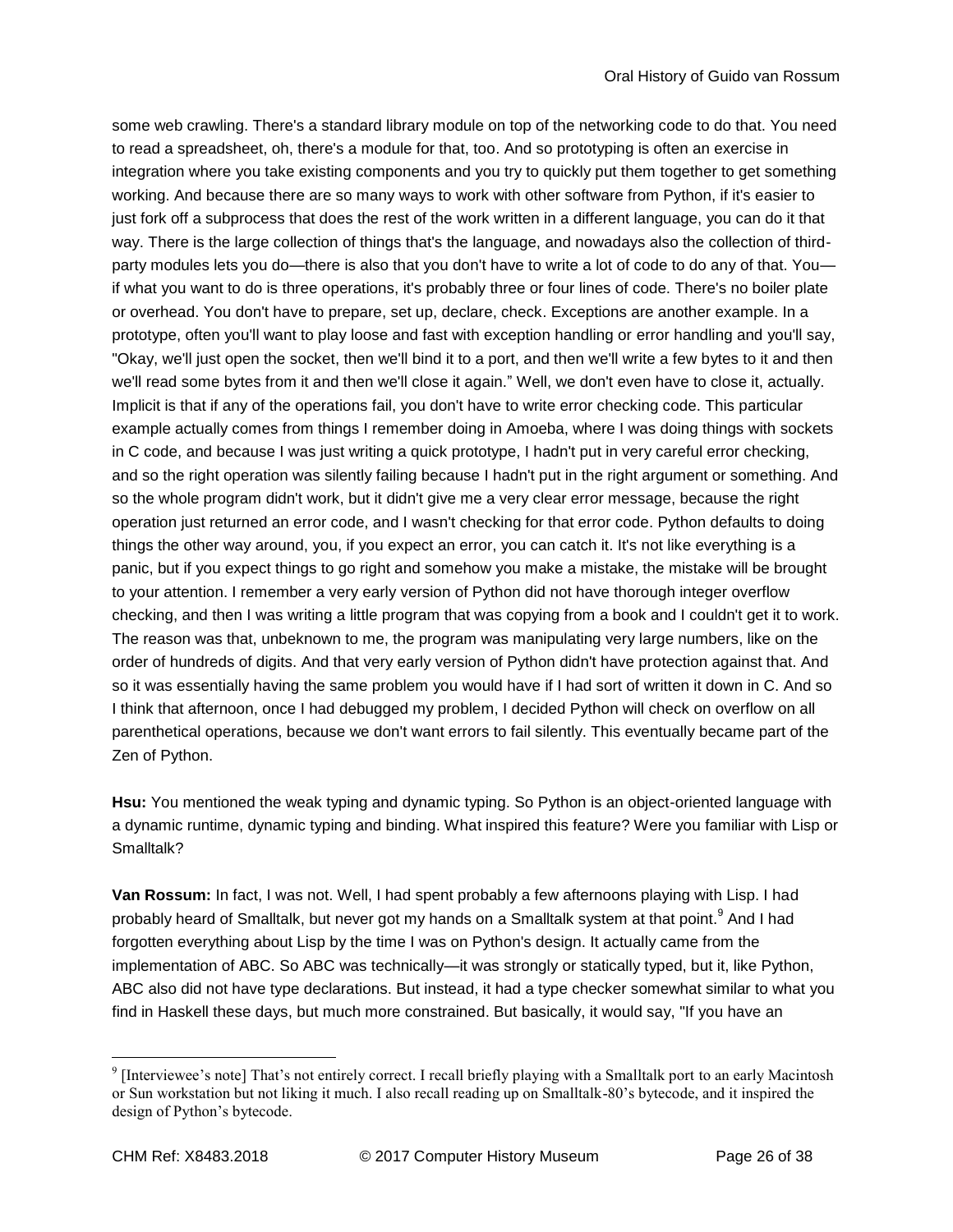argument, 'a', and we see an operation where you say 'a  $+1'$  anywhere in your function, then we conclude that 'a' must be a number." And ABC had cleverly spelled all the operations it differently, so you could always tell from the operation whether something was a string or a number or some other datatype. And actually one of the weakest parts of ABC's implementation was the type checker, because Lambert's prototype did not have a type checker. And the runtime was actually safe, in a sense, without relying on the type checker. So in C++, if you manage to smuggle something past the compiler's type checking, you can probably also use that to crash your program. In ABC, at runtime, every object was tagged with its type. So there were two notions of type. The compiler during the type checking phase would eventually discover, "Oh, this variable is a number," but quite separately, in the interpreter, the implementation, it would essentially have objects, and it would say, "This object is a number, and that object is a tuple," and the interpreter, once you go past the type-checker, the interpreter would not actually care about the types in the program, but it would care about the types of the objects. And if you try to concatenate—if you tried to use the concatenate operation on an object that was not actually a string, it would issue a runtime error. And so I was quite familiar with that implementation technique. There was also—there was a backdoor in ABC where if you had separate functions— yeah, if you used it interactively, sometimes the type checker wouldn't know about the types of a different function, and then the dynamic type checking would—the runtime type checking would always take over. So the runtime checking in ABC was the safety measure and the static checker in the compiler was more for looks or to find bugs early, if you could. So I didn't quite understand the algorithm that the static checker in ABC was using. I don't know if that had been implemented by someone else or if I had just taken the description and implemented it without really understanding why it was the way it was. It was probably someone else who did it. So I never had much love for that particular aspect of ABC, so I just left it out from Python. Again, just to save myself time, because it was like a skunkworks project that I had to do in my spare time and I wasn't planning to spend more than a few months on it, and so every shortcut I could take, including, "Well, just leave out portions of the language that I didn't care much about anyway," would save me time. But the runtime checking was always important, because I was really tired of core dumps.

**Hsu:** Right. But that puts Python in this family of languages like Smalltalk, Lisp, Ruby.

## **Van Rossum:** And JavaScript.

**Hsu:** Yeah, and JavaScript, that are known for runtime type checking, and there are arguments going both ways about whether dynamic typing makes a programmer more productive in certain ways versus static typing makes certain bugs easier to find.

**Van Rossum:** That's one of those arguments that keeps going around, and where probably studying history carefully will be useful for future generations. I know that when I started with Python, dynamic checking was in the doghouse. I remember encountering many people who had had a computer science professor who was very influential and who had categorically stated, "Static type checking is good; dynamic type checking or weak type checking—" it was originally couched in this strong versus weak typing, which is a slightly different dimension than static versus dynamic. But the "static or strong typing is good and dynamic type checking is bad," that attitude was still very prevalent when I came up with Python. And I noticed that often people who were arguing for that couldn't actually express very clearly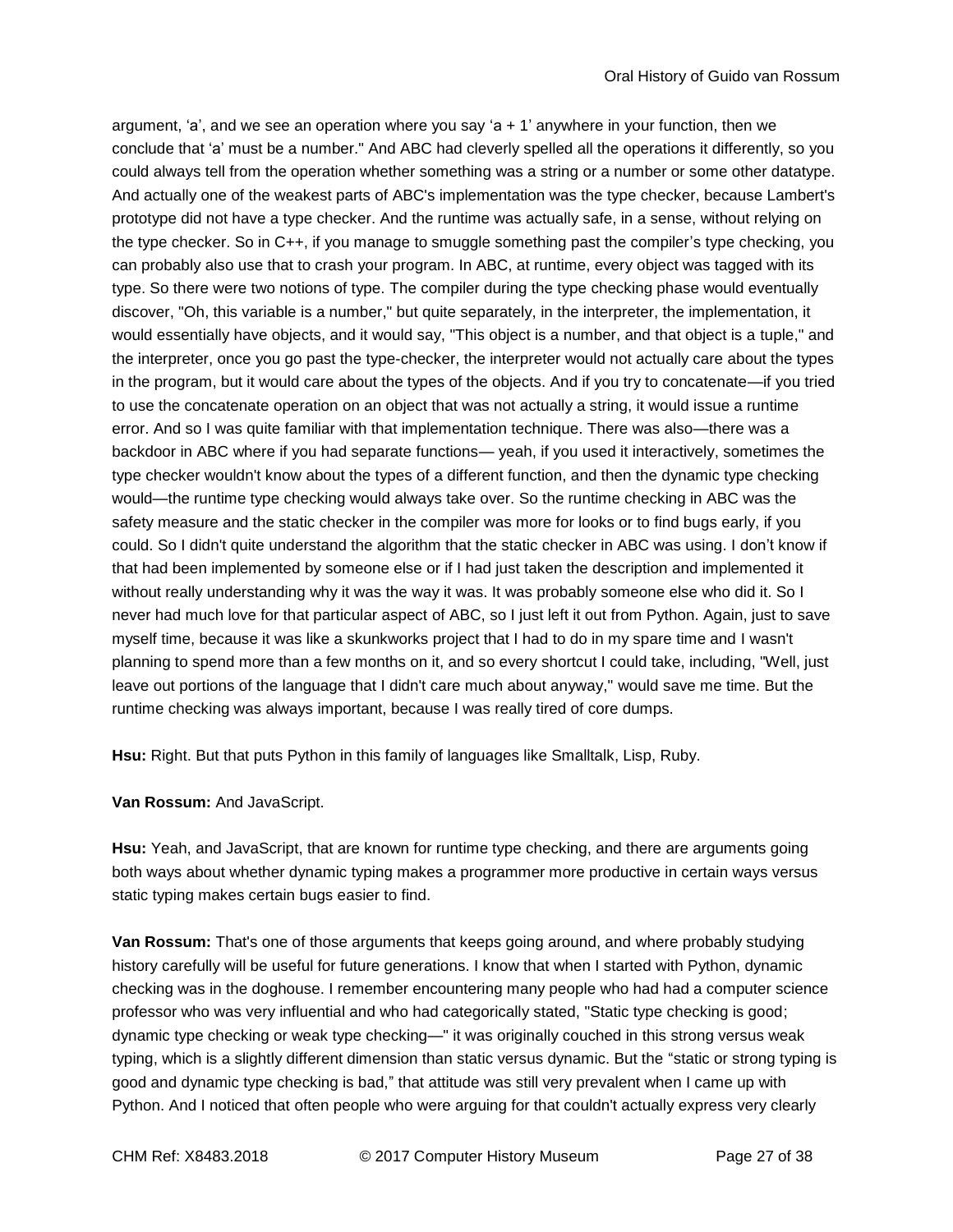why that was better. It felt like they were just repeating arguments they had heard somewhere else, or they were using arguments that were based in previous compiler culture, because I'm sure that when Fortran first introduced the distinction between integers and floating-point numbers, it was incredibly important because it could map the difference to different hardware instructions, and all languages since have used the type system as a crutch to help the compiler generate type-specific code and C probably represented a local maximum in that attitude because in terms of type safety, C is absolutely crap. I mean, don't get me wrong. It is actually one of my favorite languages, but it's not very type-safe, even with later standards' additions. The C compiler primarily needs the types so that it knows what code to generate. But for a higher-level language like Python, that's not so important. And it comes with the territory, maybe, of an interpreted language. Interpreted languages have always had their niche, and often there's been a race towards making faster interpreters. And for an interpreted language, this—If you have a type system, it's used for very different purposes, and the type system should focus on what helps the user of the language. And so things like the C type system, which is full of declarations of how big the words are that are needed to store your variables. Like is it an int or a long, or a 64-bit long, or is it a float or a double. That is all nonsense. That is, from the user's perspective, that is most of the time just a distraction. I mean, it's a rare program where you have so much data that you really want to store your data in 16-bit words instead of 32-bit words. Usually, you have bigger fish to fry. So that's where I went with Python and it's with ABC's implementation's example, I found my way to the dynamic typing. And yeah, it was later that in '95 or '96 or so, Bob Kahn, the guy I was working for at the time in Northern Virginia, took me apart aside and he said, "This is a great language you've made, but did you know that you have—how much your language has in common with Lisp?" And I was offended, because all I knew about Lisp was the "Lots of Irritating Silly Parentheses" part. But the dynamic type checking part, the whole runtime system, I wasn't really aware that that was really where Lisp was big, because there was no one around when I learned to program who was ever using Lisp. I think maybe it was one of those languages that Tanenbaum used in his class of seven esoteric languages.

**Hsu:** It seems like dynamic languages have had a—they were pretty popular maybe five years ago or so, but in the meantime, a lot of the newer languages that have been designed, that have come up, like Go and Kotlin and Swift and things have been statically-typed languages.

## **Van Rossum:** Yeah.

## **Hsu:** What do you think is the cause of this?

**Van Rossum:** It's an interesting development that dynamically-typed languages were effective, but not very much respected in the '90s, but the Internet was built by a variety of dynamic languages. Between Perl, Python and JavaScript, so much Internet stuff was built using dynamic languages because of the programmer productivity and being able to quickly throw together prototypes or things that do a bunch of functionality without necessarily having to be super-fast has been incredibly valuable. And slowly, dynamic languages gained more respect and static—in a sense, there was a backlash against static languages where people started saying, "Oh, well, I can do it in Java, and I have to type every variable, I have to type the type of the variable three times before I can use it, or I can write it in Python where I have none of that." And so eventually designers of newer static languages started thinking, "Well, what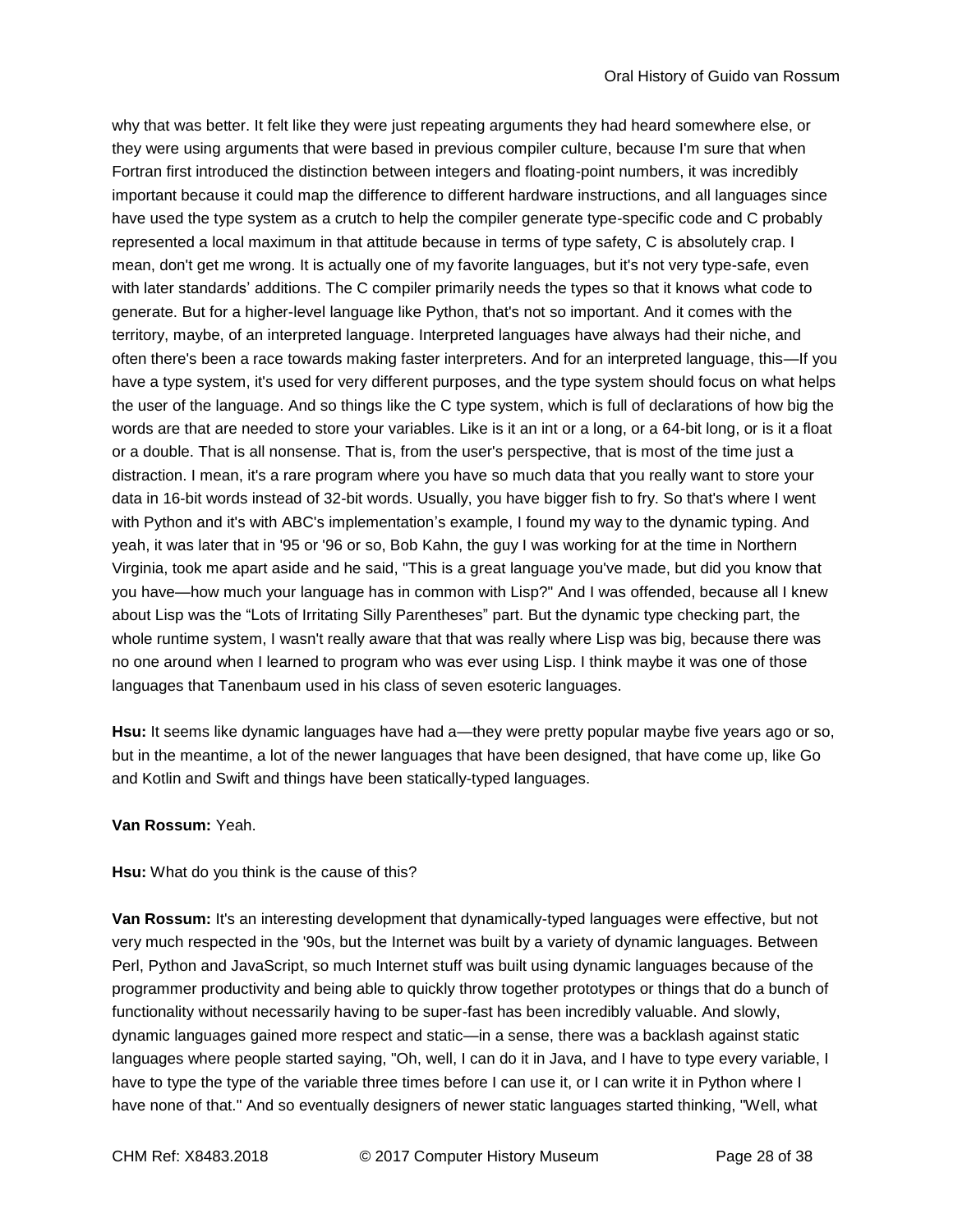can we do about this argument that dynamic languages are better or more productive than static languages, and what can we do to keep the type safety of the static language but combine it with the productivity or maybe perceived productivity or readability or conciseness of dynamic languages, and you get languages like Go that do a lot of type inferencing, so you don't have to be explicit so much about the types of variables and arguments. Or even C++, the 'auto' keyword in the latest version of the language. And so that's been a very interesting discussion and it's been very exciting to me to see that the dynamic languages have actually caused a response amongst designers of more traditionally-compiled languages. And every language is always scratching some particular itch. I mean, C# scratched the itch of having a Microsoft corporate language, I guess, that was not [Visual] Basic. Swift scratched the itch of having something that was a little better than Objective-C, especially for iOS. Go, I think the itch that it originally tried to scratch was just compiling faster than C++, and I think Rust is all about memory safety, which has been a challenge for many other languages. So yeah, I'm happy this is happening. In the meantime, there is also a recent development in the Python world where we're now experimenting with optional static typing for Python, where [we're] actually using a similar model like the static type checking [in] ABC, but more extreme. The type checker is actually a separate program that you don't have to run. It's voluntary, like a linter, but we're experimenting with that. And so what I've eventually learned is that the advantages of dynamic languages are more pronounced for small to mid-sized scales. And for really large code bases, static languages, despite all their visual overhead and compilation cycles and build tools have their uses, too. I mean, when very large teams build very large pieces of software, the static types actually are not redundant.

**Hsu:** That brings up a really interesting point that I wanted to get into, which is about how Python is able to scale. You know, you mentioned Python's extensive use on the web. You know, Python is used for anything from small strips of glue code all the way to large production web servers, web applications, so what makes it so versatile? And what makes it able to be robust enough to produce good, wellengineered production code?

**Van Rossum:** Well, production code is usually not all that well-engineered. <laughter> Well, that's also not true, but production code is not necessarily well engineered and sometimes there is the engineering that goes into making production code production-ready is a very different kind of engineering that goes into writing code well. There's a whole bunch of tooling around that. You should interview Googlers about that topic, though. But I think Python's extensibility has been the key to making it work well for a large dynamic range of application areas, like from the very small to pretty large, and across web and data science and other forms of science. Extensions really have been key to that, because if your problem involves looping over a matrix of 1000 by 1000 numbers or 1,000,000 by 1,000,000 numbers, Python's for loop is not the fastest for loop in the universe. But you don't actually have to write that as a Python for loop, because you can use a NumPy extension that has the for loop, the whole algorithm that you want to run, whether it's a matrix transformer or a filter or a dimensional reduction, whatever. There are libraries written in C, C++, Fortran sometimes, that have interfaces that make it very easy to use them from Python code. And that is really the secret for this much of the large scale use of Python. Sort of the—like in data science, and this started, I think, in the late '90s, there were people at Lawrence Livermore National Labs across the Bay who were using Python to replace a homegrown scripting language that was basically a glue language that glued together all their dusty Fortran and C++ decks. But previously, they had been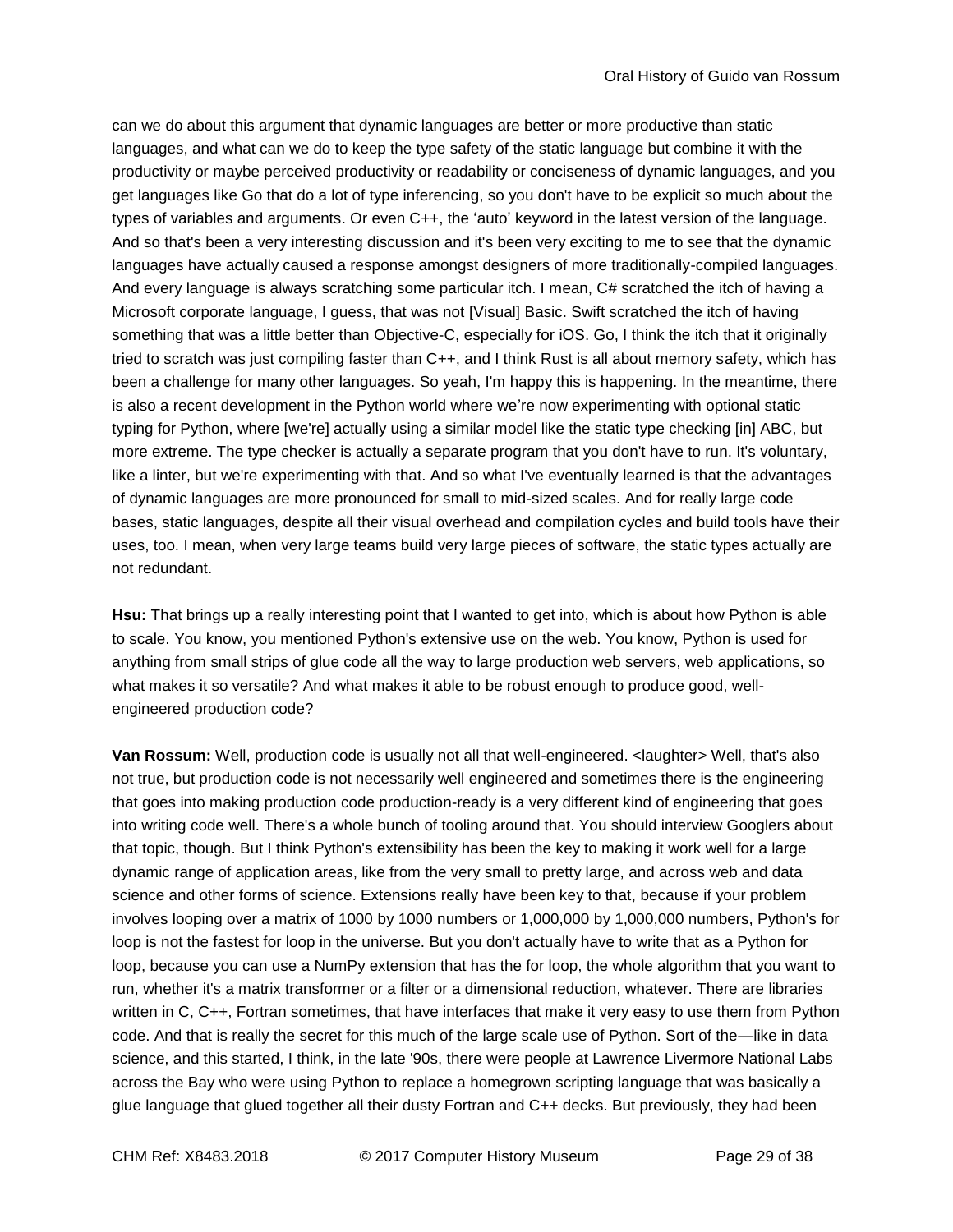either writing some dead-end homegrown scripting language or C++ as the main driving language. And they switched to linking everything to Python, but using Python to drive the dusty decks and Python just tells the dusty decks, "Here's the file and this is the format and this is the operation I want you to do." And it gave the scientists just the right toolkit and it—the scientists who were previously doing that in C++ would constantly struggle with the C++ compiler and syntax and one missed comma or semicolon would cause everything to go mysteriously wrong or to [cause you to] bang your head against the wall. So that trend has 20 years or so of gluing numerical

code together with Python, and ironically that's—the numerical stuff is the stuff I never liked in college. I still don't understand it, but there's a whole community of people who maintain and create libraries for use in Python so that scientists can feed their data into these libraries without having to know C++ or Fortran. But all of the performance critical code is actually written in C++ or Fortran. They just don't have to write any new C++ or Fortran. And on the web, it's a somewhat different story. But again, at some point, a web application probably is just an interface to a database. That database is MySQL or some other SQL variation. That's all written super-optimized and it does query optimization and you can have teams of database administrators sometimes who can put the right indexes in. The web application just takes input from the web, turns it into a query that then runs against the database and then turns the output—does light processing on the output of the query and runs it through a templating engine, the templating engines are these days usually also written in C++, as Python extensions to generate HTML, or the modern way of doing that of course is you just send JSON data to the browser and there is JavaScript in the browser that renders it. But again, the Python code does not do the heavy lifting, but it controls how all the heavy lifting components are composed together. That is, in some sense, also that UNIX philosophy of making tools that work together.

**Hsu:** Right. That gets around this perceived performance disadvantage that Python has of having a dynamic runtime that—I've heard a similar argument, about Objective-C, actually, where like—

# **Van Rossum:** Totally.

**Hsu:** Where all the performance-critical code in Objective-C is actually straight C.

**Van Rossum:** Exactly, but it's not so straight. Yeah.

**Hsu:** So yeah, it sounds very similar. Could you talk a bit more about why Python has been so successful on the web?

**Van Rossum:** It's still hard for me to get my head around that, to be honest. I've never particularly pushed that. I remember in '94 or '95, someone observed that there was this thing called CGI on the web. Previously, web servers had mostly been serving static HTML and it was still a novelty to see images embedded in that HTML. And then people came up with dynamic web applications, and the first generation of that was you had this special part of your filesystem namespace where the web browser would say, "Oh, if it starts with /cgi-bin/, then give it to a script." And the name of the script is the rest of the URL or something like that. And someone said, "Well, there are all these people writing shell scripts and Perl scripts for their web servers. I want to write a Python script. And here is 35 lines of Python code.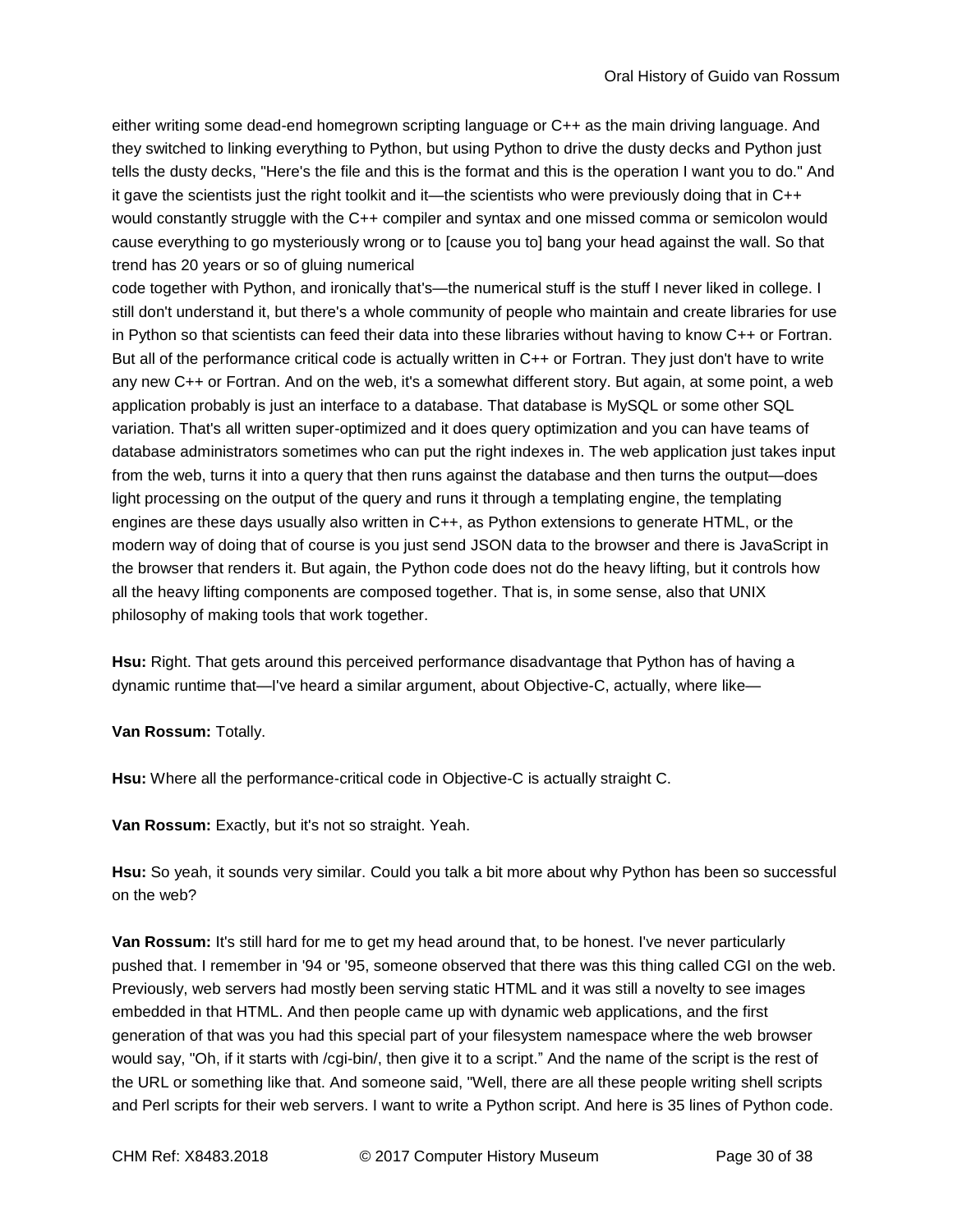Will you please put this in the standard library, because then everyone can write their own CGI scripts in Python easily, because there is, like, some detail you have to pull out, the form data out of your environmental variables. Well, nobody does it that way anymore. But that was—

# **Hsu:** So it began because it was a scripting language?

**Van Rossum:** Python was one of the many scripting languages, and among scripting languages, Python was known as having the most pleasant syntax, if you cared about syntax. I think Perl had cornered the market for productivity in pure terms of if you want to get a thing—a one-off job done quickly, you write it in Perl. Tcl/Tk had cornered the market for embeddability and for actually graphics UIs. And Python had cornered the market for somewhat embeddability but if you actually were doing more programming in your scripting language than your mother thought was good for you. So Python just became a natural choice for a small group of people who are here in Silicon Valley and all over the world pushing web stuff, and it worked. Because the startups were all competing on who is first to market. I remember that an early core dev in the Python community worked for a very early e-commerce platform. It was this tiny startup, and because they did their whole implementation in Python, they had launched a product with sufficient features to be viable before any of their competitors, at least in that particular subsection of the market, and what they did was they realized they couldn't actually compete beyond that, but they sold the platform to Microsoft and they were all—but if they had chosen to do it in Java, they [would] have been too late and nobody would have been interested in acquiring their startup. And that story, at some point, Python was, like, people wouldn't tell you that they were using Python because it was their secret weapon. But eventually, obviously the word came out, but that is where Python's productivity and all the things that went into this from the large standard library to the active community to my sense of keeping the design coherent all came together and contributed to the success.

**Hsu:** Earlier, you mentioned the Zen of Python. So that's this list of 19 aphorisms.

**Van Rossum:** Technically, it's a poem.

**Hsu:** Oh, that's true.

**Van Rossum:** The author says that it's a poem. But yeah, they're aphorisms.

**Hsu:** That layout of the philosophy of Python, so I'll just name off the first couple, like "Beautiful is better than ugly." "Explicit is better than implicit." "Simple is better than complex." So how did this come about and how does this reflect your view of Python and also the values of the Python community?

**Van Rossum:** So it was written by a guy named Tim Peters, who I think the first showed up in the Python community in the early '90s. He was actually a compiler expert working for some unknown mainframe company and he somehow decided that he enjoyed working on Python and working with Python in his spare time, and he started giving me advice. He was the first to observe that I had done something stupid with integers and floating-point numbers and he told me, in a very friendly but full of authority way that I should change that. And that became the big—I think that was one of the starting points of a very long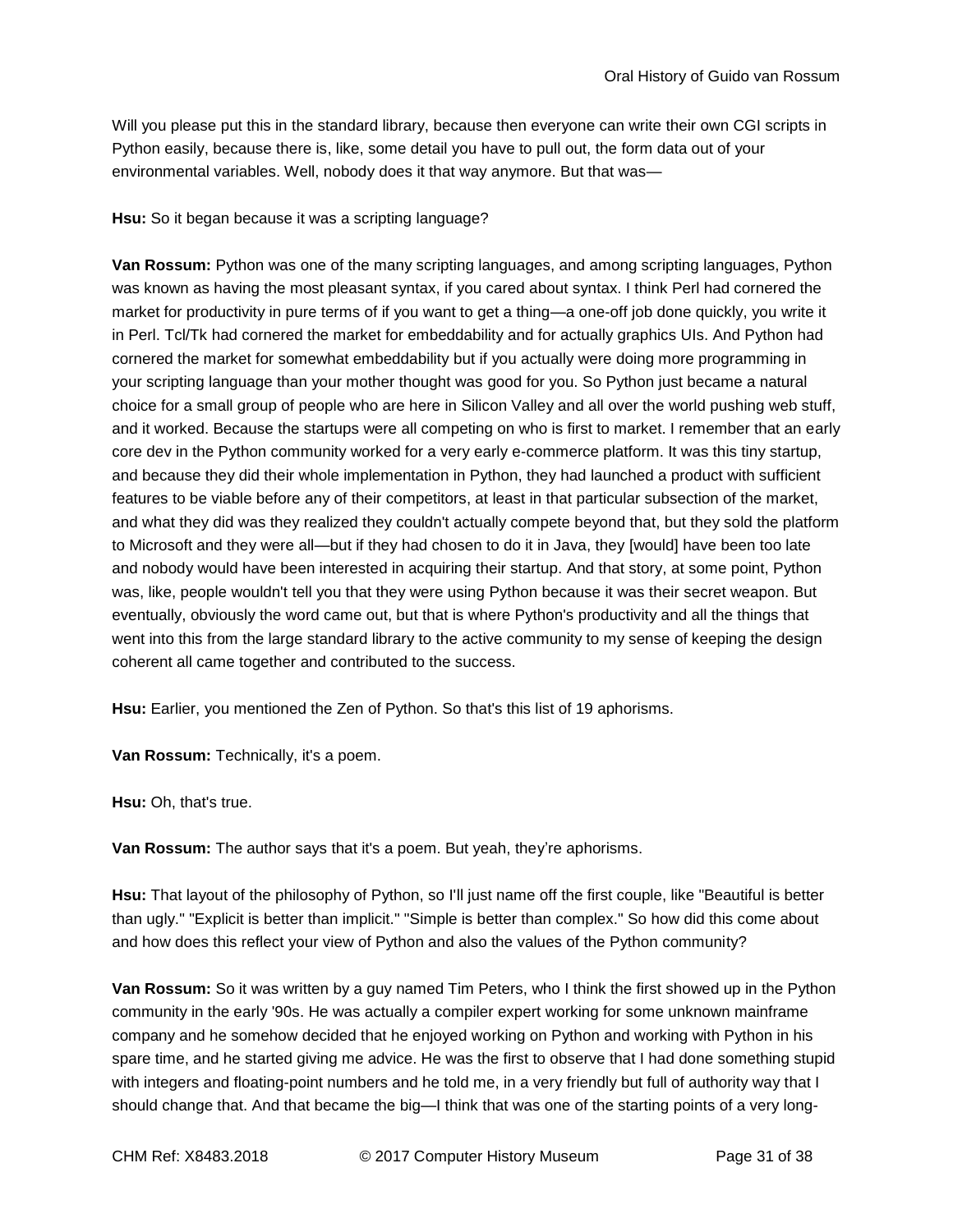lasting relationship where he's been just a great collaborator and I think in 2000, we finally started working together in a startup that—that was a terrible thing, that startup, but it got Tim Peters out to Northern Virginia to work with me, and that was good. And I think during those days, I mean, he had been guiding many newbies and others on the Python mailing lists, giving excellent advice, always answering questions. He had this thing "channeling Guido" where he knew how I thought about language design and he could articulate it well and explain it well it to people who were asking questions. And he kept them from bugging me. And so he knew Python very well. At the time, I think he probably knew it better than anyone besides me, and so somehow he—the way his brain works, he came up with I don't know how long he worked on it, but he came up with all these short slogans that sort of, together, describe Python's philosophy and it became an underground hit in the community somehow. Yeah, because the first one, "Beautiful Is Better Than Ugly," nobody can argue with that. But "Explicit is better than implicit" is already positioning itself against Perl, for example. And I've never been a fan of the type of language debate where you say that this language is better than that. I guess I'd had enough of that in the Fortran versus ALGOL 60 days. So I never wanted to come out myself and say, "I think Python is better than Perl." I would always couch it in, "Well, for this particular application, Python has more tools. Or if you like to share your code, it's more readable in Python." Other people turned this into Python versus Perl wars, and I was trying to tell people "Don't be so direct about it. There's room enough for all of us." But yeah, the Zen of Python somehow is still often quoted. Actually it's probably only five or six of the 19 that are referenced a lot. "Explicit is better than implicit" is one. "There's only one way to do it," which is an incredible exaggeration. That one is the the most directly opposing Perl, probably. "Flat is better than nested." That's something he just observed in how I structured Python's standard library.

**Hsu:** So let's talk about the community, and also open source. So how did you get involved in the open source community and what led you to open source Python?

**Van Rossum:** Well, so first chronologically, Python was open source before the term open source had even been invented. The reason that I made Python available was a not quite an accident. Somehow, the Amoeba team at CWI also did a bunch of stuff with X11, an early windowing system. X11 was created by this collaboration between industry and academia, and to save everyone trouble, it was licensed under something that was essentially what is still known as the MIT license. It's now a famous open-source license. At the time, I think it was just the X11 license, or that was the only one that I knew. When I released Python in, I think, February '91, I realized that there had to be a license on there. I mean, smaller bits of source code or bits of code that were written by individuals in their spare time were often released as freeware and various other things, including shareware, where you were asked to pay but not required to pay. There's a whole bunch of variations. I had a day job—I mean, CWI paid me a salary, so I didn't want to make money off Python. I was also not very commercially interested. But I felt there had to be a license and I had seen that X11 license as a good example of a software license that was short enough that I could understand it and that looked like it was entirely unoffensive to people who would possibly want to use it. And so I don't know, the week before we were planning the release, I went to some assistant, I think, of CWI's management who went over legal business and I said, "Hey, we're going to release this piece of source code and we don't want to make money off of it. It wasn't made for money. It's a byproduct of a bit of research that were doing. Would you be okay if I used this particular license?" And she said, "Okay, I'll get back to you on that." And, I don't know, I think within a day or a few days she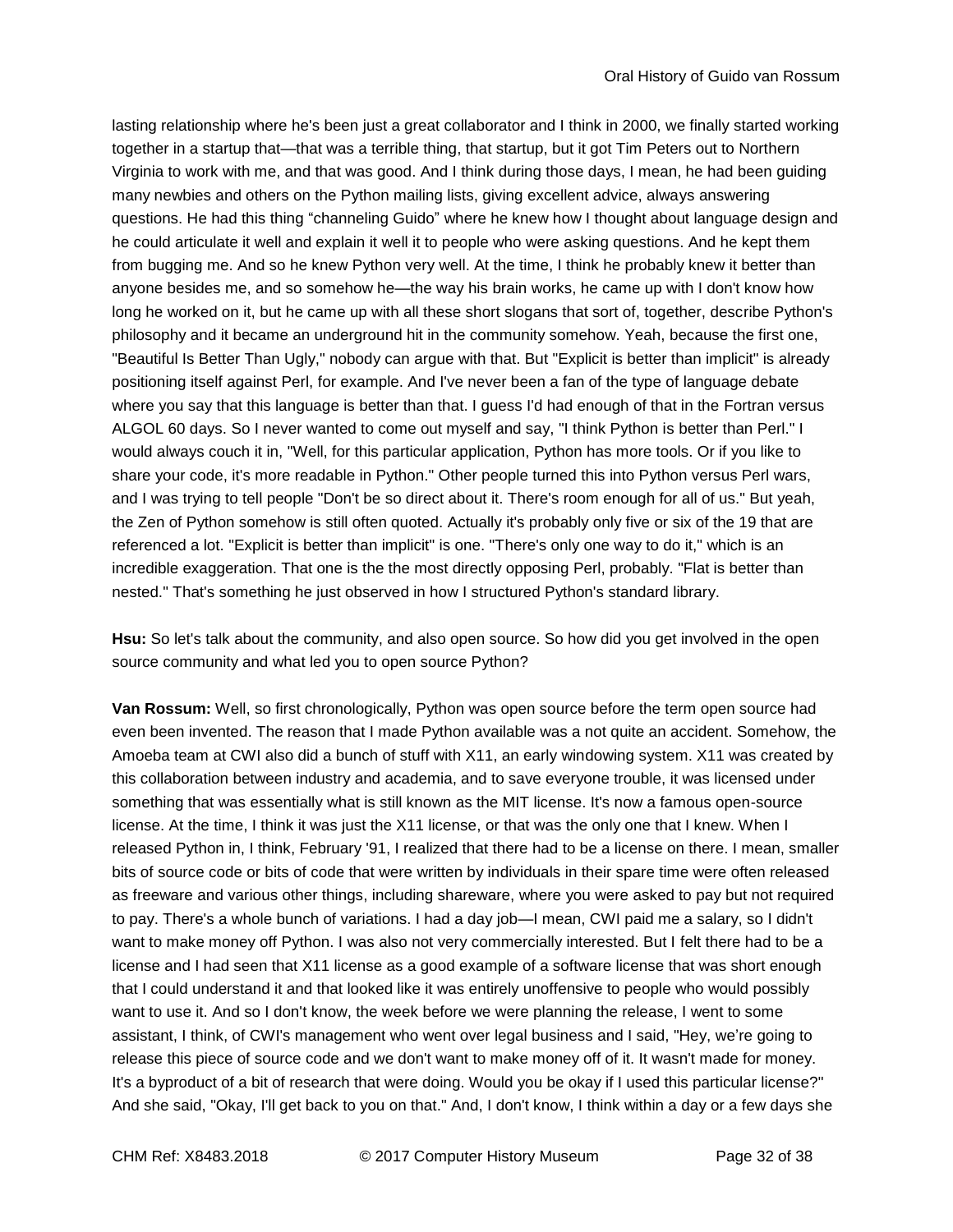said, "Sure, yeah, management has signed off on that." I have no idea if she just signed off on it herself or if she had to go to the director or how that worked, but that was that and we released it with, and I always try to make this Monty Python joke, it was the MIT license with MIT crossed out and CWI written in in crayon. And so all through the '90s, Python went out with that license, and when I moved to the US and started working for CNRI, their lawyers were not so keen on that license, but they realized that it had been released under that license for a long time, and they couldn't really change it, at least not immediately. They asked me to add one innocent paragraph recognizing that CNRI also had something to do with it. And then I think maybe through Tim O'Reilly, who was probably already publishing a Python book. This was, like, the second half of the '90s. I got in touch with a guy named Eric Raymond, and I think that Eric Raymond had just been pushing the idea of open source and the specific term "open source" had been very recently invented. And I think that Tim O'Reilly invited me to come to the West Coast for a few days for the very first open source summit where a bunch of people who had created or worked on big open source projects or free software projects were all getting together and agreeing that they should use this term, because it was—there was an issue of terminology. There was also the Free Software Foundation, Richard Stallman's organization, and the GNU project who were in my view—their attitude is a more communist view of the world. "We want everything to be free." And they were in contrast with Eric Raymond's side of the party, which was more, "Make it free so that everyone can benefit" without enforcing things on others. And because Python was essentially open source because the license was just a copy of the MIT license and because somebody recognized that Python was an influential thing, they invited me to that meeting. I also remember that around the same time or probably just before that time someone else who was a little more tuned into that world, another Python core developer was asking me, "So, from now on, are we going to call Python 'open source'?" instead of— I don't know what we used before, maybe we just said, "Python is free software." And at first I thought, "Well, why should we use this different terminology?" But I think after I had met Eric Raymond, I was sold on the idea.

**Hsu:** Can you talk a bit about how the community around Python grew?

**Van Rossum:** Yeah, so I started by—I always wanted my software to be shared. Anything I'd written, I always wanted other people to use, and even when I was down in the basement of the math department. So releasing Python was never a question. I always wanted to release it. It was traditional, I think, on USENET to have newsgroups specific to various bits of technology. We started, actually, right after the release, we started with a mailing list, and it was a very primitive thing because there was no mailing list management software. There was just a file containing email addresses that lifted my home directory, and if you sent email to python-list@cwi.nl, the mail server at CWI just peeked in my home directory and expanded the list. Terrible security problems. But that's how it was done, and so when we had 700 people on that list in the summer of '94 or so, the spring of '94, some people said, "Well, there's really too many of us to do this as a mailing list. We should have a USENET newsgroup." And there was already a standard naming scheme, so people started saying, "We've got to have comp.lang.python." And I was an avid reader of comp.lang. "everything", but I didn't know how to create new ones, and I knew that there was some kind of bureaucracy, so I told my followers, "Well, if you want a newsgroup, go figure out how to do it and then just do it and I'll start using it." So people did it. And then people said, "Well, we want to have a physical get-together of Python users," and someone said, "Okay, I'll try to organize that." And we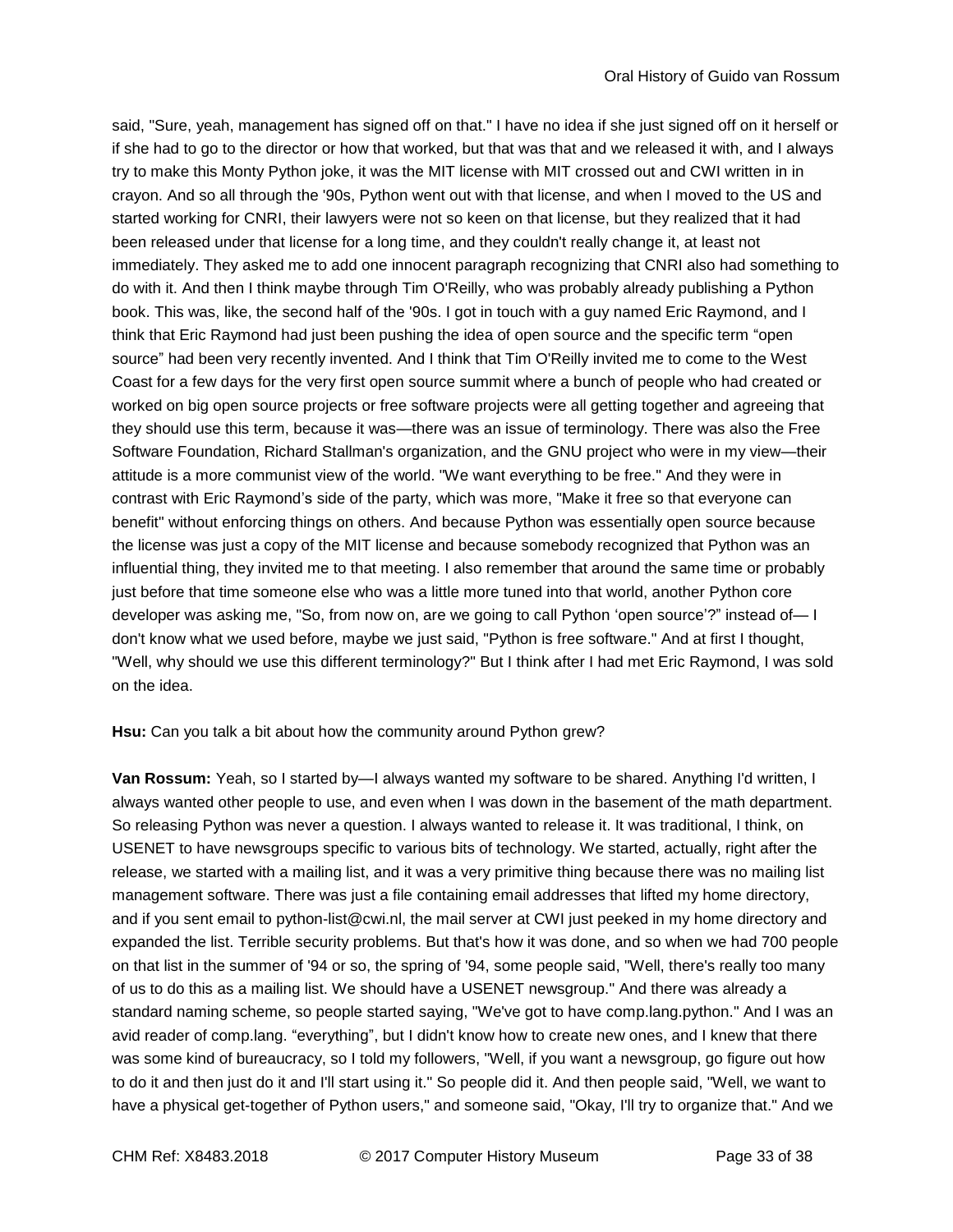had the first Python workshop. That's where I also got this job offer in the US, because the workshop was in northern Virginia. Actually, no, the workshop was in Maryland, at NIST. So the community just grew itself. There were more and more people who thought, "This is a cool language, Guido is a nice person and he's responsive," because the one thing I cared about was a keeping people happy, so if people sent me a cool idea, then if they send me code, it was likely that I would just merge that code into Python. If they sent me an idea, sometimes I would implement the idea if I liked it. I mean, if they sent me something I didn't like, I was direct enough to say "Oh I don't like that," or "You can solve that problem much simpler without changing the language." But there was a lot of interactivity and I guess people liked that style of online community and like so many other online communities, started growing around the same time, of course. And so that first workshop, everybody who went to that workshop was super happy and proud, and so someone volunteered to organize the second Python workshop, and then someone organized the third Python workshop, and before we knew it we had hundreds of people showing up, and it was like an annual business instead of every six months. And so it's always been—the community has grown itself and self-organized and whenever there were things that weren't working right, somehow people started asking for help or for direction or proposing changes. And so we got our release versioning sorted out and we got a process for proposing changes to the language, so that debates don't go on forever or get restarted every six months. And we're still learning. We're still growing and we always look for good ideas in other communities, other languages, other big software systems. But sometimes, we also lead the way, a Python Enhancement Proposal system which we actually borrowed from the IETF's RFC system, but we toned it down. The RFC's are very strict. So we tweaked it a bit and then other languages started doing the same thing.

**Hsu:** It seems like in the beginning, when you just had a mailing list, then people would email you their contributions directly and you would integrate them directly. At what point was there a more formal contribution process where there was like source control and everything and a repository and things like that?

**Van Rossum:** Well, so originally there was—I had source control, but it wasn't shared. There was no server. I have commits going back to, I think, August of 1990, so the first eight months or so are lost, I mean it's just one initial commit that has Python as it was in 1990, but after that, everything was done through source control, and we've used every single source control system that was invented since then, I think. But originally, I did all the review and I merged everything into the repository, and it wasn't shared. The way that things came out was just, like, regular releases. So I did, like, I don't know, the first releases, initially, probably did the release every month or every few months or so. And sometimes, there would be that—if there was a screw-up, there would be another release a week later, but not too often, because I learned from that to double-check the releases. I think in the late '90s, when I worked at CNRI, CNRI hosted an internal CVS server, and some of my colleagues, who were also working on Python also had write access to that repository, so that lightened the load a bit. Then, when we left CNRI, we switched to one of the first public source control servers, which was—what was it? I think it was Subversion hosted by SourceForge. Yeah, and at the time, SourceForge was a really cool thing. Now, it's like this, I don't know, it's the bad neighborhood of source control. But when it started, it was really cool. And we, in 2000, when the whole Python Labs team left the CNRI, and that's when we also—Tim Peters joined us as a team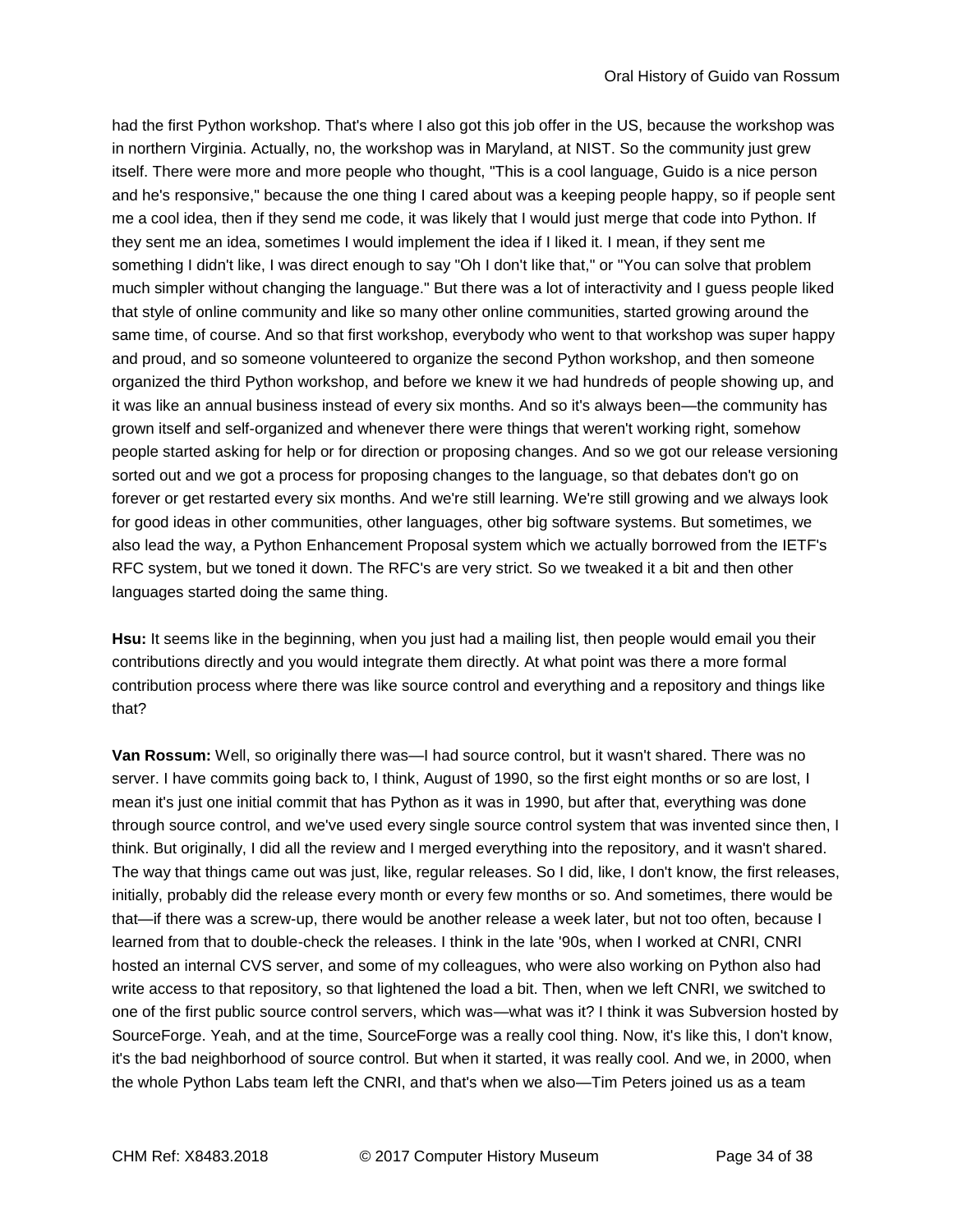member and we all worked for this horrible startup that collapsed within six months, and after that we were rescued by a different startup that was a much better home for Python.

But we innovated tremendously that year, and so that's also when the PEP [Python Enhancement Proposal] system came up. Suddenly, we had five people, the whole Python Labs team, where we were doing nothing but Python. So we were improving the interpreter and every aspect of the language, but we were also working on the process and community management and websites and fighting the lawyers sometimes and behind the scenes discussions with Stallman to make sure that it was both open source and GPL compatible. But yeah, the process improved quite a bit. The community also yet again reinvented the conference cycle into a completely self-organized group called PyCon. Oh yeah, we created the Python Software Foundation, which is technically the modern organization of PyCon and also all the intellectual property is owned by the PSF. That was necessary so that we had clear legal status to keep Python open source for everyone.

**Hsu:** And that existed separately from your actual employer?

**Van Rossum:** Yeah, the PSF was a nonprofit with me as the president and a few Python luminaries as board members. And there was one guy who knew a bit about legal stuff who had made sure that it was properly registered and all that. But yeah, that was fortunately completely separate from employment, and from then on I've always managed to keep that clearly separated.

**Hsu:** How did you become the "Benevolent Dictator for Life?" Or the designated BDFL?

**Van Rossum:** Yeah, the "Benevolent Dictator for Life," that was a joke title that was assigned during some meeting of a bunch of Python luminaries in the late '90s. An email<sup>10</sup> that reports from that meeting I think is online. I forget what all the other titles were. They were, like, they were all funny and all had very little to do with what people were actually doing. There wasn't really an organization, it was just a bunch of people interested in Python. So I was given the title "Benevolent Dictator for Life," reflecting the tension between being the lead designer and having to balance my sense of what's right with what people actually want and deciding what to do, if not everybody wants the same thing. And still, I'm still stuck with that role.

**Hsu:** Yeah, and that's also another Monty Python reference, correct?

**Van Rossum:** It is not actually literally from Monty Python. I think that none of the terms we assigned at that time were direct Monty Python references, but each of them was jocular in a way that was aligned with Monty Python's sense of humor.

**Hsu:** You just spoke about that tension. Do open source projects need something like a benevolent dictator or at least a core group of maintainers who control the process, and how does that—you know, how do you manage that tension between control and democratic participation, which is in open source.

 $^{10}$  [Interviewee's note]<https://www.artima.com/weblogs/viewpost.jsp?thread=235725>.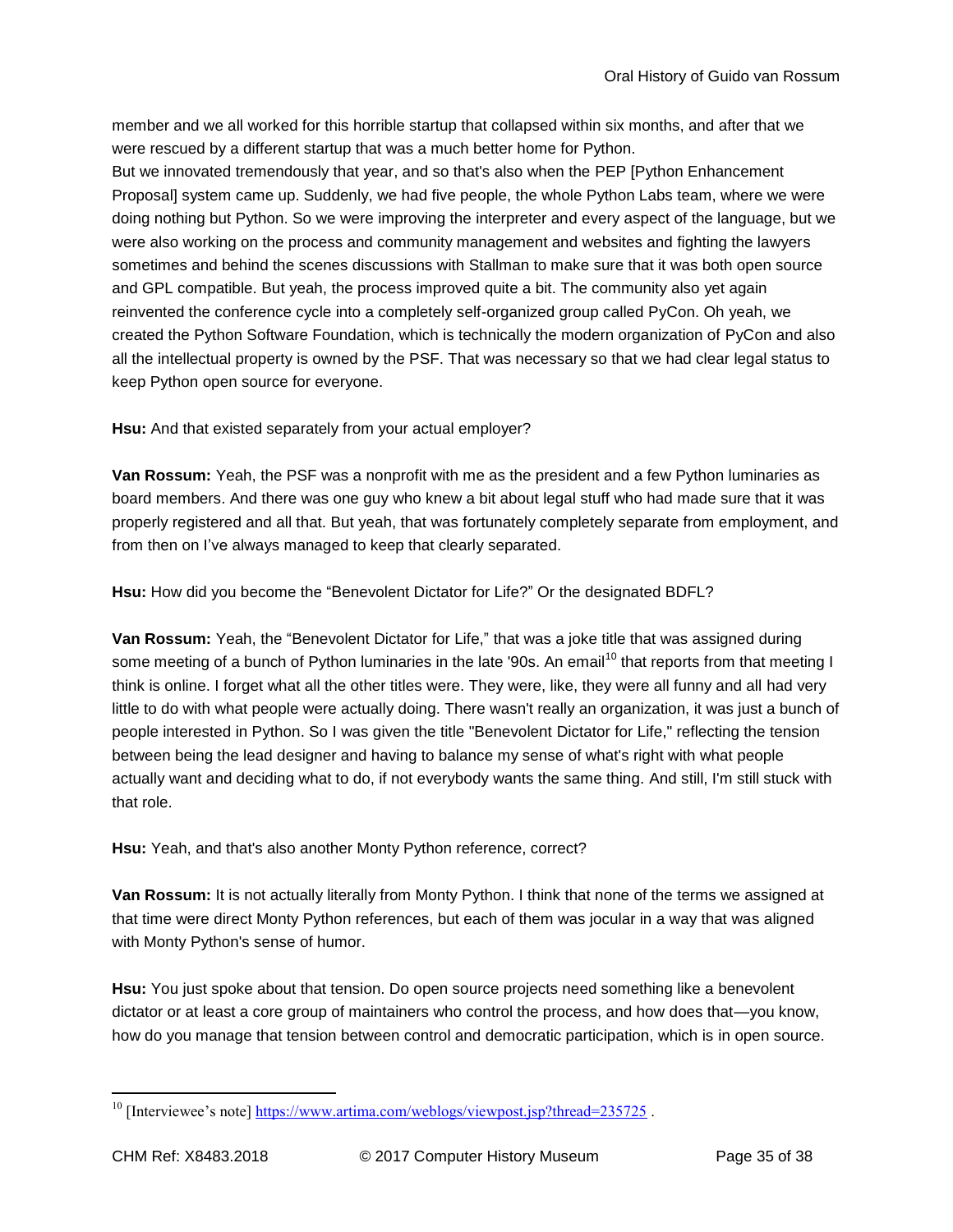**Van Rossum:** There is no one answer for that. I think every open source project needs some kind of structure, but depending on the nature of the project and the nature of the people involved, many different structures work. LINUX, I think, is organized somewhat similar to Python at a larger scale, where there's also one strong guy at the top and there are lieutenants and there's not really a democracy but the guy at the top tries to listen to everyone to the extent that there is time. That's what I try to do, too. I know the original Apache web server was created by a collective of people, none of which really wanted to step forward and be the leader. And so they created an explicitly sort of not necessarily democratic structure, but they created a structure where there was, like, a group of leadership where everyone had the same power. I don't know if they still do it that way. There are many different ways of organizing a project. A lot of small projects just start with one guy or one woman at the top, and often, until the project is supersuccessful, that one person is really the only developer. And some projects are incredibly successful with one developer. And like everyone else is just a user. Some products quickly acquire other developers who are interested in contributing. If a project is healthy, then they find a structure where it's clear where the buck stops, what the ultimate responsibility is, who gets credit. It's sometimes possible for projects to accidentally fall into success without having figured that out. And that's when you get all kind of unhealthy things where there could be infighting or just disagreement on who gets credit for the project. I just read up about a project named ZeroMQ where apparently, at some point, a number of the original developers just decided that they were tired of the project, and they started a clone of ZeroMQ under a different name. Usually, those things don't end so well, but yeah, there are all sorts of different structures possible. I mean, there's Perl, where for the longest time, Larry Wall was where the buck stops, and then at some point I think in the early 2000s, Larry decided that he wanted to focus on developing Perl 6, and Perl 5 was left in—for a while I think there was a leadership vacuum where that the people who had previously been Larry's lieutenants suddenly had to figure out how to decide without being able to fall back on Larry. I think they mostly figured it out, although I heard that recently there are still—there have been some continued arguments, I think. Maybe Perl 6 versus Perl 5 is now, again, an issue now that Perl 6 is finally been released. But it's important to have clarity about your structure so that, I mean, when everything is clear sailing, you don't have to worry about anything. But when things are—when some unexpected thing strikes, you need to know what to do. You need to have some kind of fallback mechanism. You need to have a—well, where does the buck stop? What do you do? Actually one of the early threads that started the Python community was also, "What if Guido were hit by a bus?" Where people realized that there had to be some kind of contingency planning in case I would no longer personally be able to run the community.

**Hsu:** You've also been described as Python's chief evangelist. So what do you do in that informal role?

**Van Rossum:** I don't know. That's interesting. I mean, an evangelist is typically someone who goes out and spreads the word and I do actually very little of that. I probably did more of that in the past, but these days almost all my speaking engagements, and I have very few of those, they are mostly internally focused. They're in the Python community. I give a talk at a conference for Python users and developers, so I don't go out. I don't go to general computer conferences and speak. I don't write about Python, at least not much. I mean, I have a blog, but I hardly write there anymore. So the evangelism, I do maybe more implicit just through being a good person and encouraging the community to behave in a certain way and make their whole community be the evangelists to the outside world, if there is such a thing.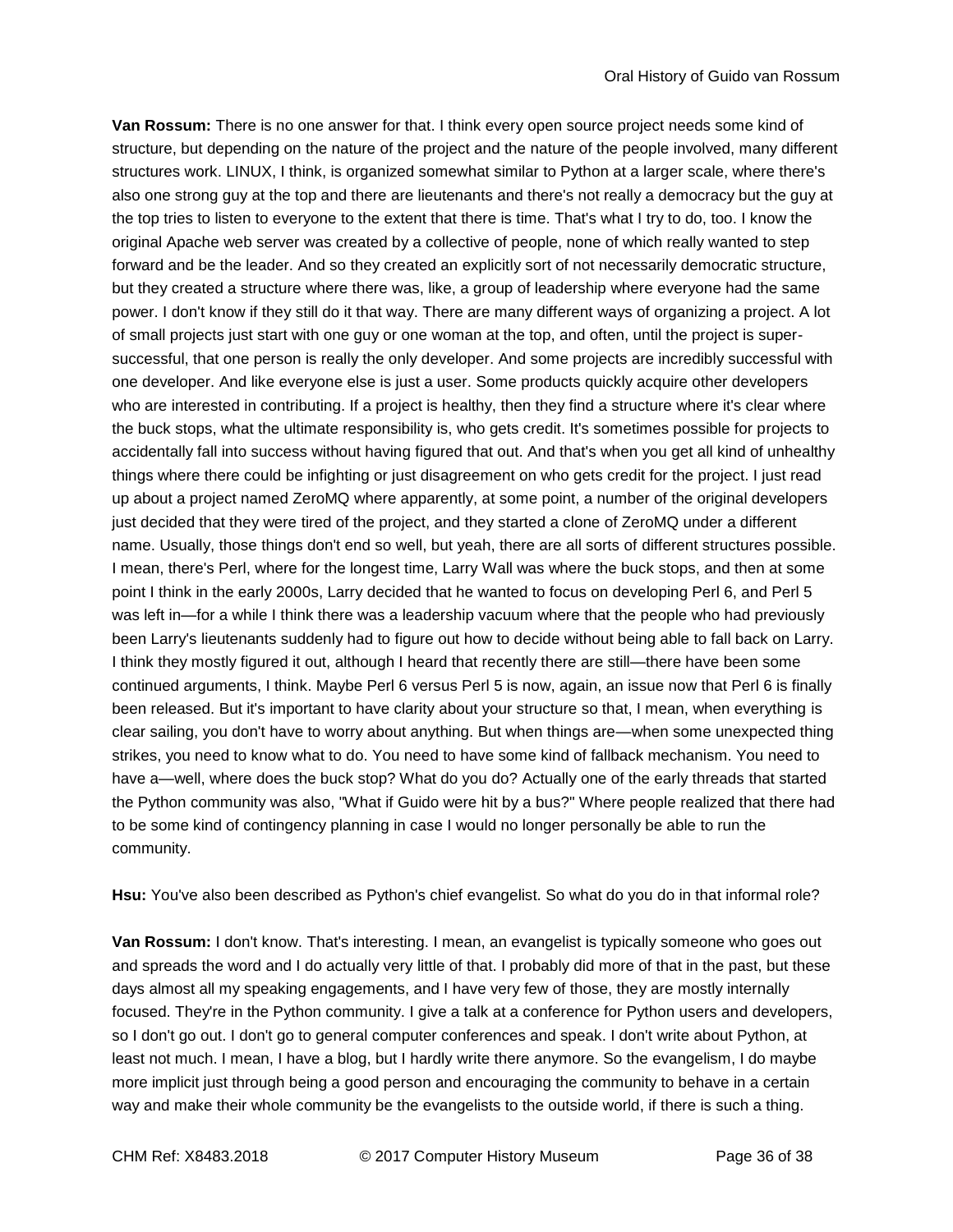**Hsu:** How has the language, change in the language, reflected the growth of the community or change in the community?

**Van Rossum:** Well, that growth of the community and growth of the Python user base. The main effect of that has been to slow down development. That is not completely true, because sometimes it feels like we're changing the language more these days than maybe we did five years ago. But most of the time, I think most of the effect of growth has been to become more conservative in language design. Like if in '92, you told me that a certain thing that Python had always done was completely ridiculous and should absolutely be changed, and maybe objectively it was the case that Python was doing the wrong thing, like not allowing integers to be added to floating point numbers. In '92 it was easy to change. I wasn't all that worried about what would happen to the users' code that was already written, because I was aware that most of the world's Python code hadn't been written yet, and the users were early adopters, and they were very supportive of change as long as the change was for the better. And now, everybody always wants one new feature, and they don't want anything else to change, but that was a very forgiving group of users. And like in the early 2000's, I remember being surprised at a Python conference, where there was, like, a delegation of users [who] came to me and I think they had even selected another senior person to represent them so that they were sure that I would hear them. They came to me and they said "Python is developed—is releasing new versions too fast. We can't keep up with the upgrades. You've got to pace the releases." So ever since the early 2000's, Python has had a release schedule where with a few exceptions, but the general rule is releases are 18 to 24 months apart. Farther than that, it becomes awkward, because you have to wait too long for a new feature to actually land. But shorter than a year and a half means that users are constantly struggling to keep up. And so that is a real, real change. And I expect that in the next decade, we'll have to revisit that release cycle and what we do with features versus bug fixes versus compatibility. We'll have to change that again. Yeah, one of the things we also have is there is no—not only is the release cycle really slow, but we're also incredibly conservative in compatibility, with the exception of Python 3 versus Python 2, in general new versions of Python must run older programs that were written with older versions in mind. Now, there are definitely languages that are even stricter than that. Java is stricter. Well, Java also has way more users than Python. C++ is even stricter. Again, C++ probably has even more users. C is probably—for C, it doesn't matter, because that language doesn't change anymore, so they don't have compatibility issues in that sense. But it's every decade we have to become more conservative, and that also means that the filter I have to apply or that the core devs apply for deciding whether a new feature is worth including in the language when it's proposed becomes more and more strict. Again, in the early 90s, someone sent me a mega patch that introduced [the] functions map, filter, reduce and lambda notation. And I hardly knew what the plan was with that and I had only a very rudimentary understanding of functional programming at the time, but I could see some of the cool things you could do with that and the person who gave it to me sounded like they knew what they were talking [about]—they were obviously a very good programmer, they had studied Python source code very well to be able to construct that complicated patch. And so I accepted it. I tweaked the layout of the C code a bit, maybe, but essentially a new feature of that magnitude would require a huge foray into the PEP process these days that would be treated completely differently and it probably wouldn't make it. You'd have to argue that a large number Python users would benefit from this language change. And so the standard library is also very different. I mean, the old standard library had a lot of things that were really more demos than useful utility modules or just things that I thought were fun